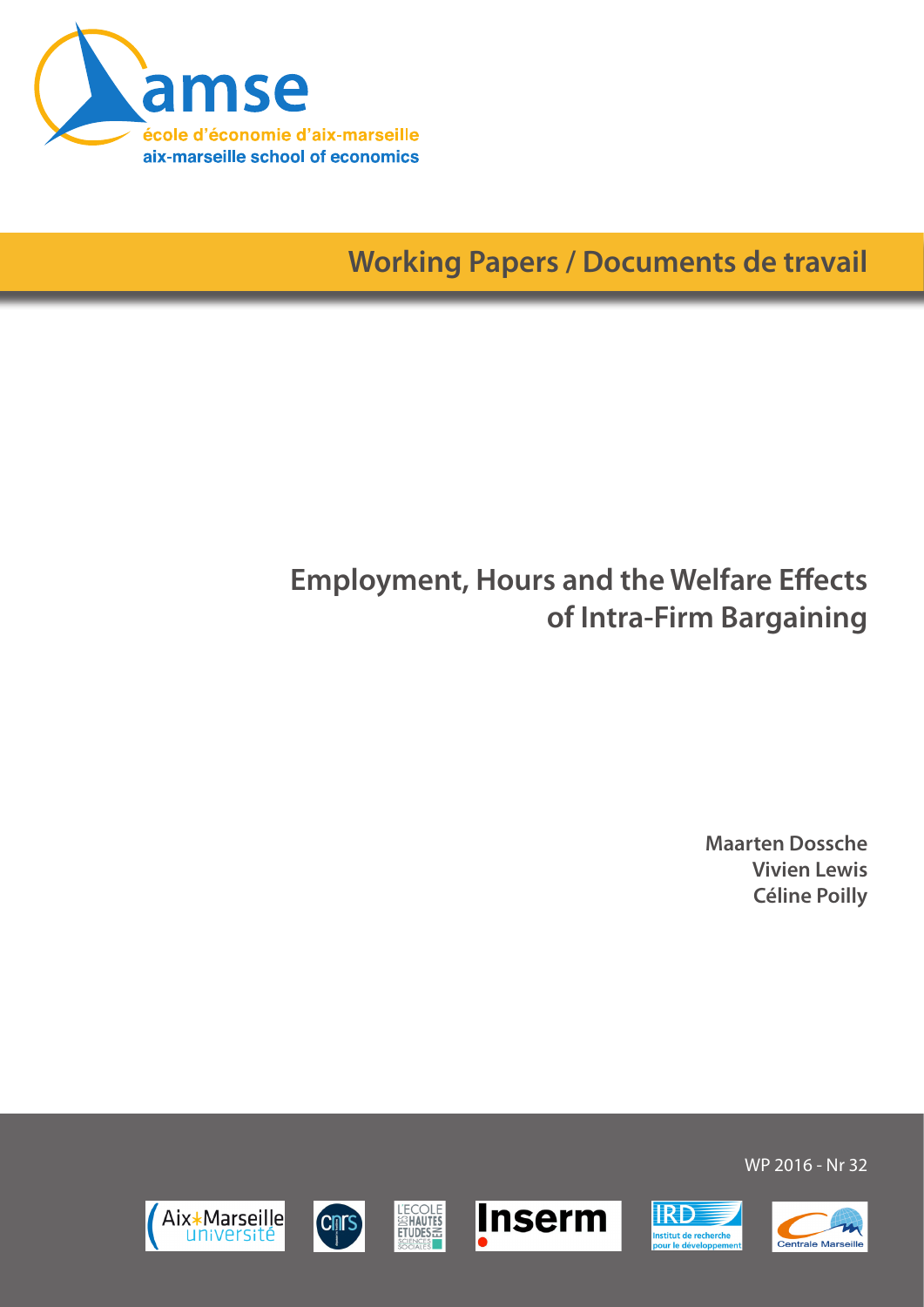# Employment, Hours and The Welfare Effects of Intra-Firm Bargaining

Maarten Dossche<sup>a</sup>\*, Vivien Lewis<sup>b†</sup>, Céline Poilly<sup>c‡</sup>

16th July 2016

#### Abstract

Intra-firm bargaining between a multiple-worker firm and an individual employee leads to overhiring. Taking advantage of the decreasing returns to scale in employment, the firm can reduce the marginal product by hiring an additional worker, thereby reducing the bargaining wage paid to all existing employees. We show that this externality is amplified when firms can adjust hours per worker as well as employment. Hours are too low at the steady state. This misallocation of labor leads to sizeable welfare losses. Our finding is important for economies in which hours adjustment play an important role as it does in many Euro Area countries.

JEL: Intra-firm bargaining, Distorsions, Optimal Monetary Policy

<sup>∗</sup>European Central Bank.

<sup>†</sup>KU Leuven, vivien.lewis@kuleuven.be, http://sites.google.com/site/vivienjlewis.

<sup>‡</sup>Corresponding author.Aix-Marseille University (Aix-Marseille School of Economics), CNRS & EHESS, celine.poilly@univ-amu.fr, http://sites.google.com/site/celinepoilly.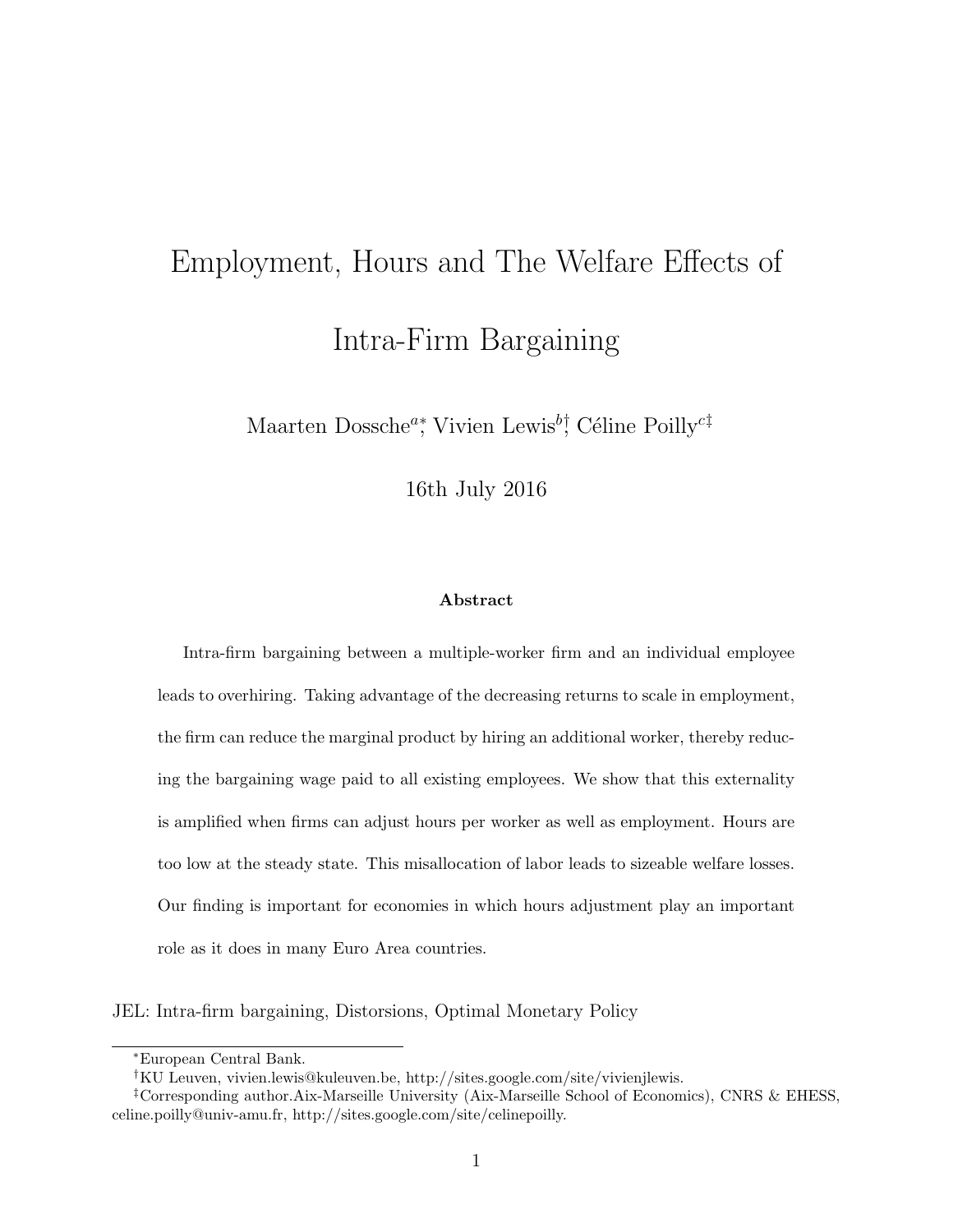## 1 Introduction

European and US labor markets differ in many respects. Figure 1 shows that in the Euro Area 48% of the variance in total hours is accounted for by variation in hours per employee, whereas this is only  $6\%$  for the US.<sup>1</sup> This is true for all large Euro Area countries, except Spain, where most of the adjustment of labor input happens via changes in the number of temporary workers. The strict employment protection legislation in Europe, as compared with the US, makes hours per worker relatively more attractive as an adjustment margin (see OECD,  $2013$ ).<sup>2</sup> At the same time, Rogerson  $(2006)$  documents that in countries such as France, Germany and Italy, there has been a decline in hours per worker since the 1950s of more than  $30\%$ , which has not been the case in the US.<sup>3</sup> These observations point to a gradual shift towards a production structure where individual European workers perform on average fewer, but more volatile, hours.

#### [ insert Figure 1 here ]

An intensive use of the hours margin is not the sole peculiar characteristic of European countries. Regarding wage determination, individual wage bargaining between a firm and a worker has become much more prevalent today as the importance of collective bargaining has

<sup>&</sup>lt;sup>1</sup>The relative high importance of the hours per worker margin in France, Germany and Italy (vs. the US) is also consistent with the findings of Llosa et al. (2012).

<sup>&</sup>lt;sup>2</sup>As mentioned by ECB (2012), short-time working programs have been use more extensively in European countries than in US during the 2008 crisis which might have limited the deterioration of labor market conditions.

<sup>3</sup>A more recent and up to date dataset from Ohanian and Raffo (2012) confirms the virtual stability of hours worked per worker in the US, whereas in France, Germany and Italy hours worked per worker have continued to decline in the 2000s.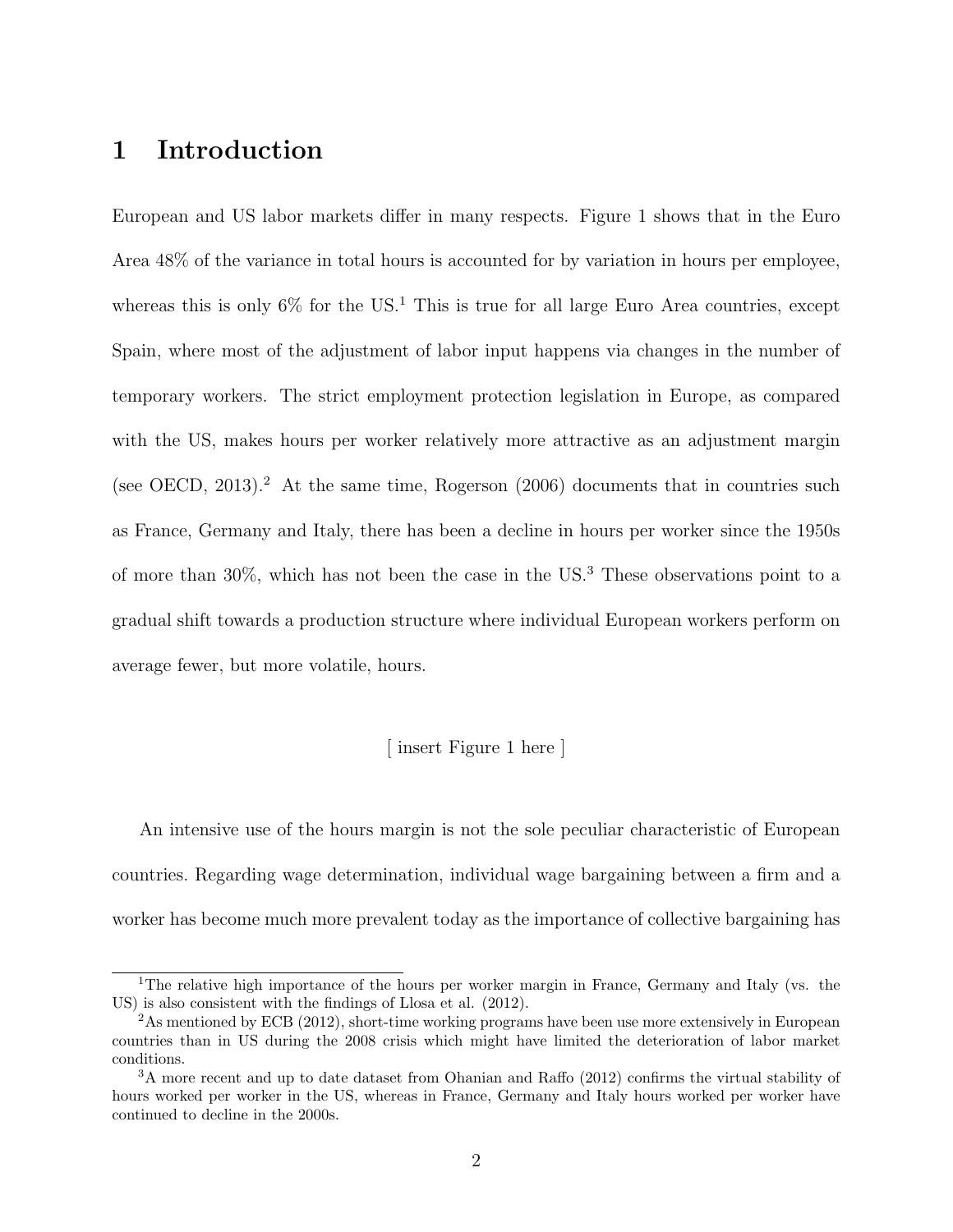steadily decreased.<sup>4</sup> Moreover, over time institutions such as temping agencies have increasingly become part of the worker-firm relationship. Forde and Slater (2011) provide survey evidence confirming that temping agencies facilitate bilateral wage bargaining between a worker and a firm.<sup>5</sup> Temping agencies allow firms to easily bargain with many individual workers simultaneously.<sup>6</sup> As labor unions lost influence, temping agencies became more important. All together, these facts suggest that intra-firm bargaining and variable hours now belong to the salient features of European labor markets.

In this paper, we are interested in the interaction between hours and employment in an intra-firm bargaining framework. We depart from the typical search-and-matching model `a la Mortensen and Pissarides (1994) by assuming that firms can employ multiple workers and they bargain with each of them individually. In this context, without the possibility to commit to long-term wage contracts, the wage rate must be bargained anew each period. In doing so, the firm bargains with each worker as if it were the marginal worker. With a concave production function, hiring a worker lowers the marginal product of labor and reduces also the wage rate for all existing workers. Therefore, firms overhire i.e. they hire too many employees that it is required in the first best allocation (Stole and Zwiebel, 1996; Smith, 1999). Our contribution is to analyze this phenomenon in a setup where, realistically, firms can adjust labor input along two margins, employment and hours per worker. We

<sup>4</sup>OECD measures of trade union density show a steady decline in most European countries.

 ${}^{5}$ Forde and Slater (2011) provide evidence for the UK, but this should arguably extend to other European countries. The legal framework is mainly determined by the European Union Temporary Agency Work Directive, which is common to all European countries.

<sup>&</sup>lt;sup>6</sup>The fact that in European countries on average much more people than in the US report that they are involuntarily working part-time, also suggests that low hours per worker in Europe are an outcome of a deliberate strategy by firms to reduce bargaining power. In the US on average over the business cycle only 3% of all workers report that they are involuntarily working part-time; in the euro area this is about 6%.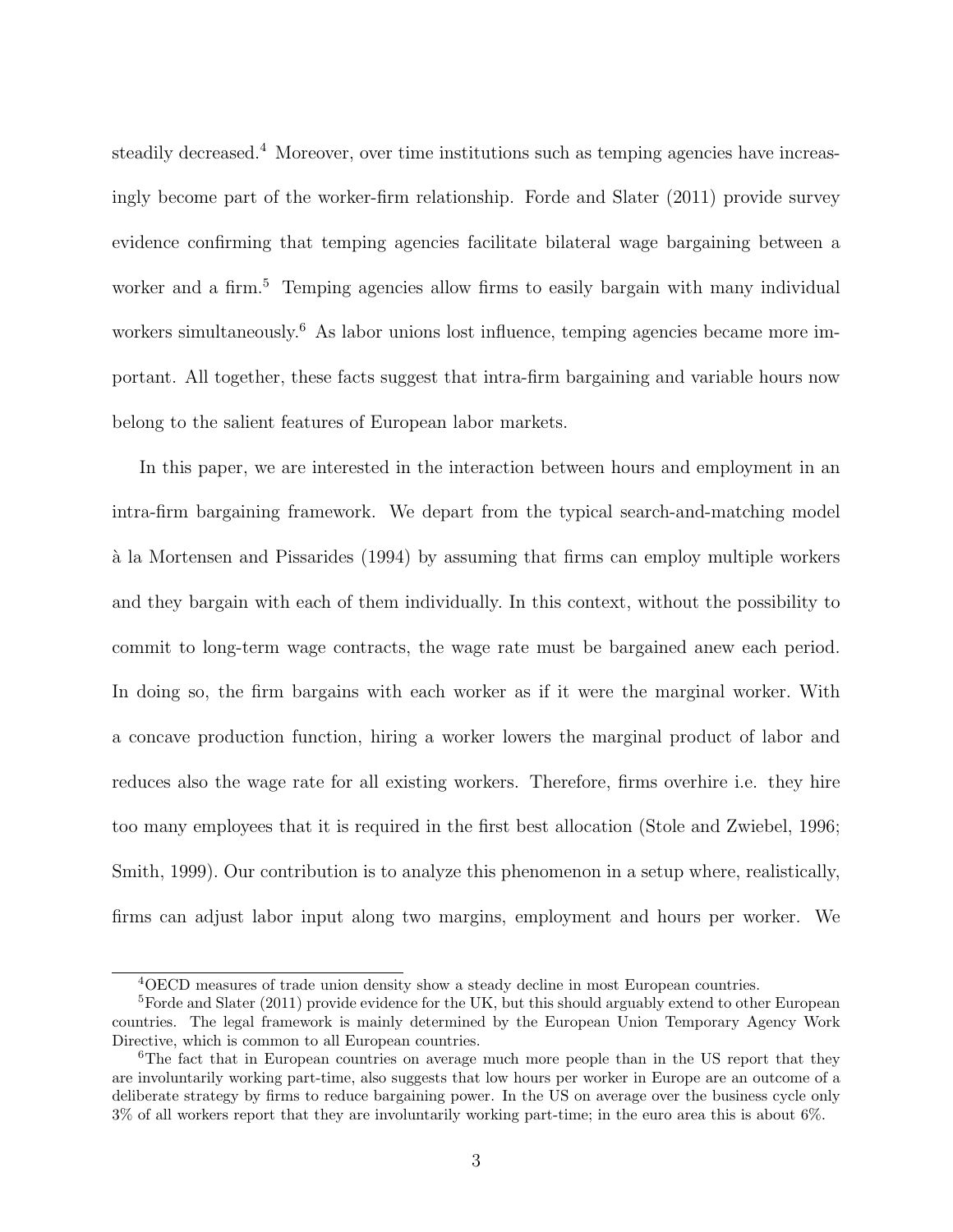show that an intra-firm bargaining model with both labor margins is able to replicate key European labor market stylized facts.

Business cycle models with frictional labor markets have largely neglected the hours margin.<sup>7</sup> This paper extends the literature by highlighting a steady-state misallocation of labor across the two margins, with employment being too high and hours per worker being too low compared with the efficient allocation. Importantly, we show that the overhiring behavior is magnified in the presence of an hours margin. This is because the decision to expand the workforce implies a reduction in the number of hours per employee. This, in turn, reduces the wage that the firm pays. If labor disutility rises steeply in hours worked, the resulting fall in the wage bill is large. Thus, the firm can keep wages down by employing many workers that each provide few hours.

In the presence nominal rigidities, the monetary authority faces a trade-off between eliminating the price dispersion and removing inefficiencies inherent to the steady-state distortions on labor. It is therefore natural to investigate whether the monetary policy is able to address this inefficiencies. We show that a stronger overhiring externality results in a sizeable welfare losses but only a slight amount can be corrected by deviating from price stability.

The intra-firm bargaining feature has been analyzed both from a normative and a positive perspective. Our paper contributes to this literature on both sides. Regarding the former aspect, the seminal paper by Stole and Zwiebel (1996) build the foundations of the intra-firm bargaining model and show the overhiring result in a partial equilibrium. Cahuc and Wasmer (2001) introduce this feature in a typical search-and-matching model and describes the

<sup>7</sup>See, for example, Mortensen and Pissarides (1994), Merz (1995), Shimer (2005), and Hall (2006).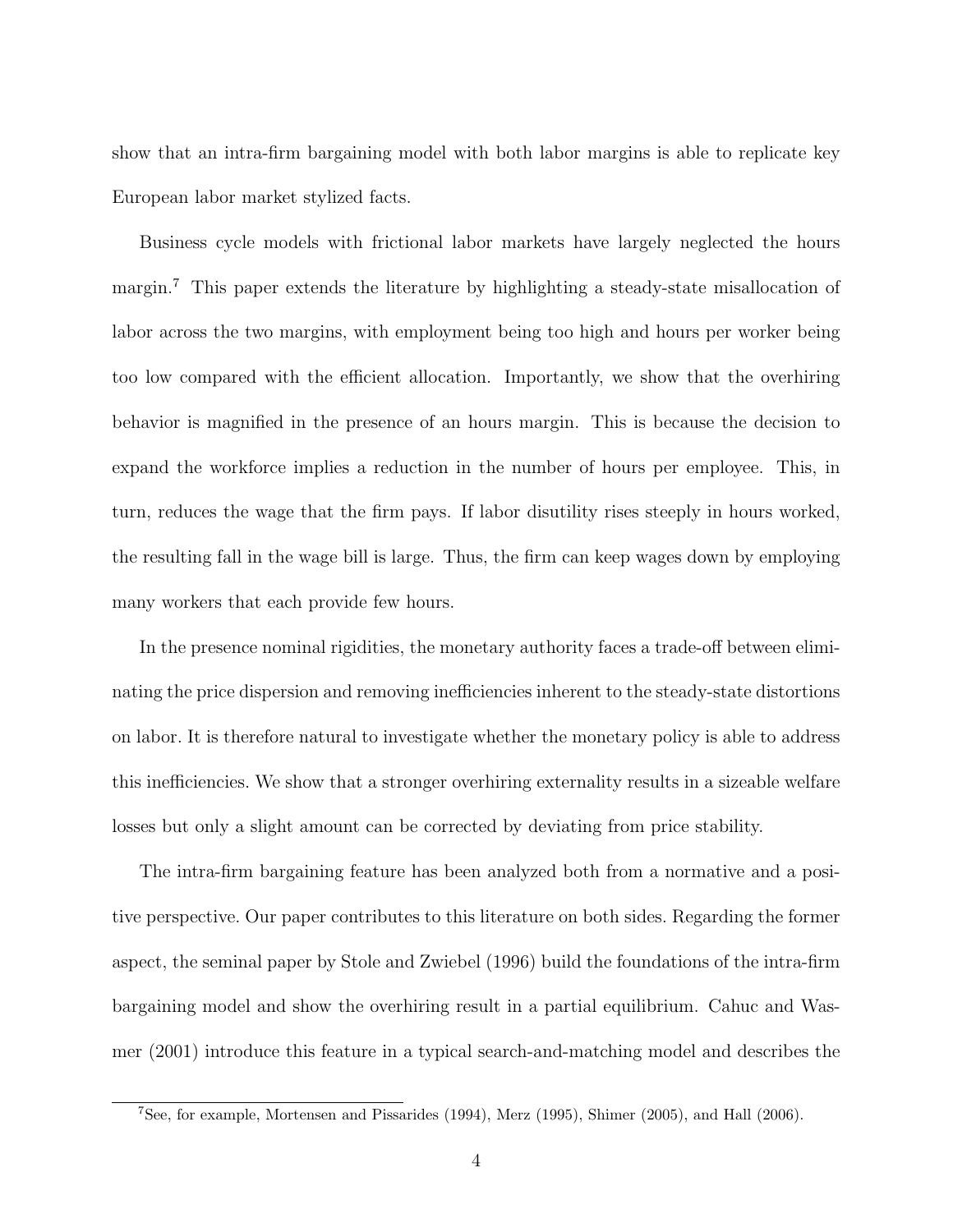conditions under which overhiring disappears. Bauer and Lingens (2013) determine whether collective bargaining can affect the overhiring result and Hawkins (2015) show that long-term contracts can remove the distortion under certain conditions on firm's productivity.<sup>8</sup> While these papers omit hours per worker as a labor input, we show that this margin makes the overhiring distortion bigger. From a quantitative side, there are several papers which investigate the goodness-of-fit of a model with intra-firm bargaining. Krause and Lubik (2013) show that the transmission channels of technology shocks are slightly affected by this feature. Kim (2015) and Clerc (2015) includes the hours margin this type of model and show that the performance of the model can be improved by modifying the source of fluctuations and the type of bargaining.<sup>9</sup> We show that our model replicates quite well some European labor market moments.

The remainder of the paper is structured as follows. Section 2 presents the model. Section 3 calibrates the model and discusses the implied impulse response functions and second order moments. Section 4 describes the distortions arising in the competitive allocation and highlights how they are affected by the presence of hours as a labor adjustment margin. In Section 5, we analyze optimal monetary policy and compute the welfare losses arising from intra-firm bargaining. Section 6 concludes.

<sup>8</sup>Acemoglu and Hawkins (2014) also look at a model with intra-firm bargaining and heterogeneous firms. <sup>9</sup>Precisely, Kim (2015) argues that a stochastic bargaining shock increase the volatility of labor market variables. Clerc (2015) emphasize the role of credible bargaining to generate inflation inertia. Thomas (2011) resort also to a multiple-worker-firm with hours but he focuses on real rigidities resulting from Calvo price setting while we abstract from these rigidities by assuming Rotemberg adjustment costs.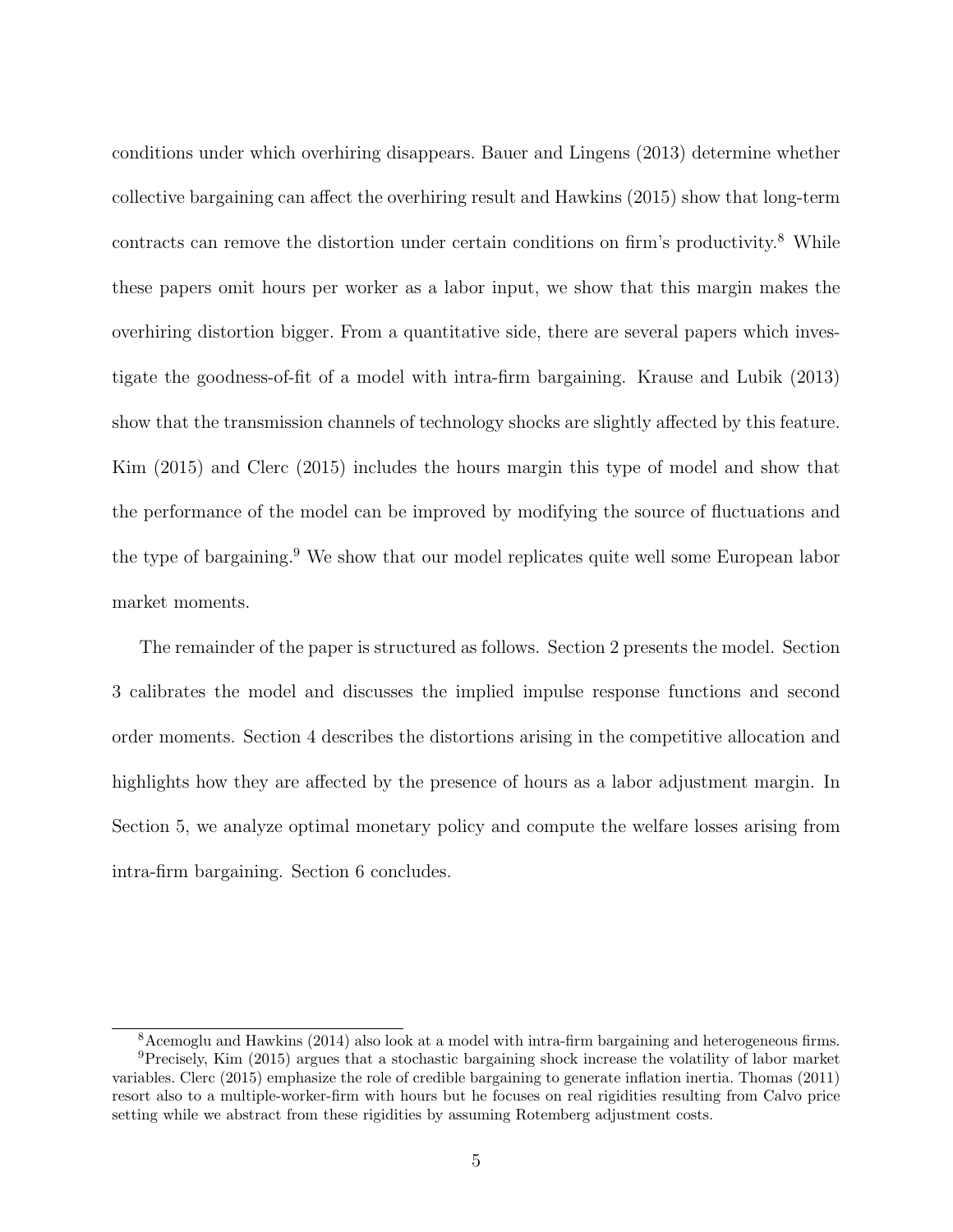## 2 The Model

Our model features search-and-matching frictions in the labor market and bilateral bargaining à la Mortensen and Pissarides (1994). A firm can employ multiple workers, as in Stole and Zwiebel (1996) or Cahuc and Wasmer (2001) among others. The bargaining process is done at the firm level, i.e. goods producers employ many workers and bargain with each of them as if he was a marginal worker. The production function is non-linear on employment which opens the doors of intra-firm bargaining effect on wages. Labor input can be adjusted along two margins, the extensive margin (employment) and the intensive one (hours per employee). Section 2.1 describes the labor market. We sketch the rest of the model, which is fairly standard, in Section 2.2. The online appendix contains detailed model derivations.

#### 2.1 Labor Market Structure

In this section, we describe the labor decisions made by households and producers.

#### 2.1.1 Search and Matching Frictions

The representative household has  $n_t \in (0,1)$  members that are employed and receive the real wage  $w_t$  for providing  $h_t$  hours of work. The remaining  $1 - n_t$  household members are unemployed and engage in home production. Firms post vacancies and unemployed workers search for jobs. Let  $\mathcal{M}_t = \mathcal{M}_0 u_t^{\eta} v_t^{1-\eta}$  denote the number of successful matches, where  $u_t = 1 - n_t$  is the unemployment rate,  $\eta \in (0, 1)$  is the elasticity of the number of matches to unemployment and  $\mathcal{M}_0 > 0$  denotes the matching technology. The probability of a vacancy being filled next period is  $q_t = \mathcal{M}_t/v_t$ , where the ratio of vacancies to unemployed workers,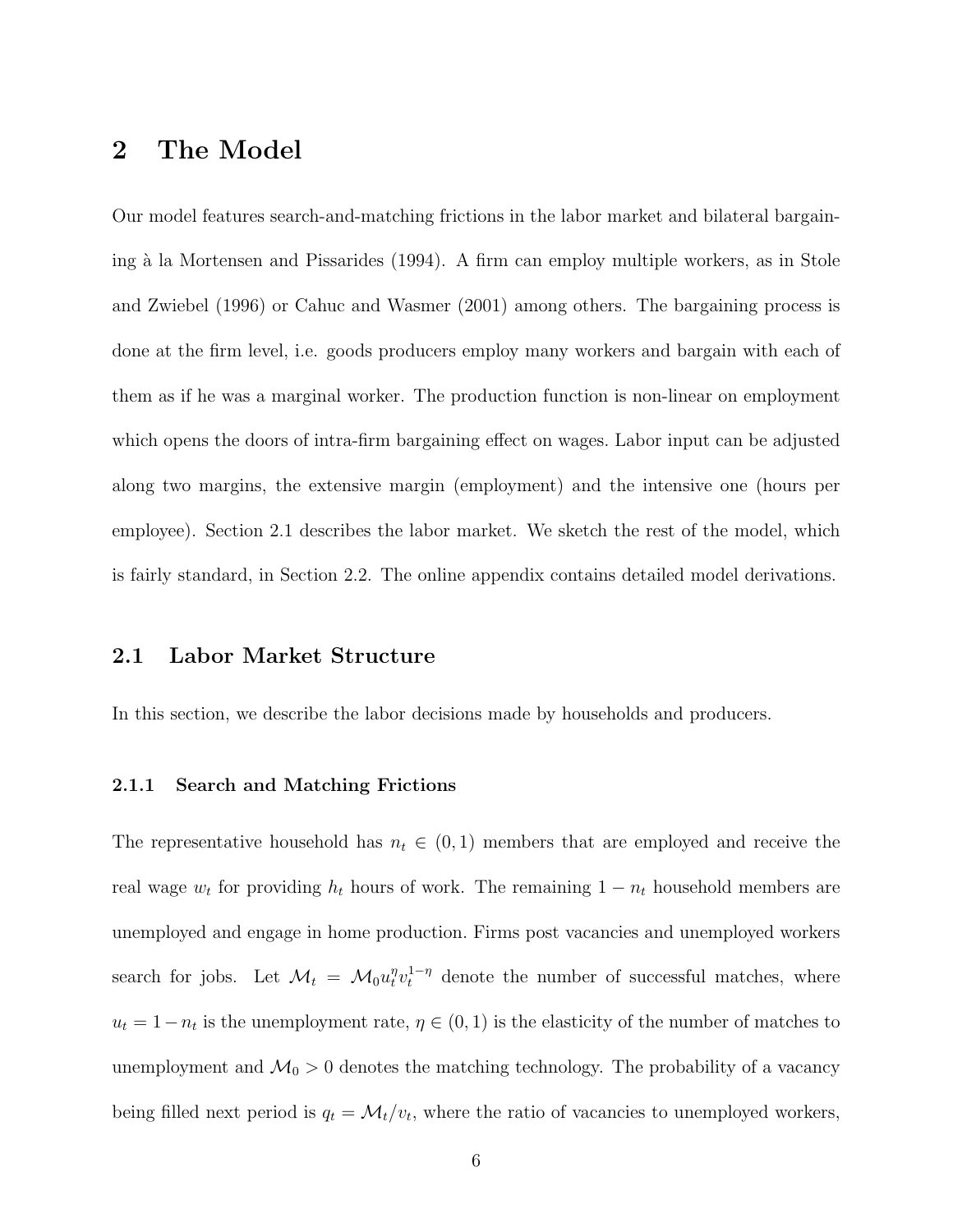$\theta_t = v_t/u_t$ , is a measure of labor market tightness. The job finding rate is denoted by  $p_t = \mathcal{M}_t/u_t$ . A constant fraction  $\lambda \in (0,1)$  of matches are destroyed each period, such that  $n_{t+1} = (1 - \lambda) n_t + q_t v_t$  describes the evolution of employment. Newly hired workers become productive only in the next period.

#### 2.1.2 Producers

A continuum of identical firms produce a homogeneous good that is sold to retailers at the perfectly competitive price  $s_t$ <sup>10</sup> The output of an individual firm is produced according to the production function  $X_t = f(n_t, h_t)$ . Let  $f_n$  and  $f_h$  denote the marginal product of employment and hours, respectively. The function  $f(.)$  satisfies  $f(0) = 0$  and is strictly increasing, concave, and thrice differentiable in both arguments, such that  $f_i(.) > 0$ ,  $f_{ii}(.) \leq 0$ and  $f_{ii}(.) > 0$  for  $i = n, h$ , where a subscript denotes the derivative with respect to argument i. Also, the cross-derivatives satisfy  $f_{ij}(.) \geq 0$  and  $f_{ijj}(.) \leq 0$  for  $i, j = n, h$  and  $i \neq j$ . The properties of the production function have key implications for the structure of the firm. When the production function is linear in employment, labor productivity as well as the wage schedule are independent on the number of employees. This coincides to the typical one-worker one-firm model à la Mortensen and Pissarides  $(1994)$ .<sup>11</sup> On the opposite, a firm employing several workers can take advantage of it when the production function exhibits decreasing returns to scale on employment. Indeed, under a concave production function, marginal product depends on the number of employees within a firm. We show below that

<sup>10</sup>As in many New Keynesian models with labor market search, we separate labor market and price setting frictions in a 'producer-retailer structure'.

<sup>&</sup>lt;sup>11</sup>Cahuc and Wasmer (2001) highlight the conditions under which a multiple-worker firm model with constant returns to scale is equivalent to the standard one worker-firm model.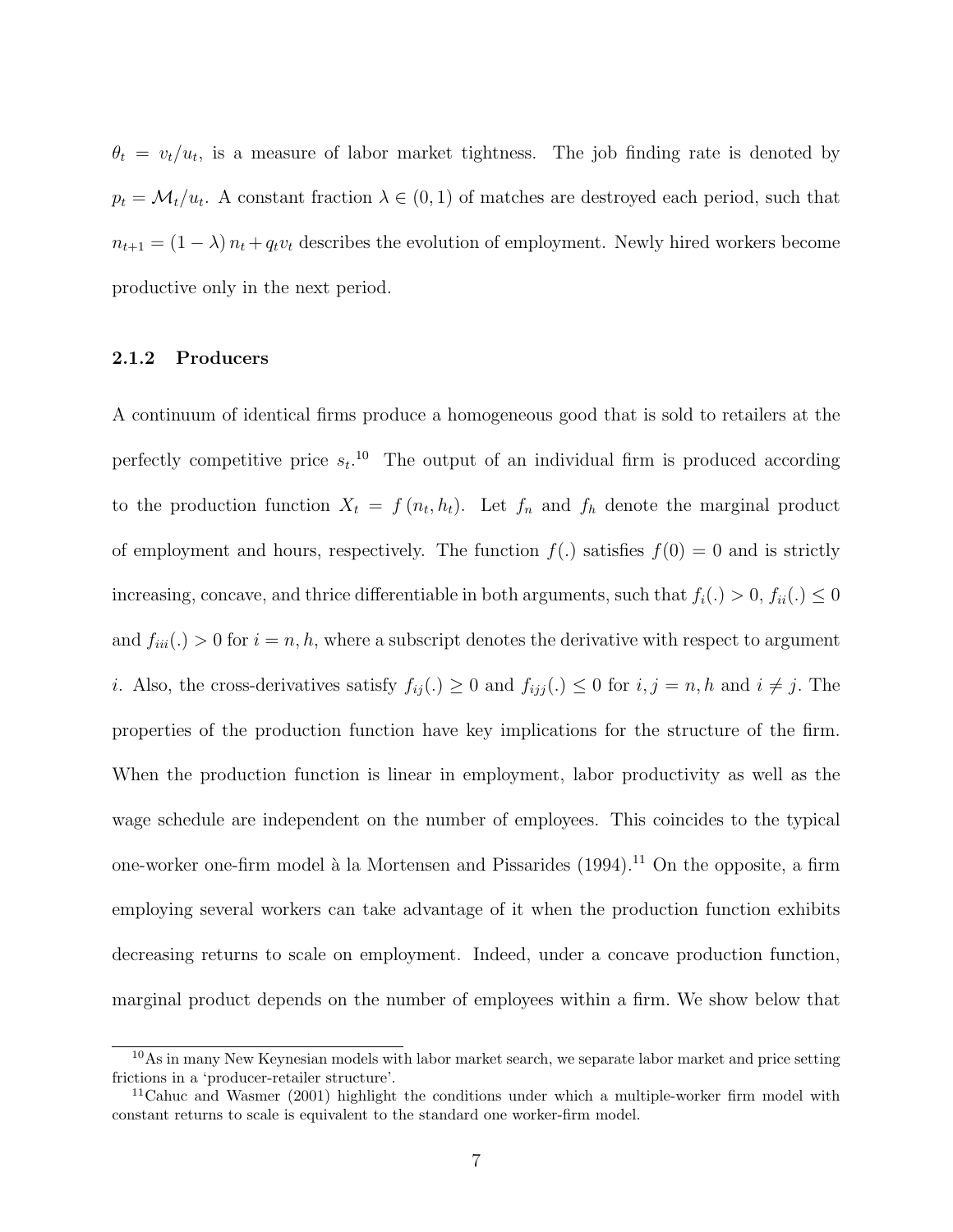the bargained wage is decreasing with the number of employees through hours.<sup>12</sup>

The representative producer posts  $v_t$  vacancies at the cost c per vacancy. It maximizes the present discounted stream of future profits,

$$
\pi_t = E_{0t=0}^{\infty} \beta_{0,t} \left\{ s_t X_t - w_t n_t - c v_t \right\},\tag{1}
$$

subject to the law of motion for employment and the production function. Importantly, as we show below, wages per worker,  $w_t$ , depend on labor inputs through intra-firm bargaining, such that  $w_t = \mathbf{w} (h_t (n_t))$ . The resulting job creation condition (JCC, henceforth) is

$$
\frac{c}{q_t} = E_t \left\{ \beta_{t,t+1} \left[ \chi_{t+1} + (1 - \lambda) \frac{c}{q_{t+1}} \right] \right\},\tag{2}
$$

where  $\beta_{t,t+1}$  is the recursive discount factor defined below and  $\chi_t$  is the shadow value of a marginal worker. A firm posts vacancies until the cost of hiring a worker equals the expected discounted future benefits from employing this extra worker. The costs of hiring a worker are given by the vacancy posting costs, c, multiplied by the average duration of a vacancy,  $1/q_t$ . The benefits of hiring a worker are his shadow value, plus the vacancy posting costs saved in case the employment relationship continues.

The shadow value  $\chi_t$  measuring the net benefit extracted by the firm to hire a marginal

<sup>12</sup>As Krause and Lubik (2014) stressed, the intra-firm bargaining effect on wages can be incorporated in a New Keynesian model by adopting a producer-retailer structure and assuming a concave the production function in employment. Alternatively, we could assume that firms take both the price setting and the hiring decision within the same sector and they are demand-constrained. With a linear production and Rotemberg adjustment cost, it yields an identical model equilibrium. We prefer the 'producer-retailer structure' because the intra-firm bargaining effect can be easily removed by assuming a linear production function.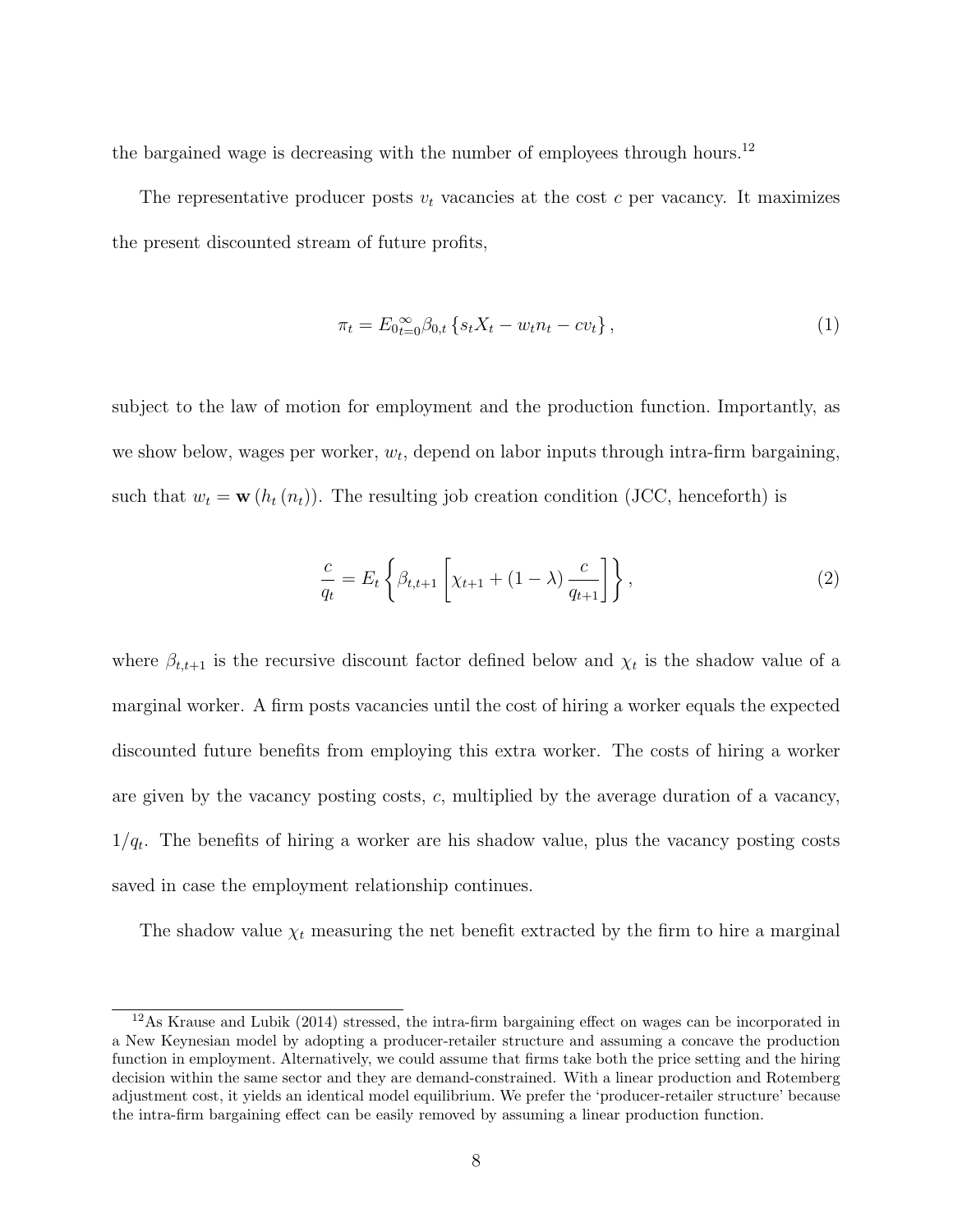worker, can be expressed in general terms as

$$
\chi_t = s_t f_{nt} - w_t - \underbrace{\Upsilon(h_t)}_{\text{IFB effect}} h_t.
$$
\n(3)

In the one-worker-firm framework, the wage is independent of labor inputs such that the last term disappears and the shadow value of an extra worker corresponds to his marginal revenue product,  $s_t f_{nt}$ , net of his wage,  $w_t$ . In contrast, the shadow value (3) contains an extra term  $\Upsilon(h_t)$ , that we call the intra-firm bargaining (IFB) effect. It is defined as  $\Upsilon(h_t) \equiv \frac{\partial w_t}{\partial h_t}$  $\frac{\partial w_t}{\partial h_t} \varepsilon_{hn}$ where  $\varepsilon_{hn} \equiv \frac{\partial h_t}{\partial n_t}$  $\partial n_t$  $\frac{n_t}{t}$  $\frac{n_t}{h_t}$  measures the elasticity of employment to hours. Employment and hours are substitutes when this elasticity is negative. Factor  $\Upsilon(h_t)$  captures the reduction in the wage bill induced by an additional hire. In a multiple-worker firms model where the extensive margin is the only production input,  $\Upsilon(h_t)$  is simply  $\frac{\partial w_t}{\partial h_t} n_t$ . Under decreasing returns to employment, an additional hire reduces the marginal product of a worker. That lowers the bargaining wage paid to all existing workers, such that the wage bill is reduced  $(\frac{\partial w_t}{\partial n_t} < 0)$ . This leads firms to hire a suboptimally high amount of workers. This known as the "overhiring result" in the literature (see Stole and Zwiebel 1996, Cahuc and Wasmer, 2001 and Acemoglu, 2014). Now, when firms are allowed to adjust their labor input through the hours margin, a new worker reduces hours worked of the firm's other employees by shifting production from the intensive to the extensive margin, such that  $\varepsilon_{hn} < 0$ . This substitution effect is absent in the intra-firm bargaining model that abstracts from hours. As we show below, the bargaining wage is increasing in the number of hours per worker,  $\frac{\partial w_t}{\partial h_t} > 0$ , and so the reduction in hours reduces the wage paid to all the firm's employees.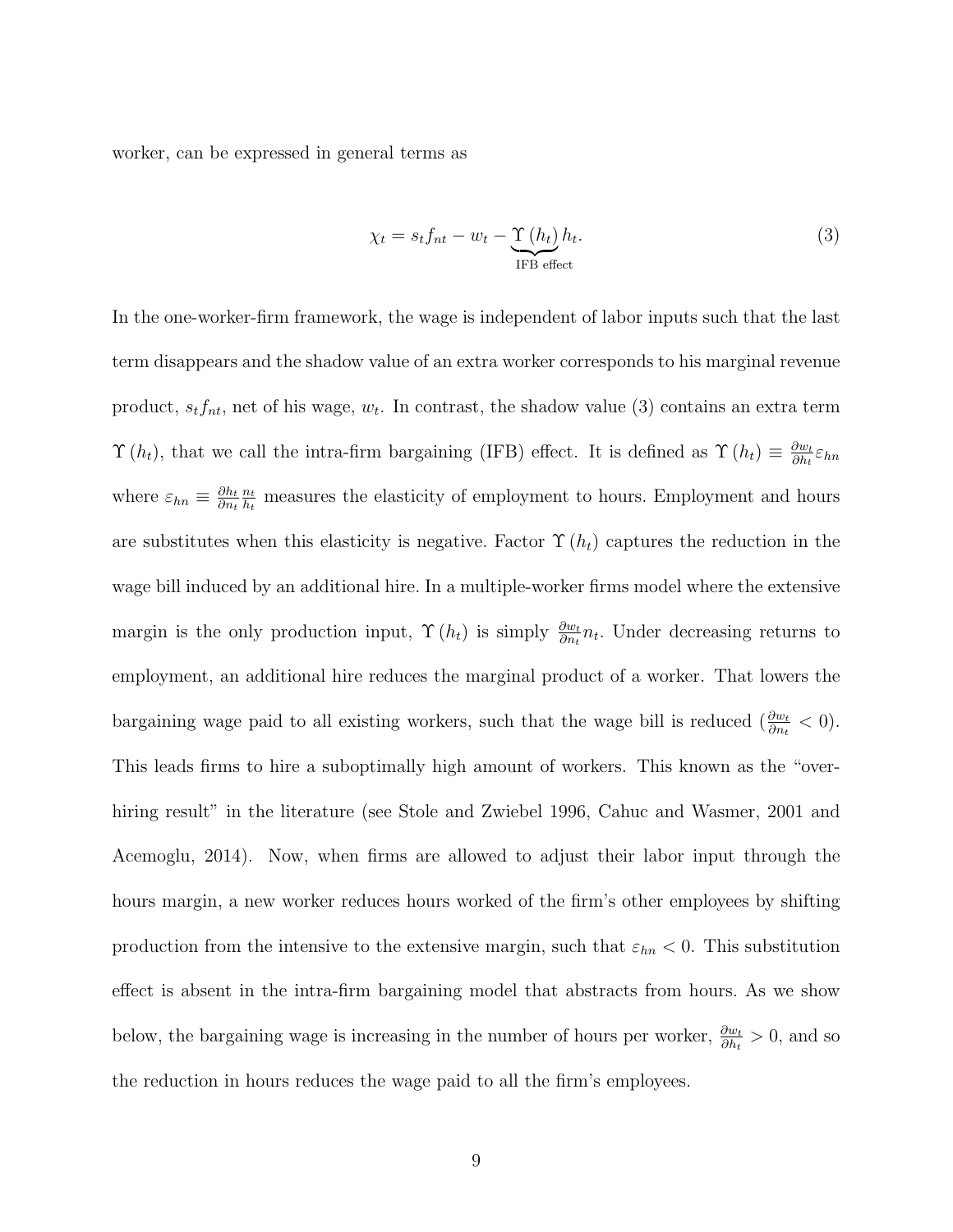#### 2.1.3 Households

The representative household chooses consumption and saving to maximize lifetime utility,

$$
\mathcal{U}_t = E_{0t=0}^{\infty} \beta^t \left[ u(C_t) - n_t g(h_t) \right], \tag{4}
$$

where  $\beta \in (0,1)$  is the subjective discount factor and  $C_t$  denotes consumption. Labor disutility  $g(h_t)$  is twice differentiable, strictly increasing and strictly convex in hours worked:  $g_h(.) > 0$ ,  $g_{hh}(.) > 0$ , with  $g(0) = 0$ . As in Andolfatto (1996) and Merz (1995), there exists an insurance technology guaranteeing complete consumption risk sharing between household members, such that  $C_t$  denotes consumption by a member as well as overall household consumption. Given that all households are identical in equilibrium,  $C_t$  also represents economy-wide consumption. Following Ravenna and Walsh (2012), consumption consists of market goods,  $C_t^m$ , and home-produced goods, b, i.e.  $C_t = C_t^m + (1 - n_t) b$ . The household maximizes lifetime utility (4), subject to the budget constraint,

$$
C_t^m + \frac{B_t}{R_t P_t} = w_t n_t + \frac{B_{t-1}}{P_t} + D_t + T_t,
$$
\n(5)

where  $B_t$  are one-period nominal bonds that cost  $R_t$  units of currency in t and pay a safe return of one currency unit in period  $t+1$ ,  $D_t$  are real profits , and lump sum transfers are  $T_t$ . The first order conditions for consumption and bonds imply  $R_t E_t \{\beta_{t,t+1}/\Pi_{t+1}\} = 1$ , where  $\beta_{t-1,t} = \beta \Lambda_{t-1}/\Lambda_t$  is the stochastic discount factor,  $\Lambda_t = u_{C,t}$  is the Lagrange multiplier on (5),  $u_{C,t}$  is the marginal utility of consumption and  $\Pi_t = P_t/P_{t-1}$  is the gross inflation rate.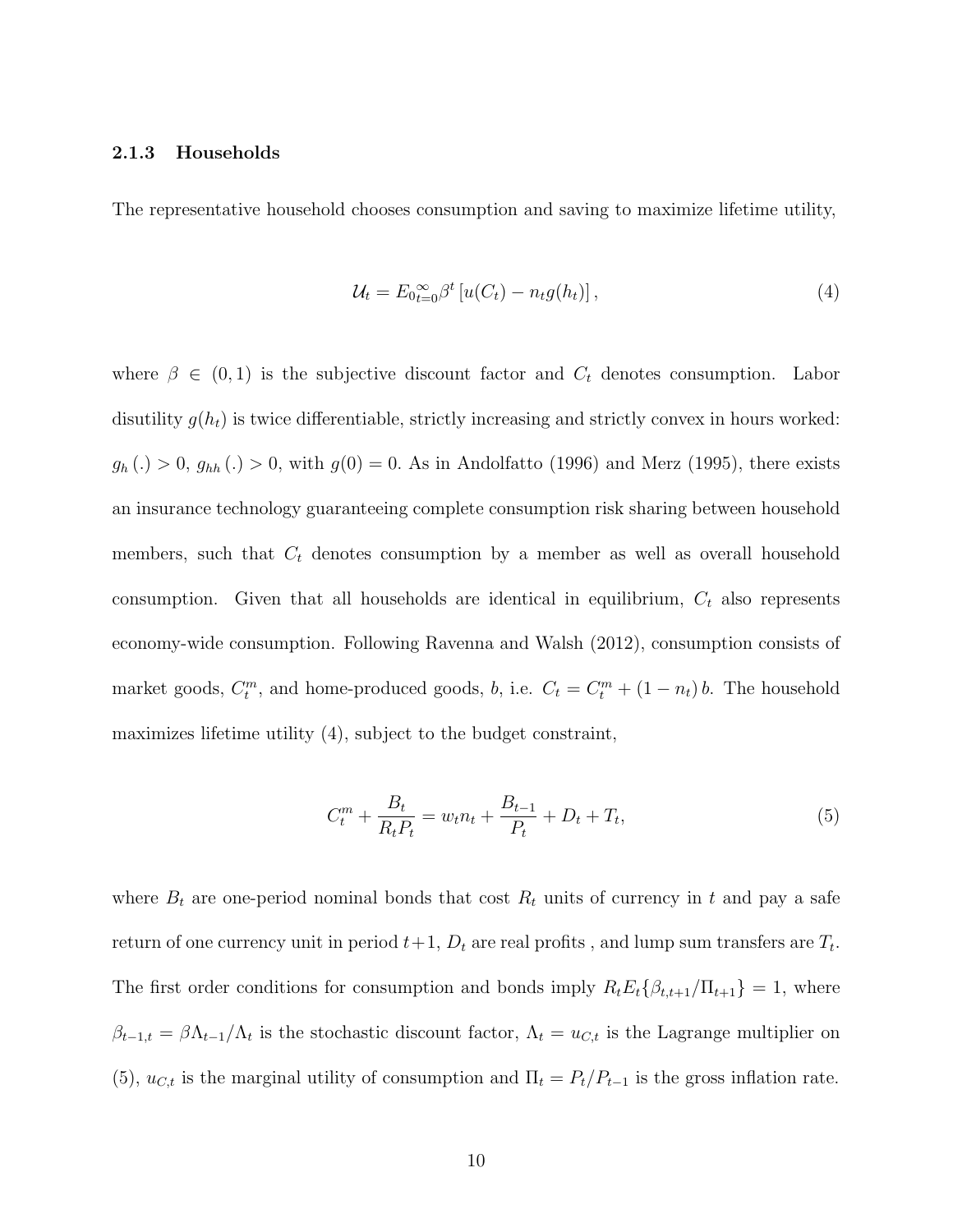#### 2.1.4 Intra-Firm Bargaining

The bargaining setup is as follows. Each period, the firm bargains with an individual worker first over hours and then over the real wage. In the absence of a commitment technology for labor contracts, bargaining starts anew each period. Since the firm bargains with all workers individually, each worker is effectively marginal. Through bilateral Nash bargaining, the worker and a firm split the match surplus according to their respective bargaining weights given by  $\gamma$  and  $1 - \gamma$ .

Hours The equilibrium number of hours satisfies

$$
\frac{g_{ht}}{\Lambda_t} = s_t f_{nht}.\tag{6}
$$

Hours are set such that the marginal rate of substitution between hours and consumption,  $g_{ht}$  $\frac{g_{ht}}{\Lambda_t}$ , equals the contribution of an extra hour to the marginal product of employment,  $f_{nht}$ . Equation (8) describes the relation between employment and hours per employee. It can be shown that the elasticity of hours to employment,  $\varepsilon_{hn}$ , is given by<sup>13</sup>

$$
\varepsilon_{hn} = \frac{\varepsilon_{fnn}}{\varepsilon_{gh} - \varepsilon_{fh}} \le 0,\tag{7}
$$

where  $\varepsilon_{gh} = g_{h,t} \frac{h_t}{g(\cdot)} \geq 1$  and  $\varepsilon_{fh} = f_{h,t} \frac{h_t}{f(\cdot)} \geq 0$  capture, respectively, the elasticity of labor disutility to hours and the elasticity of output to hours, and the term  $\varepsilon_{fnn} = f_{nn,t} \frac{n_t}{f_n}$  $\frac{n_t}{f_{n,t}} \leq 0$ denotes the curvature of the production function. The greater the concavity in the production

<sup>&</sup>lt;sup>13</sup>See Proposition 1 in the online appendix.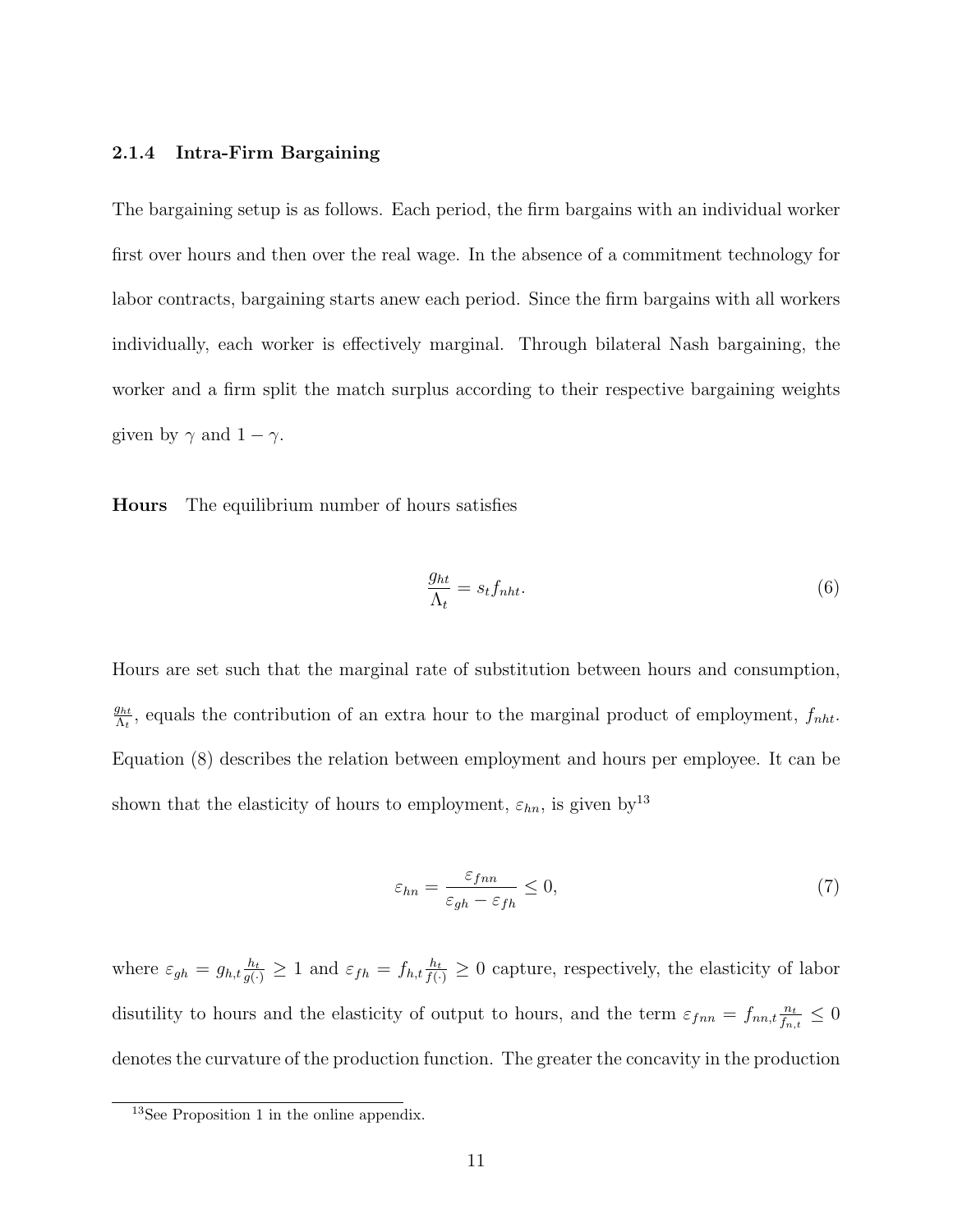function (the lower is  $\varepsilon_{fnn}$ ), the more substitutable are the two labor inputs.

Consider a production function that is linear in employment, such that  $\varepsilon_{finn} = 0$ . In that case, hours are invariant to employment,  $\varepsilon_{hn} = 0$ . A firm's intensive and extensive margins of labor are instead linked if the production function is concave in employment, i.e. if  $\varepsilon_{fin} < 0$ . Indeed, the term (7) is negative, conditional on labor disutility rising faster with hours than output,  $\varepsilon_{gh} > \varepsilon_{fh}$ , an assumption we maintain throughout the analysis. Accordingly, the factors employment and hours per worker are substitutes in production. By hiring an additional worker, the firm reduces the marginal product of that worker. This reduces also the value of an additional hour worked, such that the number of hours per worker set through the hours bargaining process is reduced.

Using the equality of cross-partial derivatives  $f_{nht} = f_{hnt}$  (Schwarz' Theorem), defining the elasticity of the marginal product of hours to employment as  $\varepsilon_{fhn} = f_{hnt} \frac{n_t}{f_{t}}$  $\frac{n_t}{f_{ht}}$ , and using the relation  $\varepsilon_{fhn} = 1 + \varepsilon_{fnn}$ , we can write the optimality condition for hours (6) as

$$
\frac{g_{ht}}{\Lambda_t} = s_t \left( 1 + \varepsilon_{fnn} \right) \frac{f_{ht}}{n_t}.
$$
\n
$$
(8)
$$

As we shall see, (8) is easier to compare with the hours condition of the efficient allocation.

Wages It can be shown that the bargaining wage satisfies

$$
w_t = \gamma \left[ s_t f_{nt} - \Upsilon \left( h_t \right) h_t + c \theta_t \right] + (1 - \gamma) \left[ \frac{g(h_t)}{\Lambda_t} + b \right], \tag{9}
$$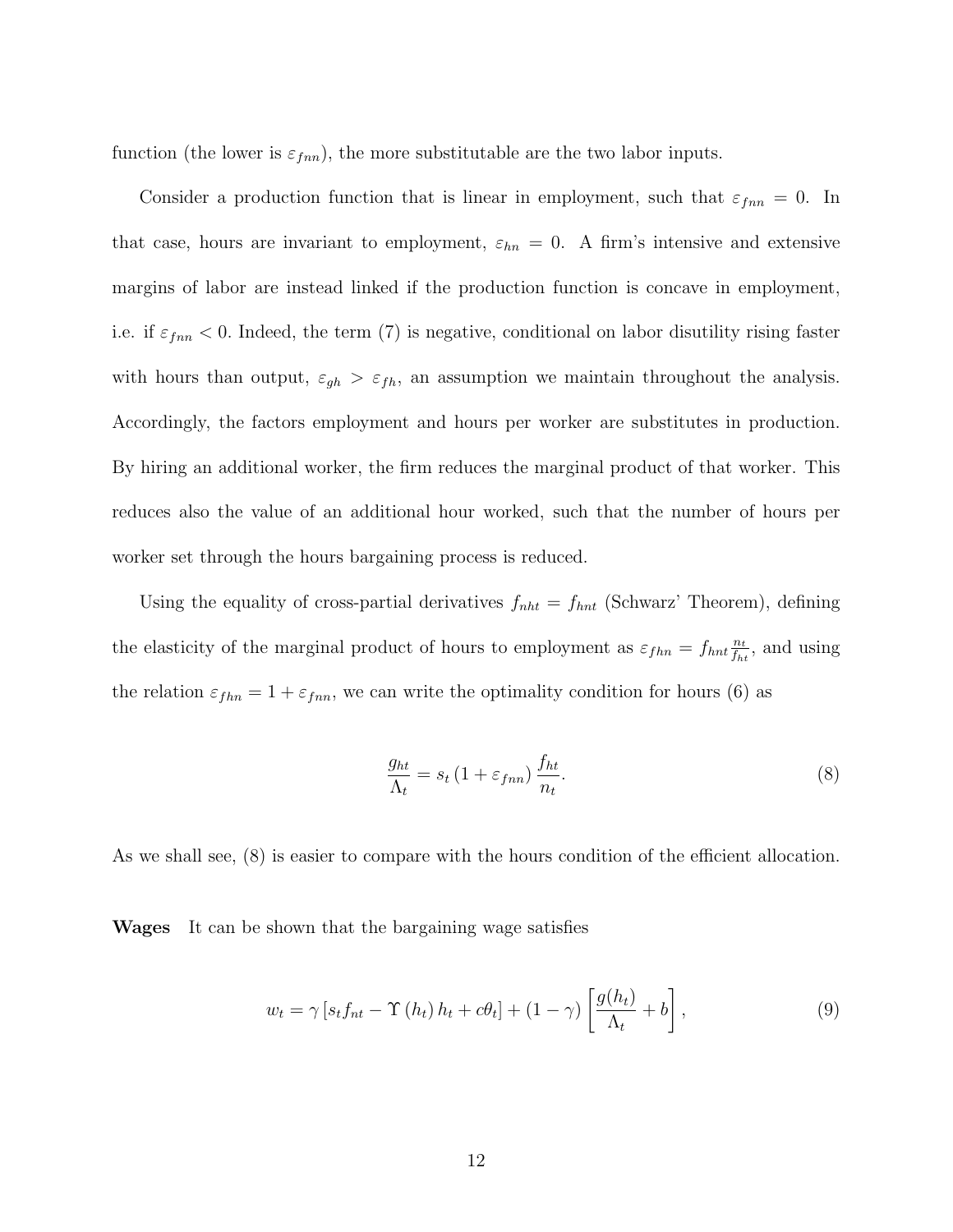An employed worker suffers the disutility  $g(h_t)$  from working, which we divide by  $\Lambda_t$  to convert utils into consumption goods. His outside option is represented by home production b. The firm's surplus from employing a marginal worker equals the latter's contribution to profits. First, there is the traditional direct effect of an additional employee on output, captured by the term  $s_t f_{nt}$ . It is clear from (9) that the wage is invariant to the number of employees under constant returns to employment, since  $f_{nt}$  is invariant to  $n_t$  and  $\varepsilon_{hn} = 0$ . Under decreasing returns to employment, the marginal product of employment  $f_{nt}$  varies with  $n_t$ , such that firms internalize that labor inputs affect wages through the IFB effect  $\Upsilon(h_t)$ . More precisely, hiring a worker reduces the number of hours per worker through (6), which in turn lowers the wages paid to all workers.

Intra-firm Bargaining Effect The feedback effect of IFB can be explicitly expressed by plugging the hours equation (8) into the wage curve (9)

$$
w_t = \varkappa \frac{g(h_t)}{\Lambda_t} - \gamma \Upsilon(h_t) h_t + \gamma c \theta_t + (1 - \gamma) b, \qquad (10)
$$

with  $\varkappa = \gamma \varepsilon_{gh}/\varepsilon_{fh} + (1 - \gamma) \ge 0$ . Using the method of undetermined coefficient, we get

$$
\Upsilon(h_t) \equiv \frac{\partial w_t}{\partial h_t} \varepsilon_{hn} = \left(\frac{\varepsilon_{gh}\varepsilon_{hn}}{1 + \gamma \varepsilon_{gh}\varepsilon_{hn}}\right) \varkappa \frac{g(h_t)/h_t}{\Lambda_t} < 0. \tag{11}
$$

Since  $0 \leq \varepsilon_{gh} \varepsilon_{hn} < 1$  wage depends negatively on employment. Notice that the slope of the wage curve (10) is positive in hours and it depends on the IFB externality through  $\varepsilon_{hn}$ . If the production function is linear in employment ( $\varepsilon_{fnn} = 0$ ), there is no substitution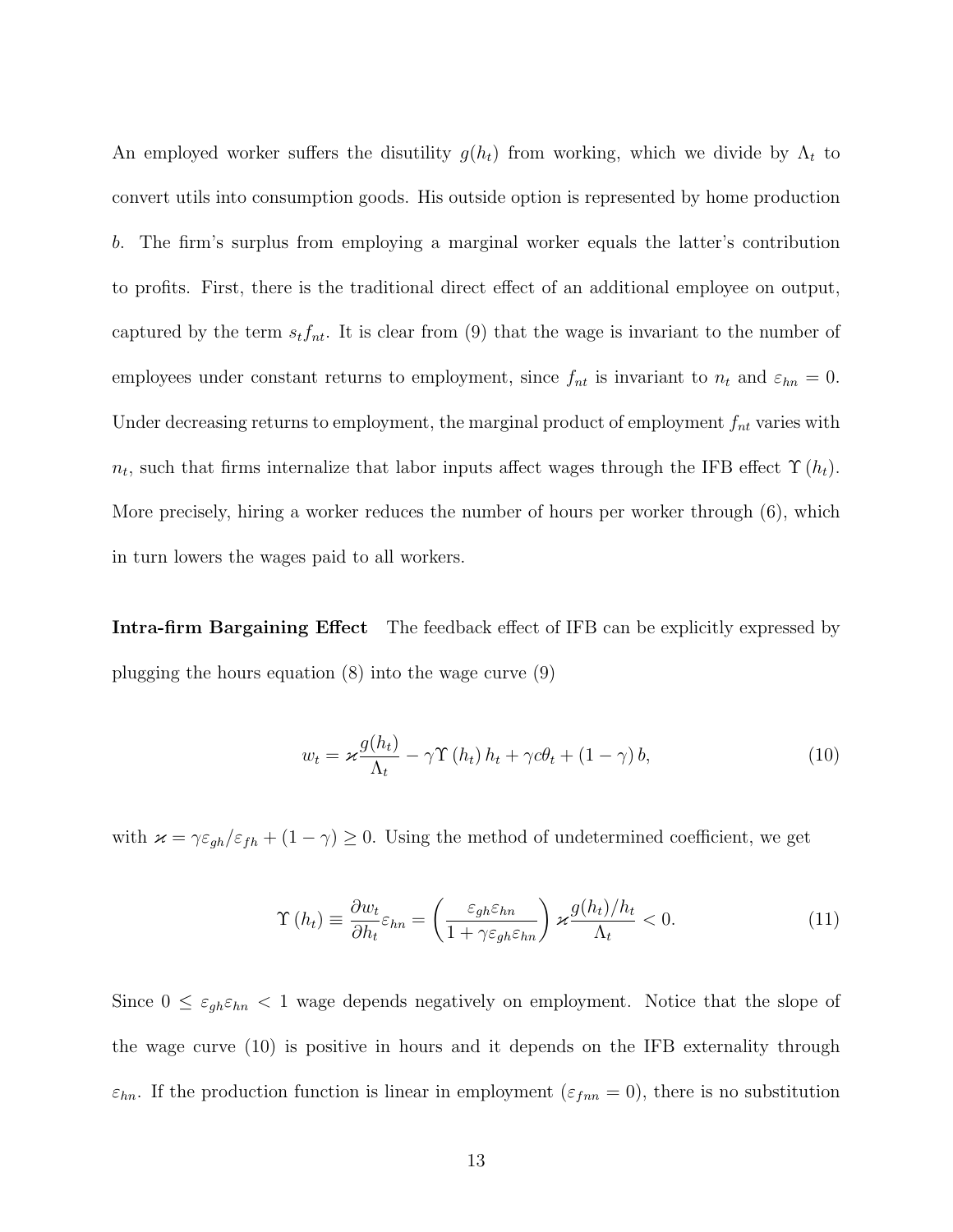between employment and hours in that case ( $\varepsilon_{hn} = 0$ ). Then the wage curve has slope  $\varkappa$ and is equivalent to the one obtained in the one-worker-firm setup including hours.<sup>14</sup> For a given bargaining power  $\gamma$ , the parameter  $\varkappa$  is increasing in the ratio of the curvature of the disutility of hours worked  $\varepsilon_{gh}$  to the elasticity of output to hours,  $\varepsilon_{fh}$ . Thus, the wage curve is steeper in hours, the higher is the utility cost of hours compared to the returns to hours in production. Instead, if the production function displays decreasing returns to employment, the wage curve becomes even steeper in hours. The more substitutable are the two labor margins (the lower is  $\varepsilon_{hn}$ ), the more an additional worker reduces hours worked and, in turn, the equilibrium real wage. Accordingly, the IBF externality implies that wages are more sensitive to hours because firms can adjust both labor margins.

Using the wage curve  $(10)$ , we express the shadow value  $(3)$  equivalently as

$$
\chi_t = (1 - \gamma) \left[ s_t f_{nt} - \frac{g(h_t)}{\Lambda_t} - \Upsilon(h_t) h_t - b \right] - \gamma c \theta_t.
$$
 (12)

With decreasing returns to employment in production ( $\varepsilon_{fnn}$  < 0), the IFB effect measured by  $\Upsilon(h_t)$  is negative: when the firm hires a new worker, the marginal product of employment falls and with it the value to the firm of an extra hour  $(\varepsilon_{hn} < 0)$ . This reduces the number of hours set through bargaining, see (6). As a result, the bargained wage falls since  $\partial w_t/\partial h_t > 0$ and, as all employees are paid less, this lowers the firm's production costs. Due to this feedback effect, firms have an incentive to hire many employees in order to reduce workers' bargaining position within the firm.

<sup>14</sup>For a formal proof, see the online appendix.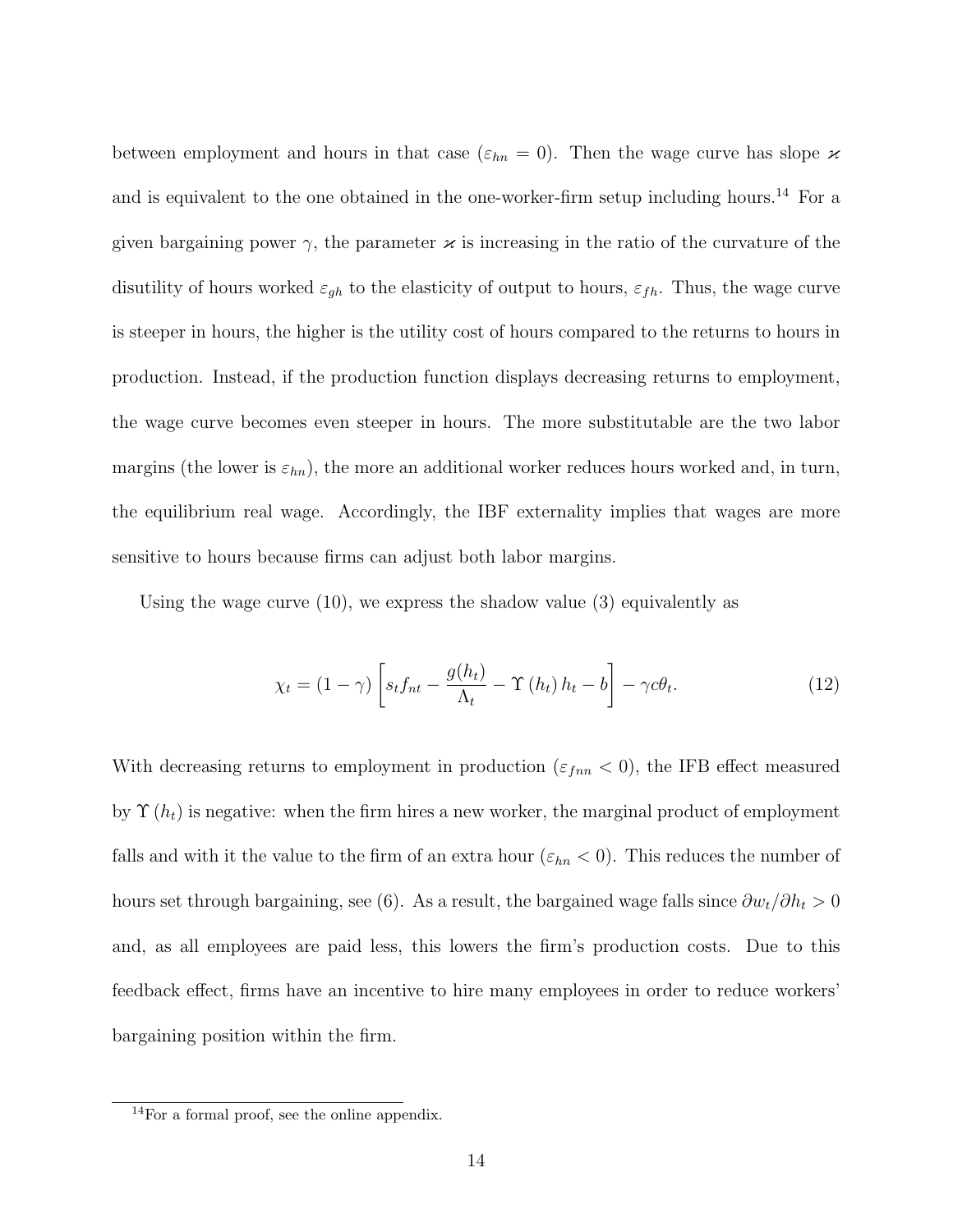## 2.2 Additional Model's Features

The model is closed with a description of the retail sector, a resource constraint, and a monetary policy rule.

Each one of the monopolistically competitive retailers – indexed by  $i \in [0,1]$  – buys homogeneous goods  $X_t$  at price  $s_t$ , transforms them into differentiated goods  $Y_{it}$  with a linear technology and sells the output to households. Retailers face quadratic price adjustment costs measured in terms of final goods à la Rotemberg  $(1982)$ .<sup>15</sup> Optimal price setting by profit-maximizing retailers yields the New Keynesian Phillips Curve,

$$
\kappa \Pi_t \left( \Pi_t - 1 \right) = \varepsilon s_t - \left( 1 - \tau^f \right) \left( \varepsilon - 1 \right) + \kappa E_t \{ \beta_{t,t+1} \Pi_{t+1} \left( \Pi_{t+1} - 1 \right) \frac{Y_{t+1}}{Y_t} \},\tag{13}
$$

where  $\kappa$  captures the size of price adjustment costs,  $\varepsilon$  is the elasticity of substitution between the individual varieties and  $\tau^f$  is a tax on firm revenues.

The aggregate accounting identity equates the sum of market and home production to the sum of consumption, government spending  $G_t$ , vacancy posting costs, and price adjustment costs,

$$
Y_t + (1 - n_t) b = C_t + G_t + cv_t + \frac{\kappa}{2} (\Pi_t - 1)^2 Y_t.
$$
 (14)

Monetary policy sets a path for the inflation rate and is described below.

<sup>&</sup>lt;sup>15</sup>The Rotemberg price setting scheme allows us to write the model in non-linear form, which we use to derive the Ramsey first-order conditions in Section 5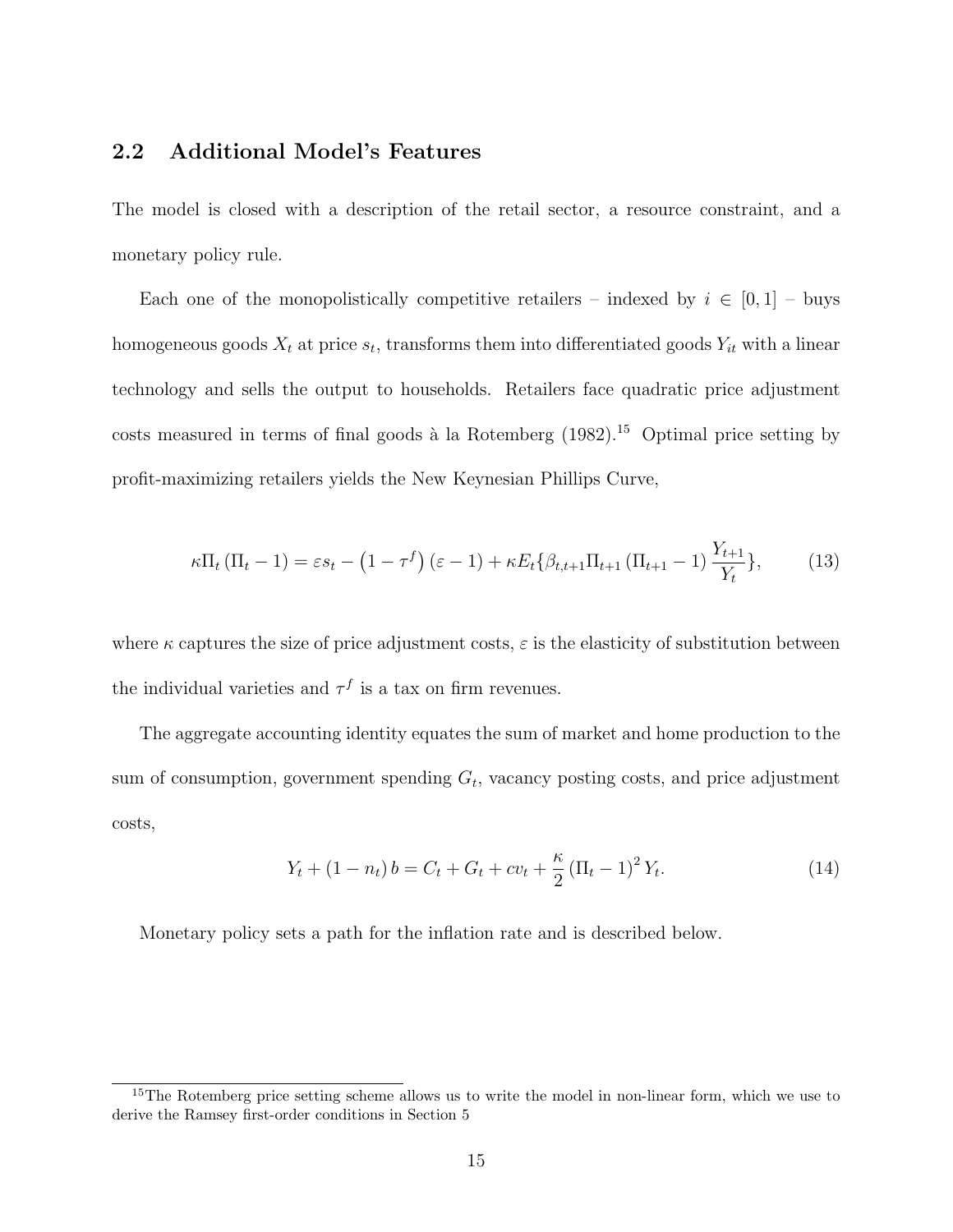## 3 Quantitative Analysis

Before turning to a normative analysis, we investigate the performance of the intra-firm bargaining model to replicate key stylized facts in the Euro Area and we analyze the transmission channels of supply and demand shocks. To do so, we adopt standard functional forms for technology and preferences and the model is calibrated for the Euro Zone.

#### 3.1 Functional Forms and Calibration

We assume that the production function and the utility functions for consumption and labor are governed by

$$
X_t = A_t n_t^{\alpha} h_t^{\alpha \varphi}, \qquad u(C_t) = \ln C_t \qquad \text{and} \qquad g(h_t) = \frac{\zeta h_t^{1+\sigma}}{1+\sigma}, \tag{15}
$$

where  $\alpha \in [0,1]$  denotes the returns to employment in production,  $\varphi \in [0,1]$  drives the returns to hours in production,  $\zeta$  determines the weight on labor disutility and  $\sigma \geq 0$ determines the curvature of labor disutility. Let  $A_t$  denote an aggregate TFP shock. Notice that  $\varepsilon_{fnn} = \alpha - 1$ ,  $\varepsilon_{fn} = \varphi \alpha$  and  $\varepsilon_{gh} = 1 + \sigma$ , which implies  $\varepsilon_{hn} = \frac{\alpha - 1}{1 + \sigma - \sigma}$  $\frac{\alpha-1}{1+\sigma-\varphi\alpha}$ . If the production function is linear in employment (i.e.  $\alpha = 1$ ), hours and employment are independent,  $\varepsilon_{hn} = 0$ . Monetary policy is characterized by an interest rate rule of the form

$$
\frac{R_t}{R} = \left(\frac{\Pi_t}{\Pi}\right)^{\tau} \varsigma_t,\tag{16}
$$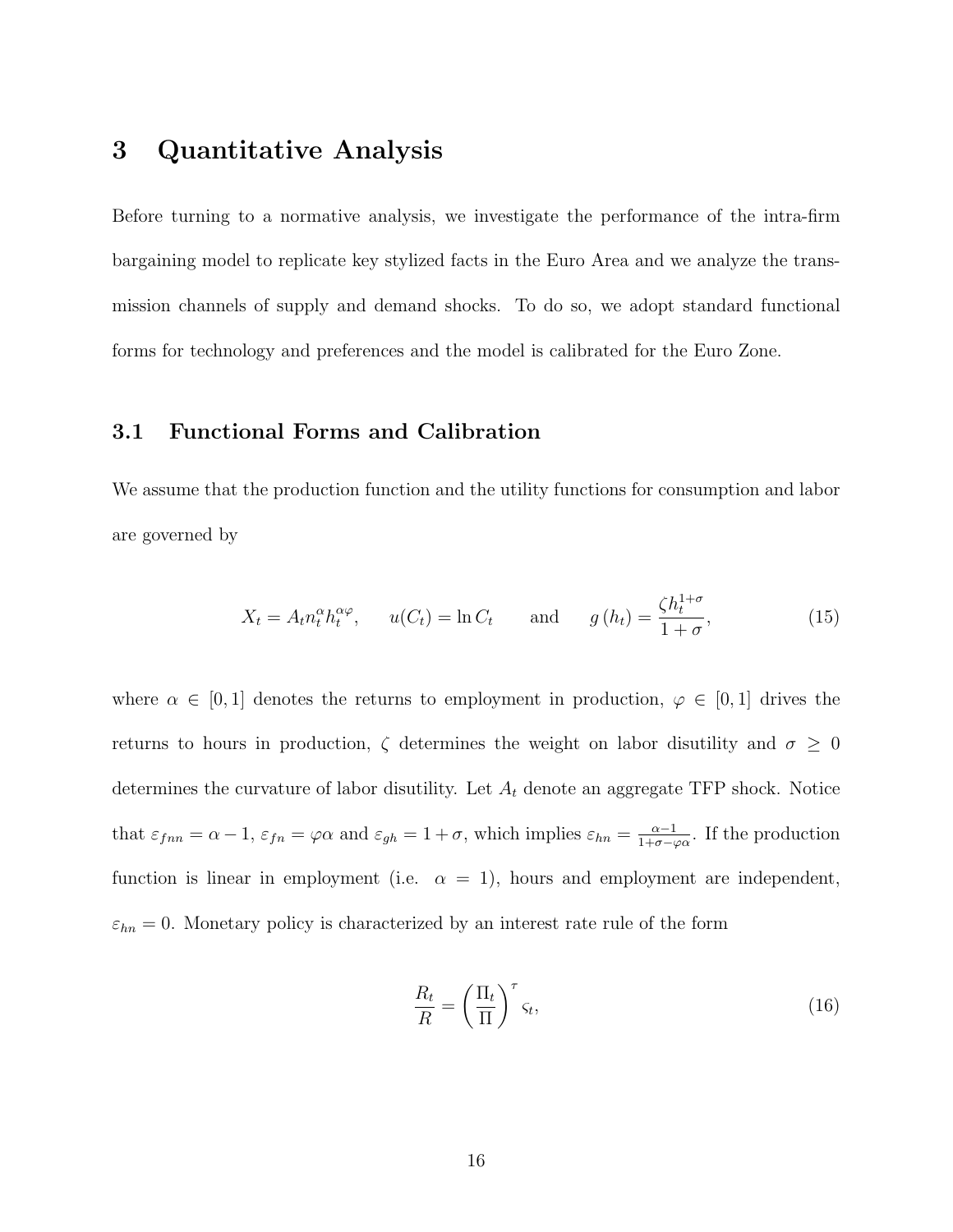where  $\varsigma_t$  is a monetary policy shock. Search-and-matching models are known to fail at replicating the volatility of employment, as highlighted by Shimer (2005, 2010). The real wage rigidities have been widely used to get round this issue. For instance, a wage norm `a la Hall (2005) amplifies the volatility of employment through a reduction in the wage volatility.<sup>16</sup> To give better chance to our model to fit the data, we adopt this specification by assuming that the wage received by households,  $\tilde{w}_t$ , is such that  $\tilde{w}_t = \varrho w + (1 - \varrho) w_t$ , where  $\rho$  is the degree of real wage rigidity. The model is log-linearized around the zeroinflation steady state.

Table 1 summarizes the model's parametrization

#### [ insert Table 1 here ]

The discount factor in household preferences is set to  $\beta = 0.99$ , implying a steady-state annualized real interest rate of  $4\%$ . The share of government spending to GDP  $G/Y$  is set to 21%, which corresponds to the average share of public spending in Euro Area GDP. We assume decreasing returns to scale with  $\alpha = 0.7$ , which is roughly consistent with a labor share of 66%. We set  $\varphi = 1$  such that employment and hours have the same returns. The substitution elasticity between intermediate goods is set to  $\varepsilon = 6$ , yielding a net price markup of 20% and we set the steady-state real marginal cost s to one with  $\tau^f = 1/(1 - \varepsilon)$ .

<sup>&</sup>lt;sup>16</sup>Wage norm has been used by several authors like for instance Krause and Lubik (2007) who show that a standard search-and-matching model does a better job at replicating labor market stylized facts in the US. However, Sveen and Weinke (2008) reveals that the amplification mechanism resulting from the wage norm is diminished when firms can choose the number of hours worked since they resort to the intensive margin of labor instead of the extensive one. Clerc (2015) shows that replacing the wage norm by an alternative real wage rigidity, namely a credible wage bargaining à la Rubinstein (1982) provides identical results. Unlike these authors, we assume that hours are efficiently bargained instead of being chosen only by the firm.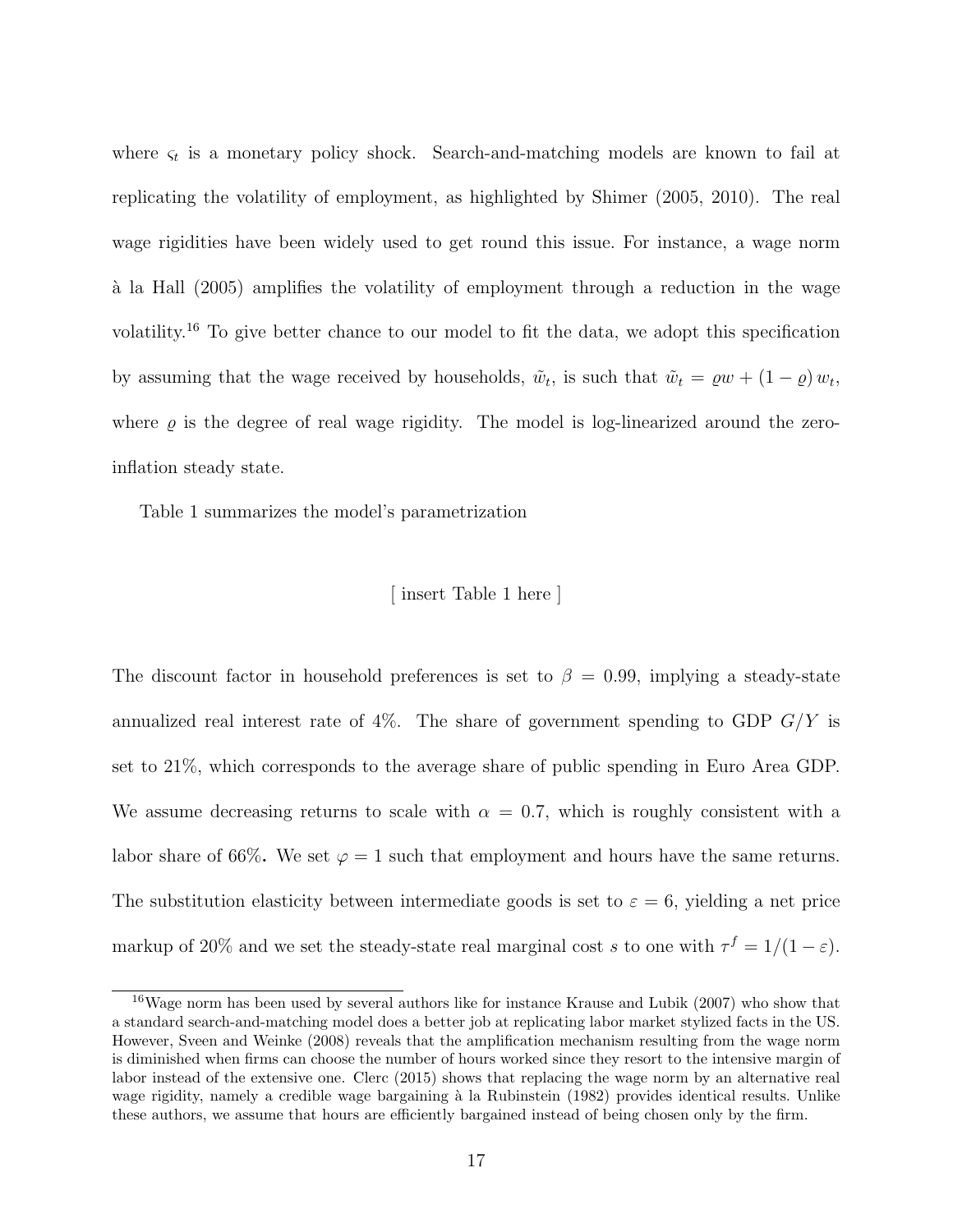The price adjustment cost,  $\kappa$ , is set to 44 which broadly ensures that the slope of the NKPC is the one we would get under Calvo price staggering and one year contract length. This value is close to Krause and Lubik (2007). The Taylor rule parameter,  $\tau$ , is set to 1.5 in line with Smets and Wouters' (2007) estimation.

Fluctuations are driven by one supply shock  $(A_t)$  and two demand shocks  $(G_t \text{ and } \varsigma_t)$ which all follow an  $AR(1)$  process (in logs). The persistence of these shocks is set to 0.8 and their size are calibrated to replicate the volatility of real GDP observed in Euro Area data.<sup>17</sup>

We set the inverse Frisch elasticity of labor supply to  $\sigma = 3$  which corresponds to the intermediate values suggested by Keane and Rogerson (2012). The elasticity of the number of matches to unemployment is set to  $\eta = 0.6$ , which is the mid-point of the range 0.5 to 0.7 proposed by Petrolongo and Pissarides (2001). The worker's bargaining weight is set to satisfy the Hosios (1990) condition such that  $\gamma = \eta$ . The steady-state unemployment rate is set to 9.6%, which corresponds to the average unemployment rate in the Euro Area between 1999 and 2013. Hours worked in steady state are normalized to  $h = 0.3$ . Following Christoffel et al. (2009), we set the vacancy filling rate, q, to 0.7, the job separation rate,  $\lambda$ , to 0.03, in line with Euro area data on job flows. Total vacancy costs amount to 1% of the GDP as  $(cv/Y = 0.01)$ . This value is larger than Christoffel et al. (2009) but it is in line with a strengh of the literature including Andolfatto (1996), Gertler and Trigari (2009) or Sunakawa (2015). In this section, the degree of real wage rigidity is set to 0.8 which corresponds to the value suggested by Christoffel and Linzert  $(2010)$ . The steady-state output level Y is

<sup>&</sup>lt;sup>17</sup>In pratice, we use a simple grid method to determine the size of the shocks that make the theoretical output volatility as close as possible to its empirical counterpart. We find that supply shocks are one third less volatile than demand shocks. This relative size of shocks is somewhat smaller than the findings of Smets and Wouters (2007) but larger than Villa (2014) who estimates the same model over a recent sample.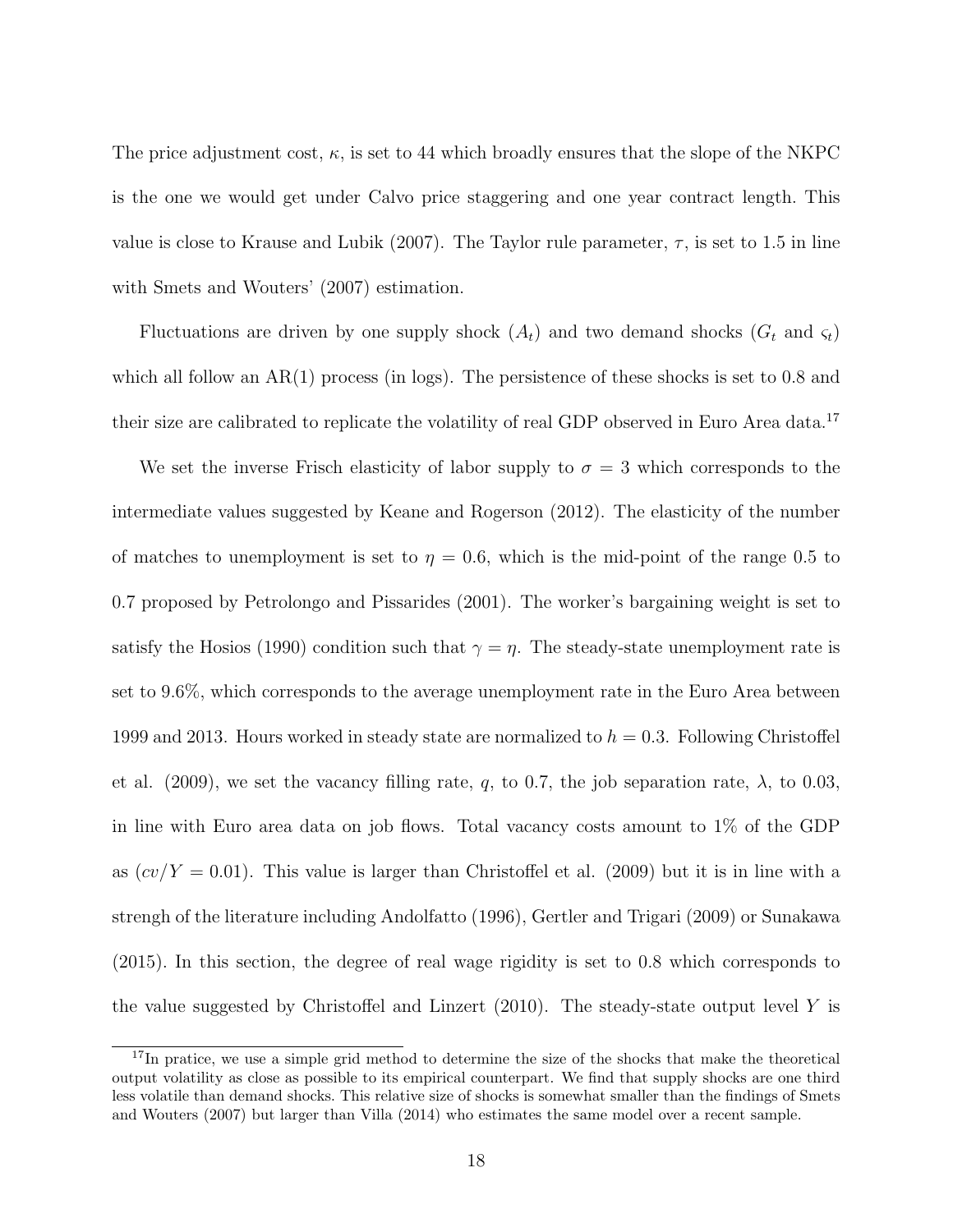normalized to unity. Given these calibrated values, we can deduce the remaining variables implied by the model's steady state, see Table 2.

#### [ insert Table 2 here ]

The share of home production in GDP is deduced from the model's steady state and it reaches  $bu/Y = 0.05$ . This means that home production counts for a small proportion of total output, as suggesting by Trigari and Gertler (2009). Interpreting the home production parameter b as unemployment benefit instead means that the replacement rate is 0.71 which is in the same range than Christoffel et al.  $(2009)$ . The steady-state job finding rate  $p = 0.34$ is in line with Christoffel et al.'s (2009) calibration as for the number of vacancies ( $v = 0.04$ ).

#### 3.2 Labor Market Volatility

We assess the ability of the baseline model to reproduce keys labor market stylized facts in the Euro Area. To do so, we compare in Table 3 second order moments in the data and in the model. We use real GDP, employment, hours per employee, vacancies, wage and the inflation rate. The sample covers 1999Q1-2015Q4. Since neither the number of vacancies or the vacancy rate are available over a long sample for the Euro Area, we use the German series as a proxy. Data are taken from the Area Wide Model (AWM) model which aggregates quarterly national data for the whole Euro Area, except for hours worked which is available from Eurostat and German vacancies which are from the OECD database.<sup>18</sup> In Table 3, we

<sup>18</sup>The AWM mnemonic are 'YER' for real GDP, 'LNN' for employment, 'YED' for GDP deflator and 'WIN' for total wages. Hours worked are from Eurostat. Inflation is computed as the annualized growth rate of GDP deflator. Real Wages per workers are computed as (WIN/LEN)/YED. Vacancies are the 'Total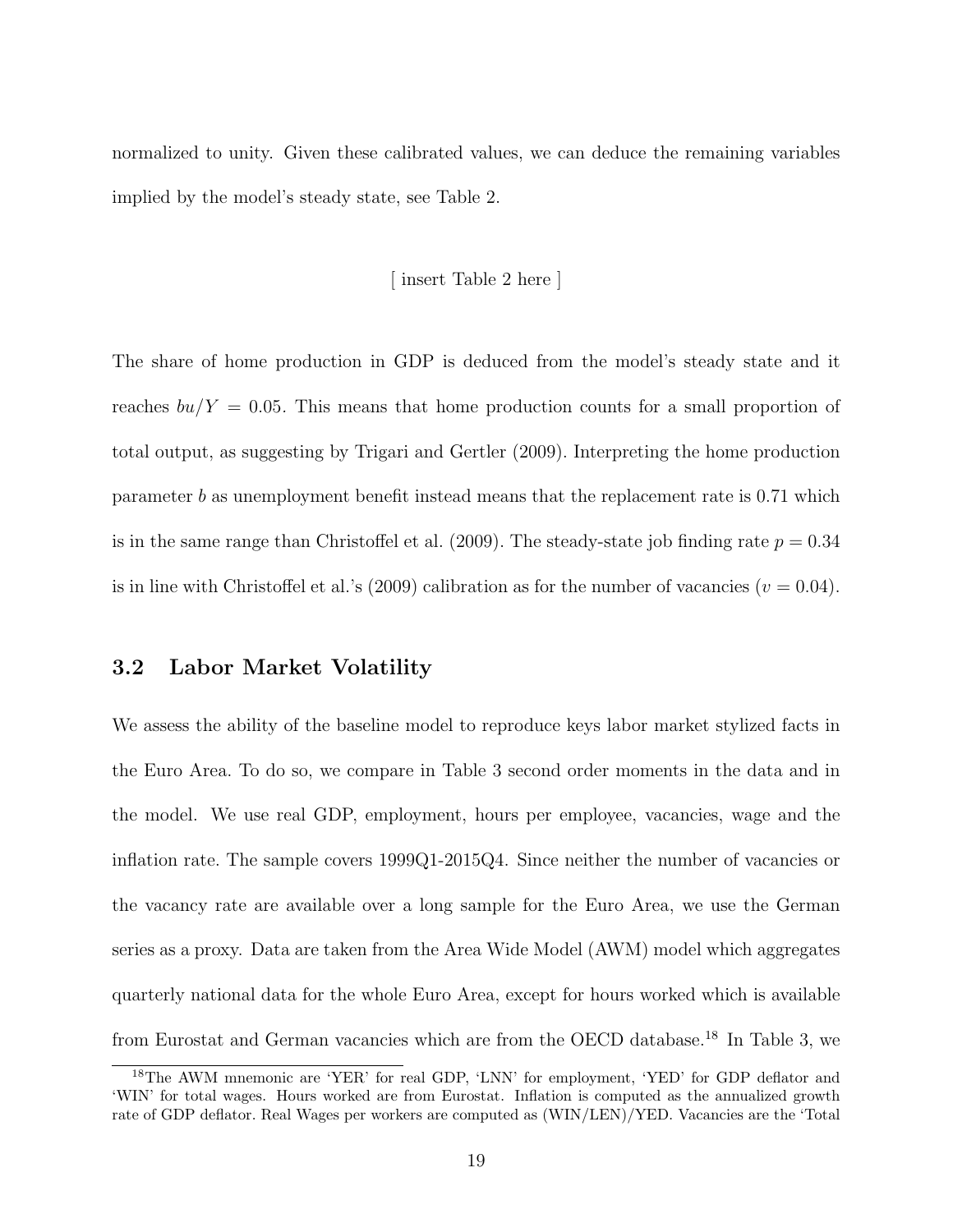compare the data with our baseline model and two variants, namely an intra-firm bargaining model abstracting from hours (no-hours IBF, with  $\sigma \to \infty$ ,  $h_t = h$ ) and a model without intra-firm bargaining (one worker-firm model, with  $\alpha = 1$ ).<sup>19</sup>

$$
[ insert Table 3 here ] \t(17)
$$

The baseline model does a good job at replicating the relative volatility of both the intensive and the extensive labor margins. In particular, the model is able to replicate the relative volatility of hours worked (0.3). The volatility of employment is slightly lower in the model  $(0.46)$  than in the data  $(0.53)$  and it generates a large volatility in vacancies  $(14.4)$ . Overall, this baseline model seems not being exposed to the "Shimer (2005) puzzle" that suggests that search-and-matching model cannot generate the high volatility for unemployment and vacancies in response to technology shocks. Besides that we combine supply and demand shocks, this can be explained by the inclusion of a wage norm that is nevertheless not sufficient to replicate the low volatility in real wages  $(0.51$  instead of  $0.23$ ).<sup>20</sup> Notice that the model generates too high volatility in inflation. This result is in line with Christoffel et al. (2009) who compare a set of New-Keynesian models featuring search-and-matching

Unfilled vacancies (stock)' from the OECD.stat database. All series are seasonally adjusted, expressed in log and HP-filtered (except for inflation). The AWM dataset provides data up to 2014Q4 and we update to 2015Q4 using Eurostat data.

<sup>&</sup>lt;sup>19</sup>The online appendix shows the performance of the simple search-and-matching model without intra-firm bargaining neither hours.

<sup>&</sup>lt;sup>20</sup>The online appendix shows the results in a model without a wage norm. The standard deviation of wage relative to output is too high (1.76) while the relative volatility of employment is too low (0.14). An alternative way to magnify unemployment volatility is to modify the calibration of the opportunity cost of employment as suggested by Hagedorn and Manovski (2008). The online appendix also shows robustness analysis under different calibrations.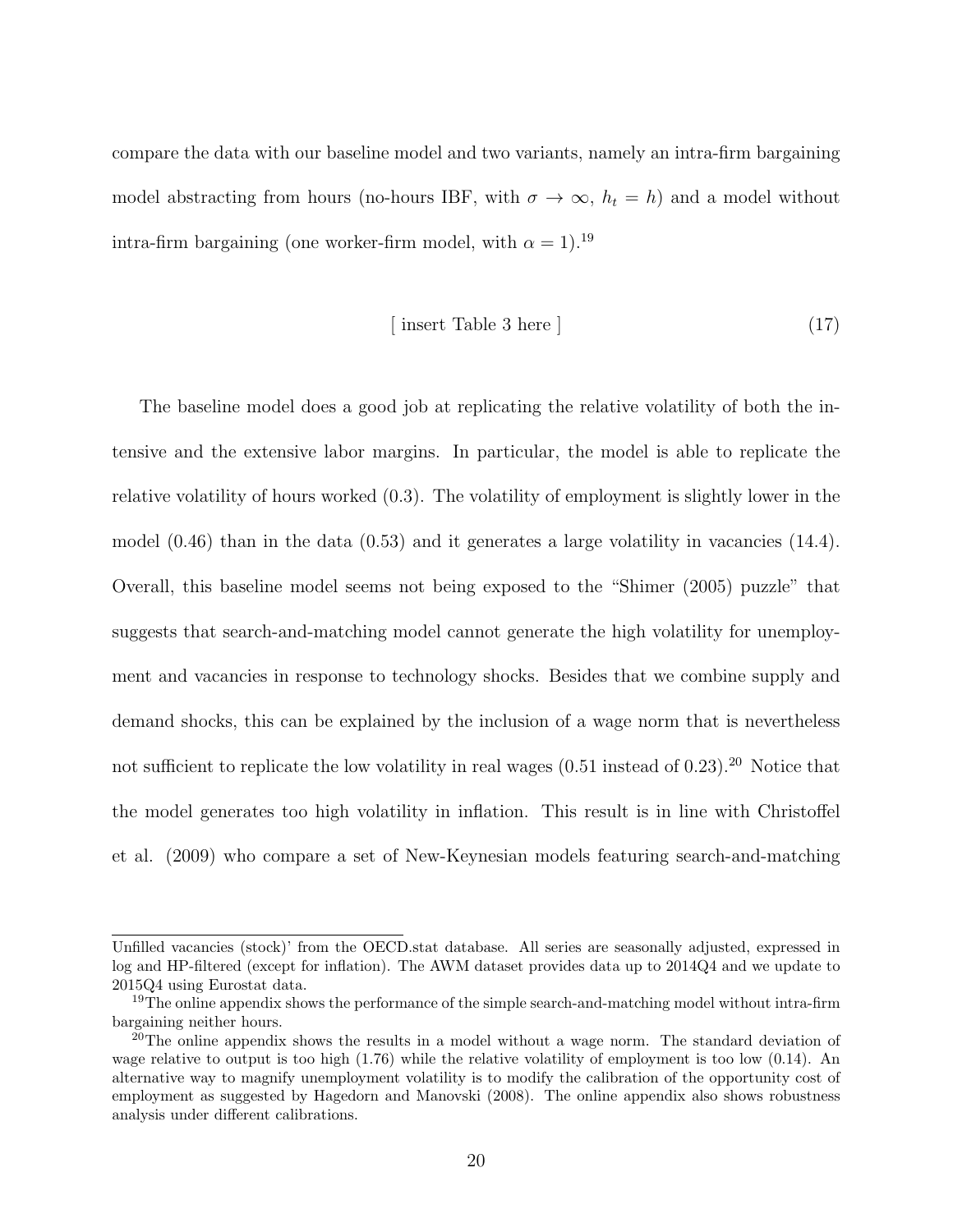frictions and show that they generate an excess of inflation volatility.<sup>21</sup> Overall, our model fits quite well empirical data. The results are hardly changed when hours are omitted from the IFB model. Inflation is even more volatile (1.59) and becomes counter-cyclical. The one worker-firm model replicates well employment volatility but it generates too much volatility in hours (0.43 instead of 0.30 in the data) and vacancies (17 instead of 9). Using a formal measure of fit based on the root mean squared error, we find that our baseline model performs better than the one worker-firm model.<sup>22</sup>

#### 3.3 Impulse Response Functions

We now graphically illustrate the behavior of our baseline model in the aftermath of the three underlying model's shocks. Figure 2 displays the impulse response functions of output, employment, hours and wages to expansionary TFP  $(\hat{A}_t)$ , government spending  $(\hat{G}_t)$  and monetary policy shocks  $(\hat{\zeta}_t)$ . We compare our baseline model with the two variants described above.

$$
[ insert Figure 2 here ] \t(19)
$$

RMSE = 
$$
\sqrt{\frac{1}{m} \sum (\Theta_T - \Theta_{sim})^2}
$$
, (18)

 $^{21}$ This result is not only the pattern of search-and-matching models, as documented by Krause et al. (2008). Beaudry and Portier (2013) also document the excess of inflation volatility generated by New Keynesian models in the absence of labor market frictions. Notice that our model fails to replicate inflation inertia (not shown) but Clerc (2015) in a model similar to ours argues that it can be corrected through credible wage bargaining.

 $22$ In practice, the root mean squared error is defined as

where m is the number of matched moments,  $\Theta_T$  and  $\Theta_{sim}$  are empirical and theoretical moments reported in Table 3. We do not compare our baseline model with the no-hours IFB model since the latter is confronted to a smaller number of moments. Our baseline model provides a smaller RMSE (1.70) than the one worker-firm model (2.86).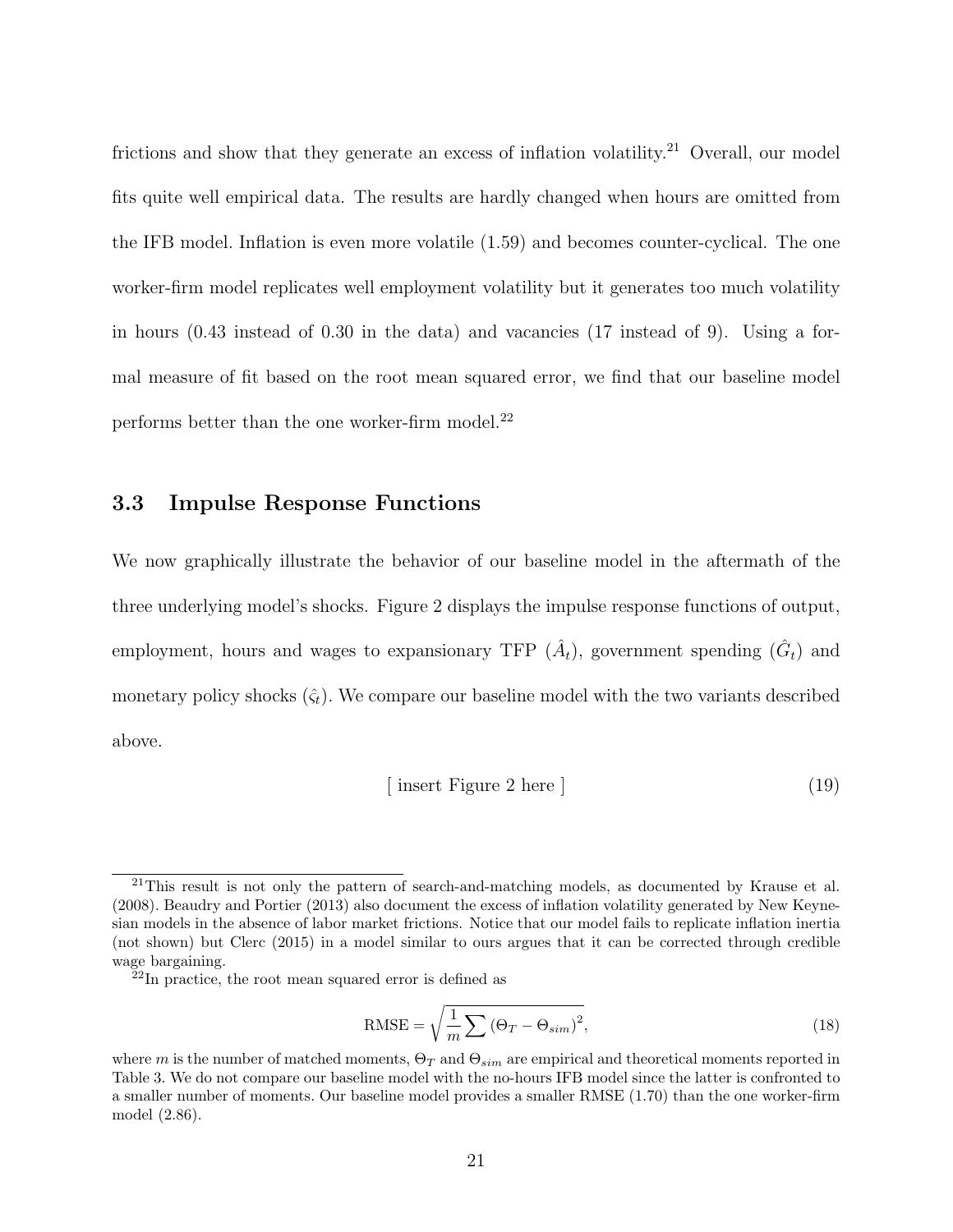All shocks generate a surge in output combined with a boost in the extensive margin of labor. The demand shocks stimulate consumption. On one side, firms meet this rise in aggregate demand by increasing hours per worker since employment cannot be adjusted instantaneously.<sup>23</sup> On the other side, firms post more vacancies since the marginal worker becomes more valuable. This boosts labor demand as well as labor market tightness. Employment increases eventually so as for wages. A technology shock has similar effect except that hours per employee decrease since the firm needs less inputs to meet the demand. Therefore, total hours worked decrease after a technology shock in our model while there is no consensus regarding the empirical behavior of hours in response to TFP shock.<sup>24</sup> The boost in production raises future expected profits which give incentive to firms to post vacancies. Therefore, real wages and employment increase.

Let compare the baseline model's predictions with its two variants. Interestingly, the response of output and employment to a TFP shock are unaffected. This is in line with Krause and Lubik (2013) and Kim's (2015) findings who argue that adding intra-firm bargaining to a typical search-and-matching model slightly change the transmission mechanisms of TFP shocks.<sup>25</sup> The baseline model provides similar responses though. The differences are slightly more notable in the case of demand shocks. Precisely, employment is less responsive in models with intra-firm bargaining. The reason resides in the general equilibrium effect mentioned by Krause and Lubick (2015): on one side real wages increase by less because of the IFB

 $^{23}$ In the online appendix, we show that employment is more reactive to a shock when the employee is immediately productive.

 $24$ See among others Galí (1999) and Christiano et al. (2004) for US data. Peersman and Straub (2009) estimate a SVAR on the Euro Area and show that the response of total hours depends on the identification strategy of the shock.

 $^{25}$ Kim (2015) argues that the IFB effect modifies more substantially the model's dynamic when a bargaining shock is considered.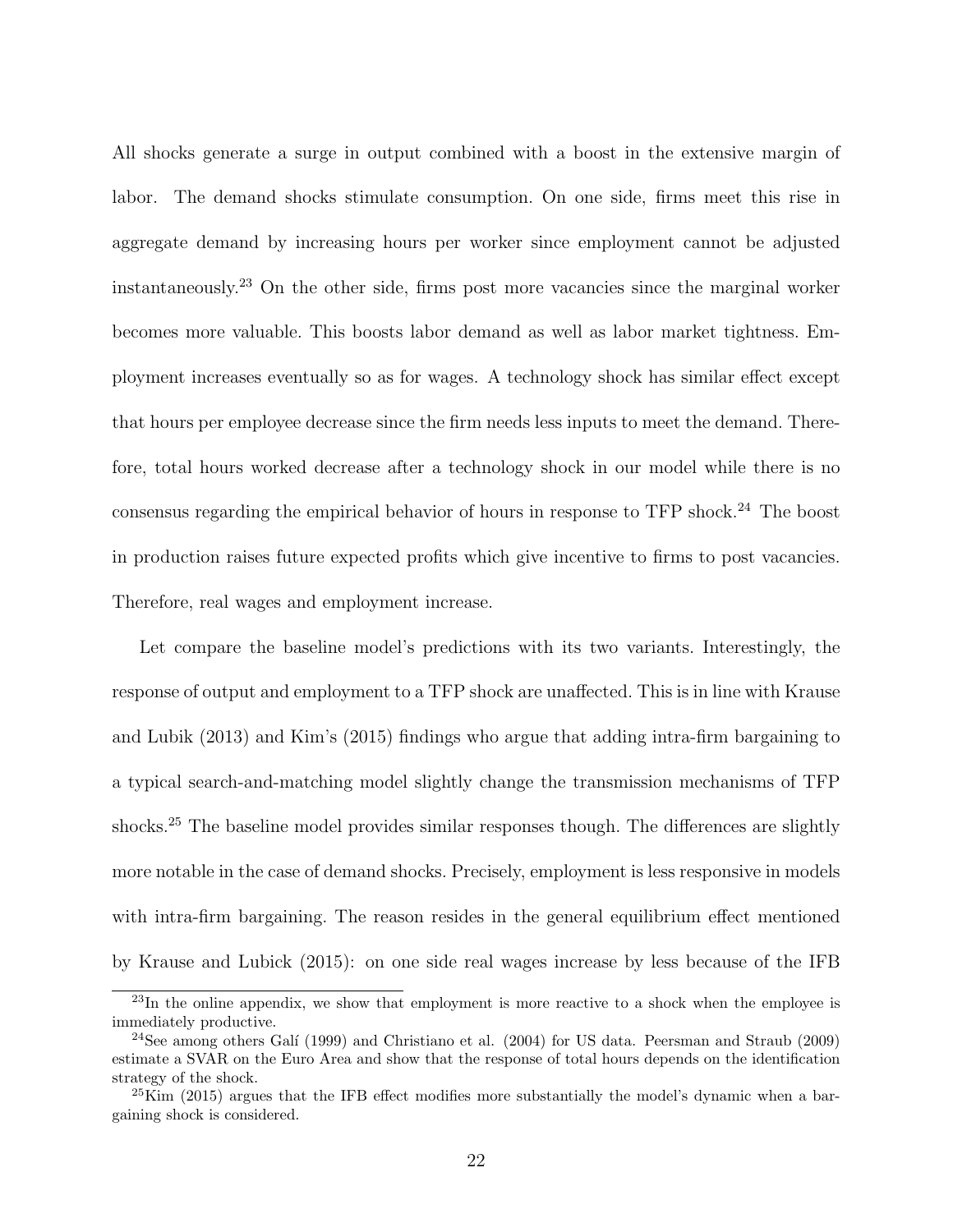effect but in the other side firms post more vacancies which increase labor market tightness and makes new workers harder to find.

Overall, the three models are relatively similar and the introduction of intra-firm bargaining slightly affects the transmission channel of the shocks. Our paper points out instead that intra-firm bargaining might have implications in terms of welfare, in particular when the firm can resort to the two labor margins.

## 4 Efficient Allocation and Distortions

In the following, we first derive the efficient allocation. Second, we characterize the steadystate distortions to employment and hours that arise in the competitive equilibrium. Finally, we show how the presence of the hours margin amplifies the employment distortion.

#### 4.1 Efficient Allocation

The social planner maximizes household utility subject to the evolution of aggregate employment and the resource constraint.

**Definition 1** An efficient allocation is a set of paths  $\{h_t^*, v_t^*, n_{t+1}^*, C_t^*\}_{t=0}^{\infty}$  which maximizes utility  $(4)$ , subject to the employment dynamics constraint and the resource constraint,

$$
n_{t+1}^{*} = (1 - \lambda) n_t^{*} + \mathcal{M}_0 (1 - n_t^{*})^{\eta} (v_t^{*})^{1 - \eta}, \qquad (20)
$$

$$
f(n_t^*, h_t^*) + (1 - n_t^*)b = C_t^* + G_t + cv_t^*.
$$
\n(21)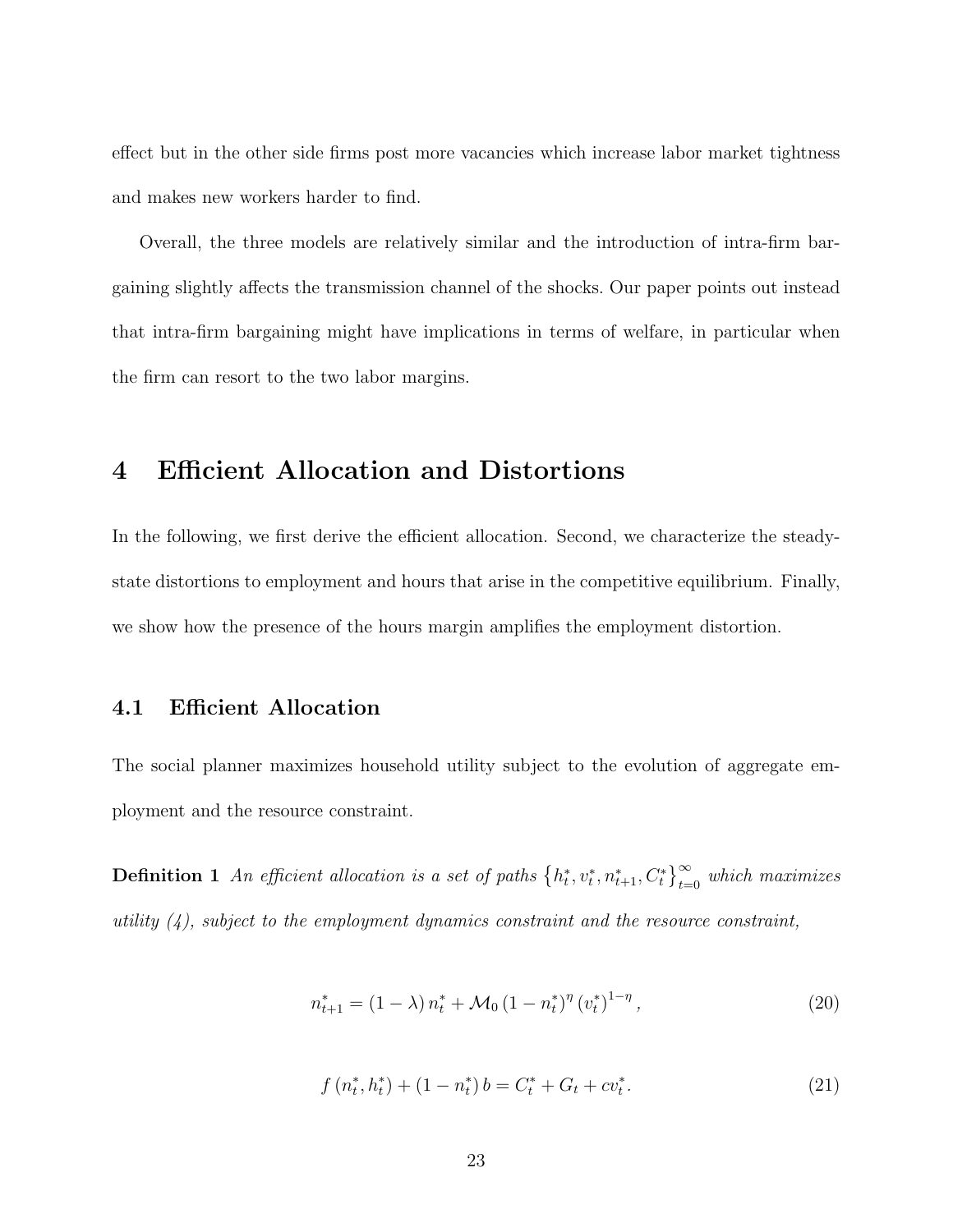The efficient allocation is characterized by two conditions determining hours and employment. First, the efficient hours choice satisfies

$$
\frac{g_{ht}^*}{\Lambda_t^*} = \frac{f_{ht}^*}{n_t^*}.\tag{22}
$$

Equation (22) states that the utility cost of providing an additional hour of work (the marginal rate of substitution) must equal the marginal product of hours per employee (the marginal rate of transformation).

Second, the efficient choice of employment satisfies the job creation condition (2), where the efficient shadow value of an extra worker is

$$
\chi_t^* = (1 - \eta) \left[ f_{nt}^* - \frac{g(h_t^*)}{\Lambda_t^*} - b \right] - \eta c \theta_t^*.
$$
\n(23)

The shadow value has several components, appropriately weighted by the bargaining shares. A new worker adds an amount  $f_{nt}^*$  to goods produced in the market but it also generates three costs which has to be compensated: the utility cost of working,  $\frac{g(h_t^*)}{\Lambda_t^*}$  $\frac{(n_t)}{\Lambda_t^*}$ , the home goods no longer produced by this person,  $b^*$ , as well as the cost of posting a new vacancy.

#### 4.2 Distortions

We show that the competitive steady state is distorted by comparing the decentralized allocations of hours and employment (8) and (12) with the respective efficiency conditions, (22) and (23). There are three potential sources of distortion in our model, which are due to  $(i)$  the labor market rigidities,  $(ii)$  the presence of monopolistic competition and  $(iii)$  the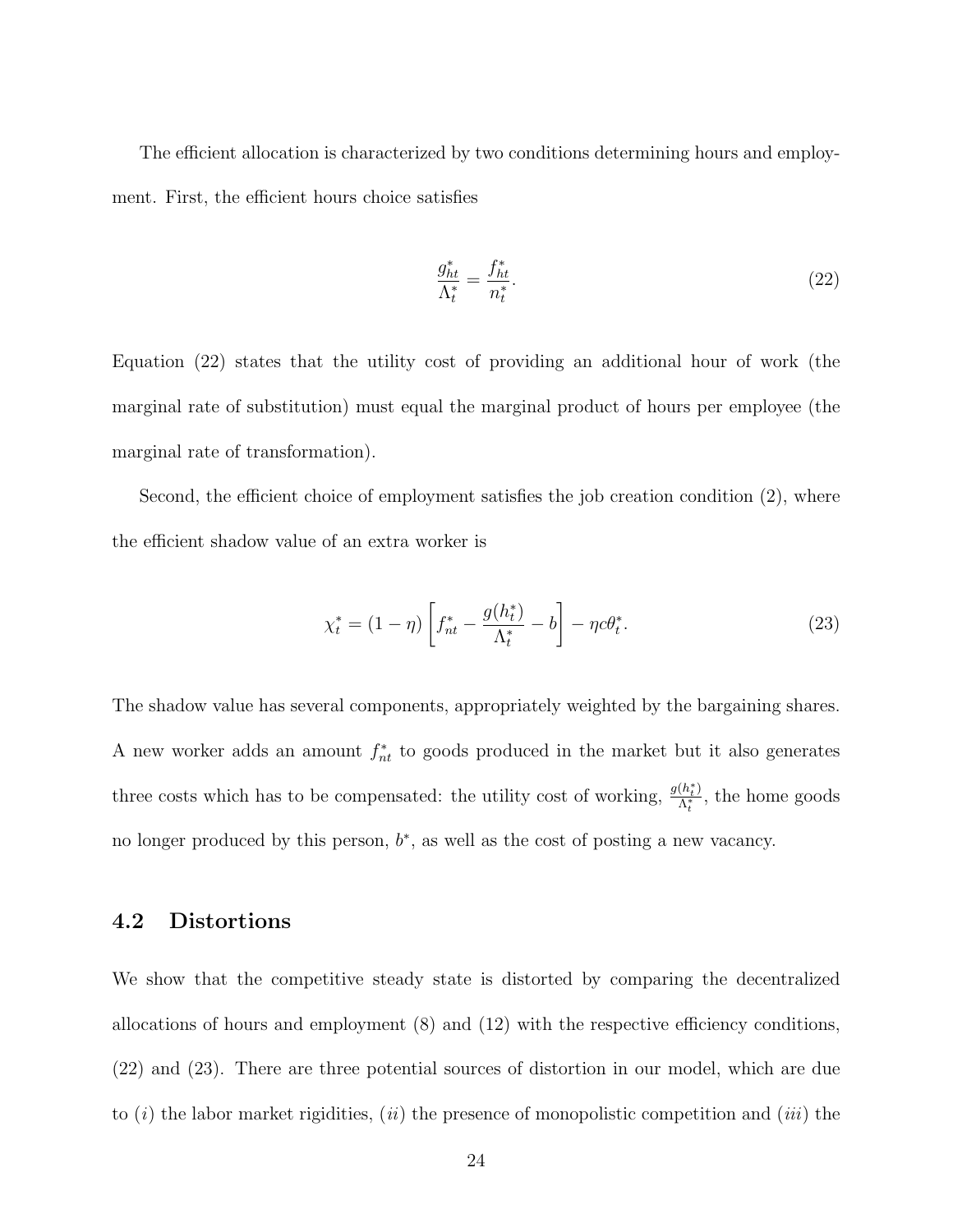IFB effect. These distortions make the two labor margins inefficient.

The first distortion arises when the elasticity of matches to unemployment  $\eta$  is different from the worker bargaining weight  $\gamma$ . We eliminate this distortion by satisfying the socalled Hosios (1990) efficiency condition, i.e.  $\gamma = \eta^{26}$  The second distortion is related to monopolistic competition in goods markets. As is well known, it generates a goods price markup, which reduces the steady-state real marginal costs below unity  $(s < 1)$ . Consequently, employment and hours per worker are too low, all things equal. Subsidizing profits via  $\tau^f$  to ensure that  $s=1$  removes this distortion.

The third distortion, described in Result 1, is inherent to intra-firm bargaining externality.

**Result 1** With an appropriate profit subsidy to ensure  $s = 1$ , and under the Hosios condition  $\gamma = \eta$ , a distortion in employment and hours worked arises if the production function is nonlinear in employment, i.e. if

$$
\varepsilon_{fnn} \neq 0. \tag{24}
$$

Decreasing returns to employment in production,  $\varepsilon_{fnn} < 0$ , imply that employment is higher and hours per worker are lower in the competitive allocation compared with the efficient steady state.

Smith (1999) already showed that the Hosios condition is not sufficient in a model with intra-firm bargaining to restore efficiency. All things equal, a firm facing diminishing marginal product on labor internalizes that an additional worker reduces wages which

<sup>&</sup>lt;sup>26</sup>When  $\eta$  is high, a firm that posts a vacancy greatly increases vacancy duration for all other firms, creating a congestion effect. This effect has to be offset by the central planner by giving a lot of bargaining power to workers, which discourages firms from posting vacancies. See Pissarides (2006).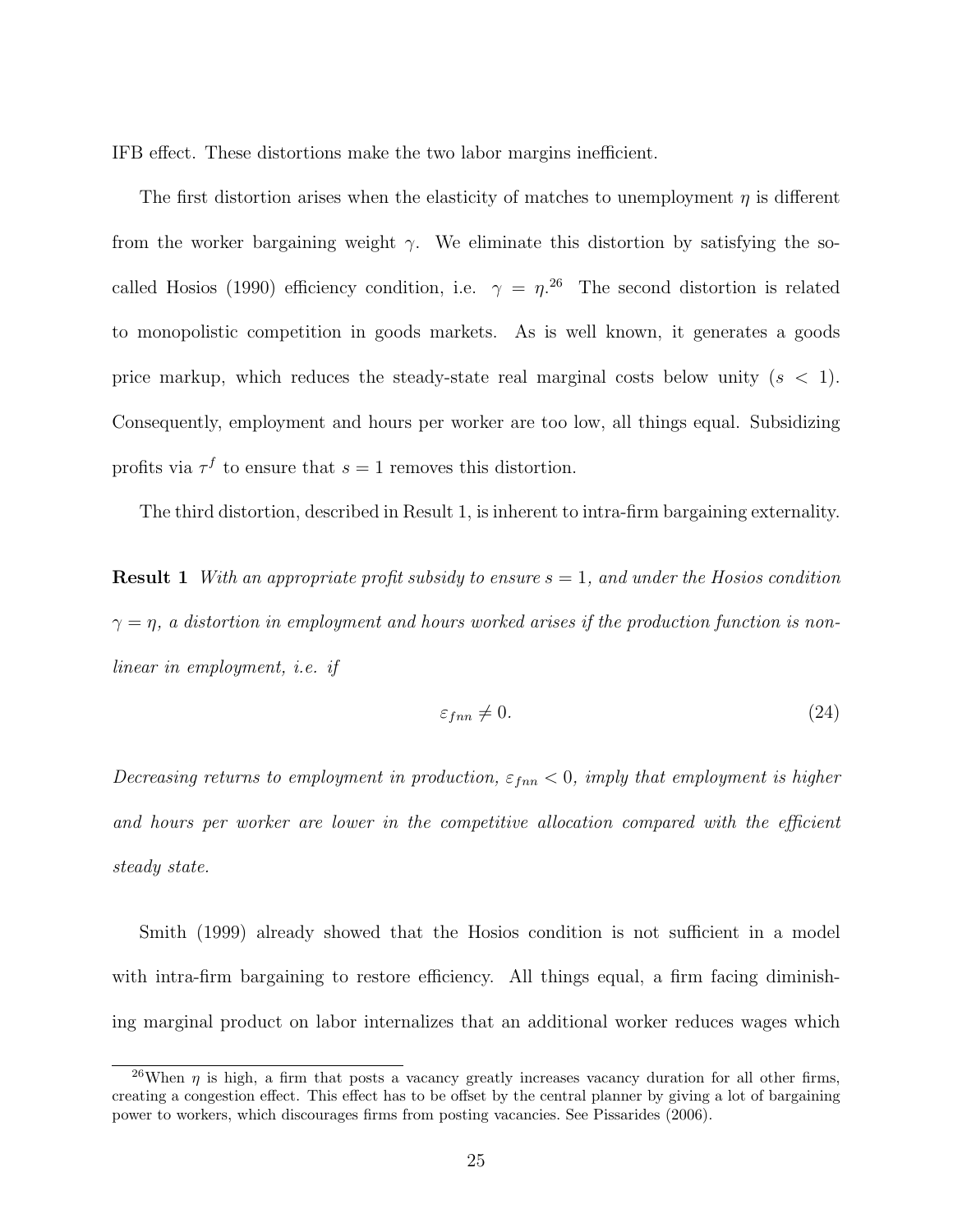leads it to hire too many workers compared to efficiency. We enrich this result by showing that overhiring is magnified in a multiple-worker firm model with hours because hours per worker are too low. Consequently, both labor margins are inefficient.

#### 4.3 Effect of Hours Margin on the IFB Externality

To understand how the hours margin affects the overhiring result, we adopt the standard functional forms for technology and preferences described in (15) and we derive the labor market equilibrium in models with and without hours. In both models we obtain an overhiring inefficiency gap which we show to be greater in the model with hours. We also provide a graphical illustration of this result.

#### 4.3.1 Labor Market Equilibrium

The labor market equilibrium is summed up with the wage curve (10), the shadow value of a extra worker  $(12)$  and the hours equation  $(6)$ . Using functional forms  $(15)$ , these equations are respectively

$$
w_t = \gamma \Phi_{wc} s_t f_{nt} + \gamma c \theta_t + (1 - \gamma) b, \qquad (25)
$$

$$
\chi_t = \Phi_{jcc} s_t f_{nt} - \gamma c \theta_t - (1 - \gamma) b,\tag{26}
$$

$$
\lambda_h h_t^{1+\sigma} C_t = s_t \varphi \alpha f_{nt},\tag{27}
$$

with the marginal product of labor  $f_{nt} = X_t/n_t$  and  $\Phi_{wc} \equiv \left(1 + \frac{(1-\gamma)\varphi\alpha}{\gamma(1+\sigma)}\right) \left(1 - \frac{\gamma(1-\alpha)(1+\sigma)}{(1+\sigma)-\varphi\alpha}\right)^{-1}$ measuring the sensitivity of the wage to the marginal labor productivity. Additionally,  $\Phi_{\text{jcc}} \equiv 1 - \gamma \alpha \left( \frac{1+\sigma-\varphi}{1+\sigma-\alpha\varphi} \right) \Phi_{wc}$  reflects the firm's internalization of employment decisions on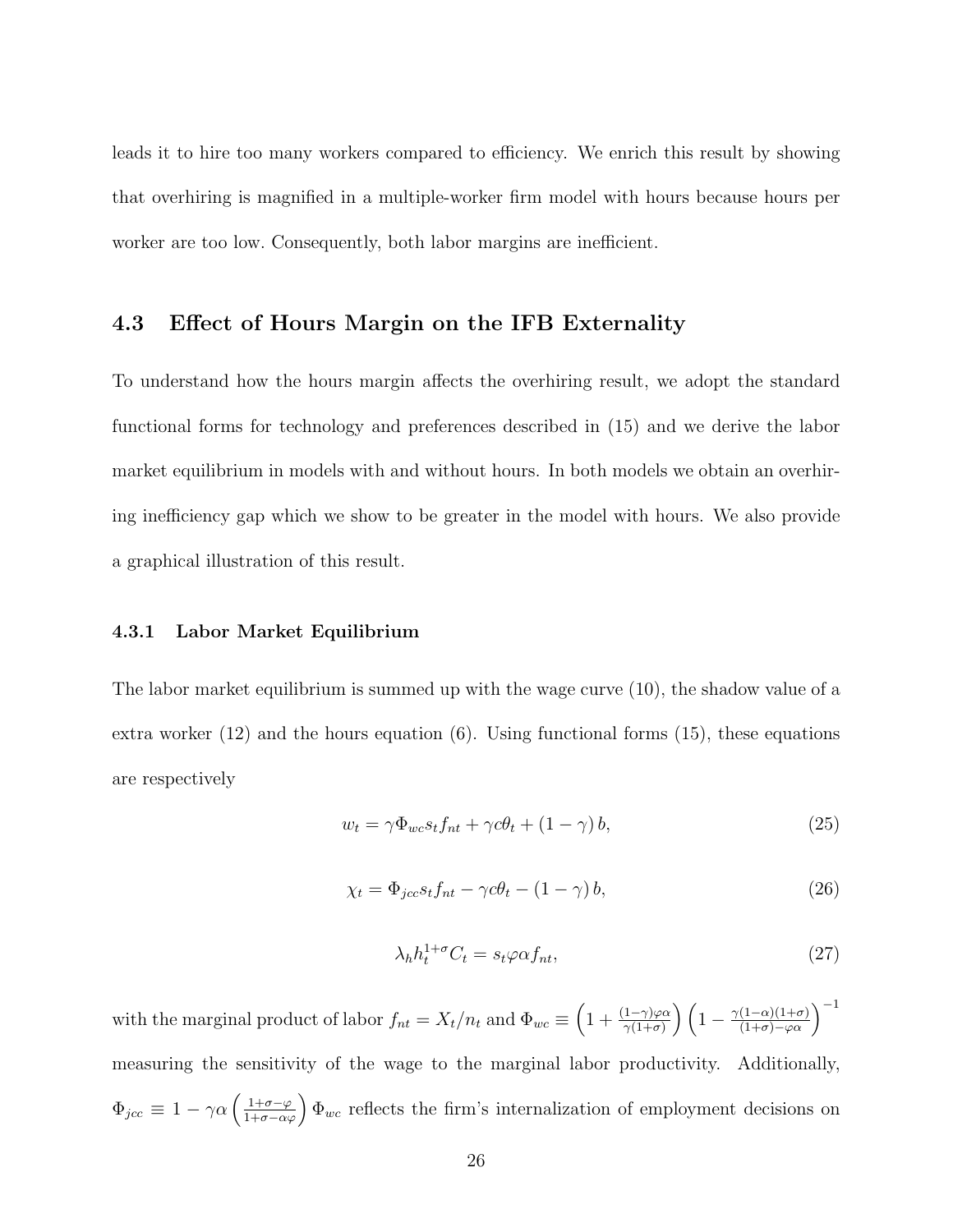wages. Notice that under the efficient allocation, we get  $\Phi_{\text{jcc}}^* = (1 - \gamma) \left(1 - \frac{\varphi}{(1 + \gamma)}\right)$  $\frac{\varphi}{(1+\sigma)}\bigg).$ 

The gap between  $\Phi_{\text{jcc}}$  and  $\Phi_{\text{jcc}}^*$  measures the inefficiency gap resulting from the IFB effect. How does the intensive margin of labor affect this inefficiency gap? Let first consider an intra-firm bargaining model abstracting from hours. By setting inelastic labor supply  $(\sigma \to \infty)$ , the feedback effect is  $\Phi_{\text{jcc}} = \frac{(1-\gamma)}{1-\gamma(1-\alpha)}$  which is larger than what it should be at the efficiency, i.e.  $(1 - \gamma)$ . The inefficiency gap is therefore positive: firms employ too many workers because the shadow value of an extra worker is too high. All things given, having intra-firm bargaining affects the slope of the job creating condition: it rotates anticlock from efficiency, generating too many vacancies and suboptimal unemployment.<sup>27</sup> Now, it is shown in the online appendix that including hours in the intra-bargaining firm model necessarily leads to a larger inefficiency gap  $(\Phi_{jcc} - \Phi_{jcc}^*)$ . This confirms that the overhiring behavior is magnified when a firm can adjust both labor margin. We illustrate this result in a graphical illustration.

#### 4.3.2 Graphical Illustration

Figure 3 displays steady-state competitive and efficient allocations on the labor market using the functional forms and the calibration described in Section 3.1.

[ insert Figure 3 here]

 $^{27}$ As explained by Krause and Lubick (2014) and Kim (2014), this effect can be diminished in general equilibrium due to the rise in labor market tightness which pushes wages up.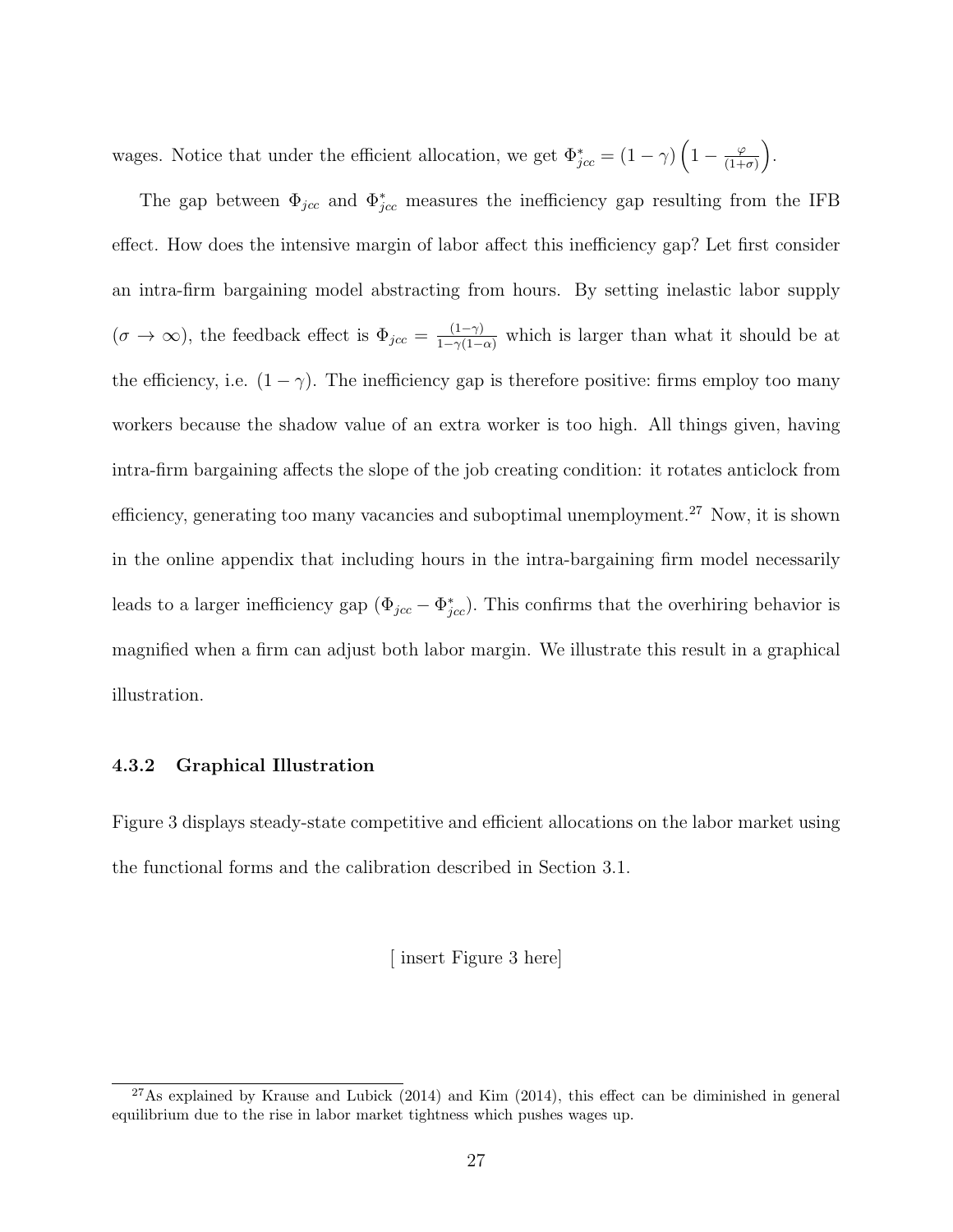The left panels of Figure 3 depicts the competitive and efficient employment allocations in an intra-firm bargaining model with hours (top panel) and without (bottom panel). The employment allocation is determined through two steady-state equations: the Beveridge curve and the job creation condition.<sup>28</sup> Figure 3 shows that the unemployment rate is suboptimally low; firms overhire because of the IFB externality. The right panel shows that the overhiring effect is magnified; the presence of a second margin of labor makes the wage more sensitive to employment. With substitutability between hours and employment, hiring a worker allows the firm to reduce hours worked. If labor disutility rises strongly in hours, the bargaining wage becomes more sensitive to a fall in hours, making an additional worker more valuable.

The lower panel in Figure 3 confirms that hours are too low compared to efficiency. Since hours and employment are substitutes, overhiring goes hand in hand with hours being too low. To see this, consider the ratio between the competitive hours equation (8) and the efficient one  $(22)$  at the steady state, using the functional forms in  $(15)$ ,

$$
\frac{h}{h^*} = \left(s\alpha \frac{n^*}{n}\right)^{\frac{1}{1+\sigma}}.\tag{28}
$$

To derive  $(28)$ , notice that the scale parameter  $\zeta$ , technology A and the ratio of consumption to market output  $C/Y$  at the steady state are identical in the competitive and efficient allocation. As argued above, decreasing returns to employment  $(\alpha < 1)$  lead to overhiring,

<sup>28</sup>The online appendix describes in details how the Beveridge curve and the JCC are calibrated both at the competitive and the efficient allocation. In short, we rewrite the law of motion for employment and the JCC over the plan $(u, v)$ . Vacancy posting costs, c and home production b are set to the same value in the competitive and efficient allocation. The Hosios condition is satisfied and the steady-state real marginal cost, s, is set to unity.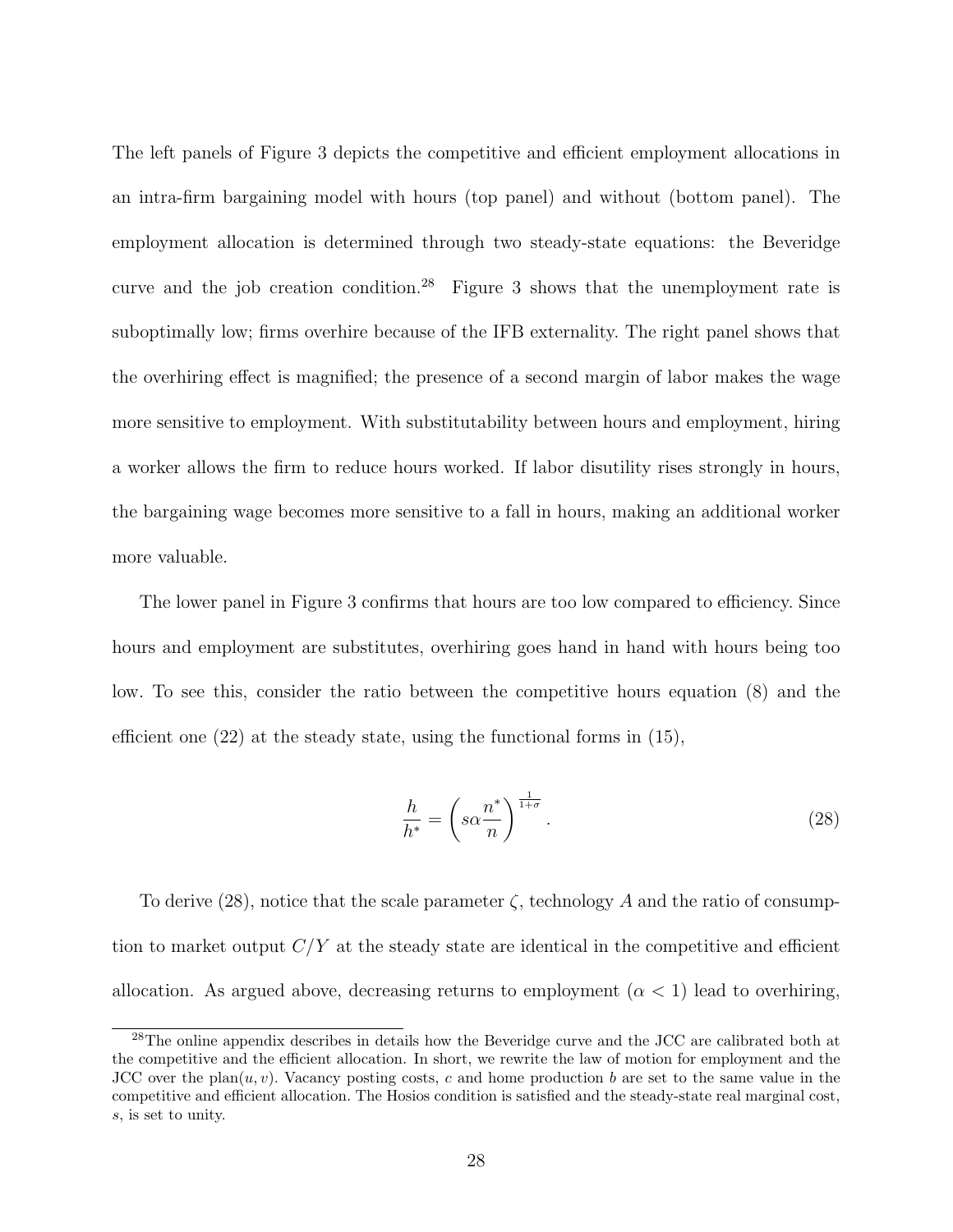such that  $n > n^*$ . This implies from (28) that competitive hours are too low,  $h < h^*$ . In Trigari's (2006) one-worker-firm setup where both wages and hours are determined through Nash bargaining, hours are set efficiently. This is what Trigari (2006) calls 'efficient bargaining'. Here, due to the intra-firm bargaining externality, hours per worker are not efficient despite being determined by bargaining. Firms tend to hire too many workers and, as a consequences, each one of them works too few hours. In the next section, we compute the welfare costs due to these steady-state distortions and we investigate whether the monetary authority can remove it.

## 5 Optimal Monetary Policy

In the following, we characterize optimal monetary policy when prices are sticky. To this end, we compute the paths that the Ramsey policy maker chooses for the model variables in order to maximize household utility, subject to the decision rules of households and firms. A formal definition of the Ramsey policy is given next.

**Definition 2** The Ramsey optimal policy is a set of plans for the control variables  $\{h_t, v_t,$  $n_{t+1}, C_t, s_t, \Pi_t\}_{t=0}^{\infty}$  that, for a given initial employment level  $n_0$ , maximizes household utility  $(4)$  subject to the implementability conditions  $(2)$ ,  $(6)$ ,  $(13)$ ,  $(14)$  and the law of motion of employment.

We derive the first order-conditions of the Ramsey problem using the Lagrangian problem and linearize them around the deterministic steady state. In the absence of labor externalities and wage markup fluctuations, e.g. in the form of nominal or real wage rigidities,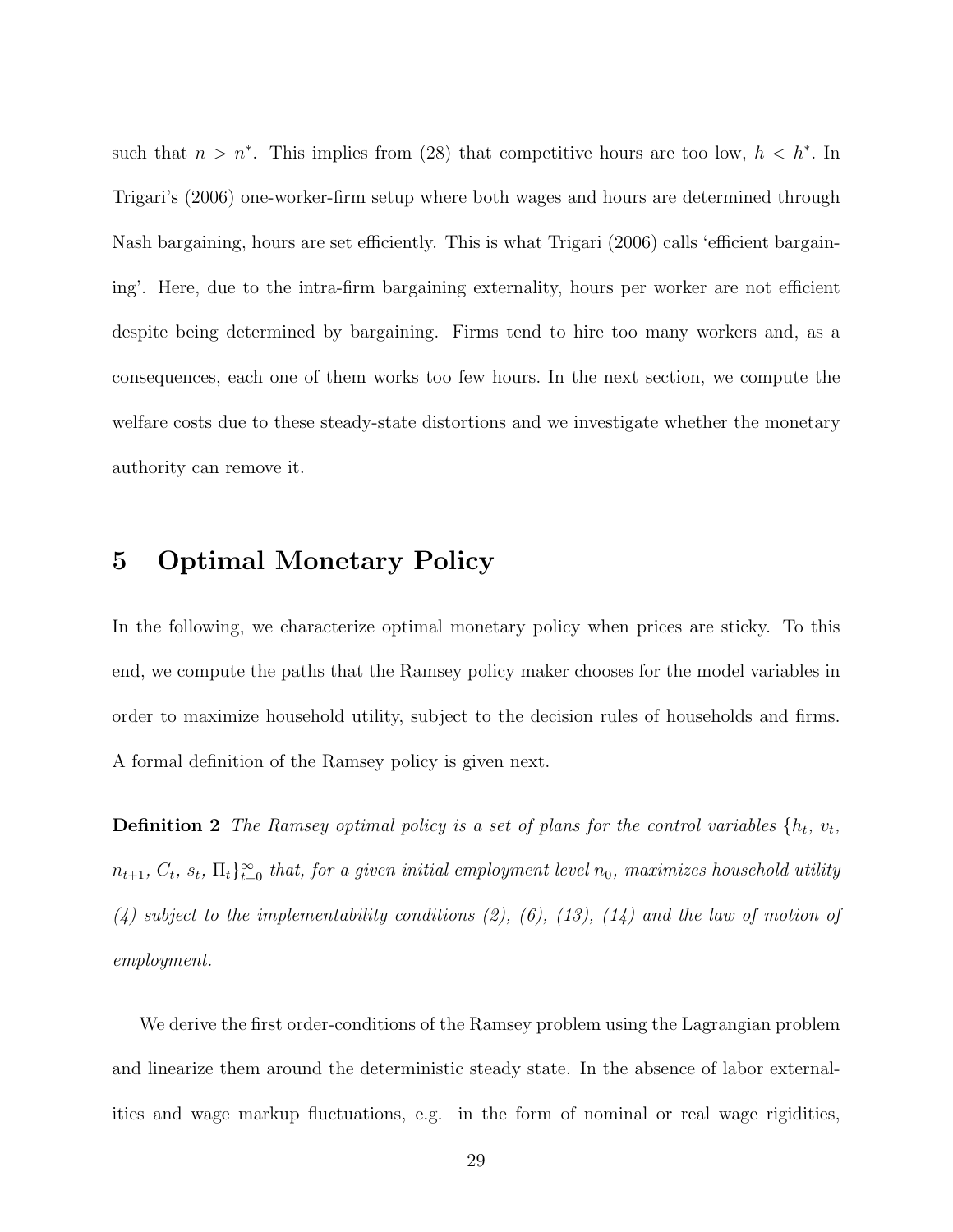strict inflation targeting is optimal since hours are set through Nash bargaining (Faia, 2009; Thomas, 2008).<sup>29</sup> Indeed, under sticky prices, real marginal costs are the only time-varying wedges around an efficient steady state. Therefore, the optimal monetary policy can replicate flexible-price fluctuations by stabilizing prices. However, our model features three types of frictions along with prices stickiness: monopolistic competition, search frictions and intrafirm bargaining which all make the steady state inefficient. Abstracting from the two first sources of distortions, we investigate whether the IFB externality generates a trade-off between inflation and unemployment. Is price stability optimal in a intra-firm bargaining environment with two margins of labor. Unemployment rate is below the efficient one in that context, at least at the steady-state. Then, the monetary authority should discourage firms to hire in response to shocks by increasing inflation. Intuitively, it boosts the real marginal cost and reduces firms' profits. A deterioration in the expected flow of revenue restrains firms to hire and therefore suppress inefficient fluctuations.<sup>30</sup> As we have shown above, the presence of the intensive margin of labor in our model magnifies the overhiring behavior of firms. Therefore, we might suspect high complementarity between employment and hours generates larger deviation from price stability. Figure 4 confirms this intuition. It displays the optimal inflation volatility in a model with and without hours, as a function of  $\alpha$ <sup>31</sup>

$$
[ insert Figure 4 here ] \t(29)
$$

 $^{29}$ Sunakawa (2013) shows that the optimal policy slightly deviates from price stability when hours are set through a right-to-manage process even under an efficient steady-state. However, this deviation is modest.

<sup>30</sup>Faia (2009) provides a similar intuition for inefficiencies resulting from search externalities.

<sup>&</sup>lt;sup>31</sup>The volatility is given by the standard deviation of annualized inflation under the Ramsey policy. In this exercise, we abstract from real wage rigidities in order to assess the "pure" distortive effect of intra-firm bargaining. The figure under a wage norm is provided in the online appendix. As expected, the optimal inflation volatility is larger.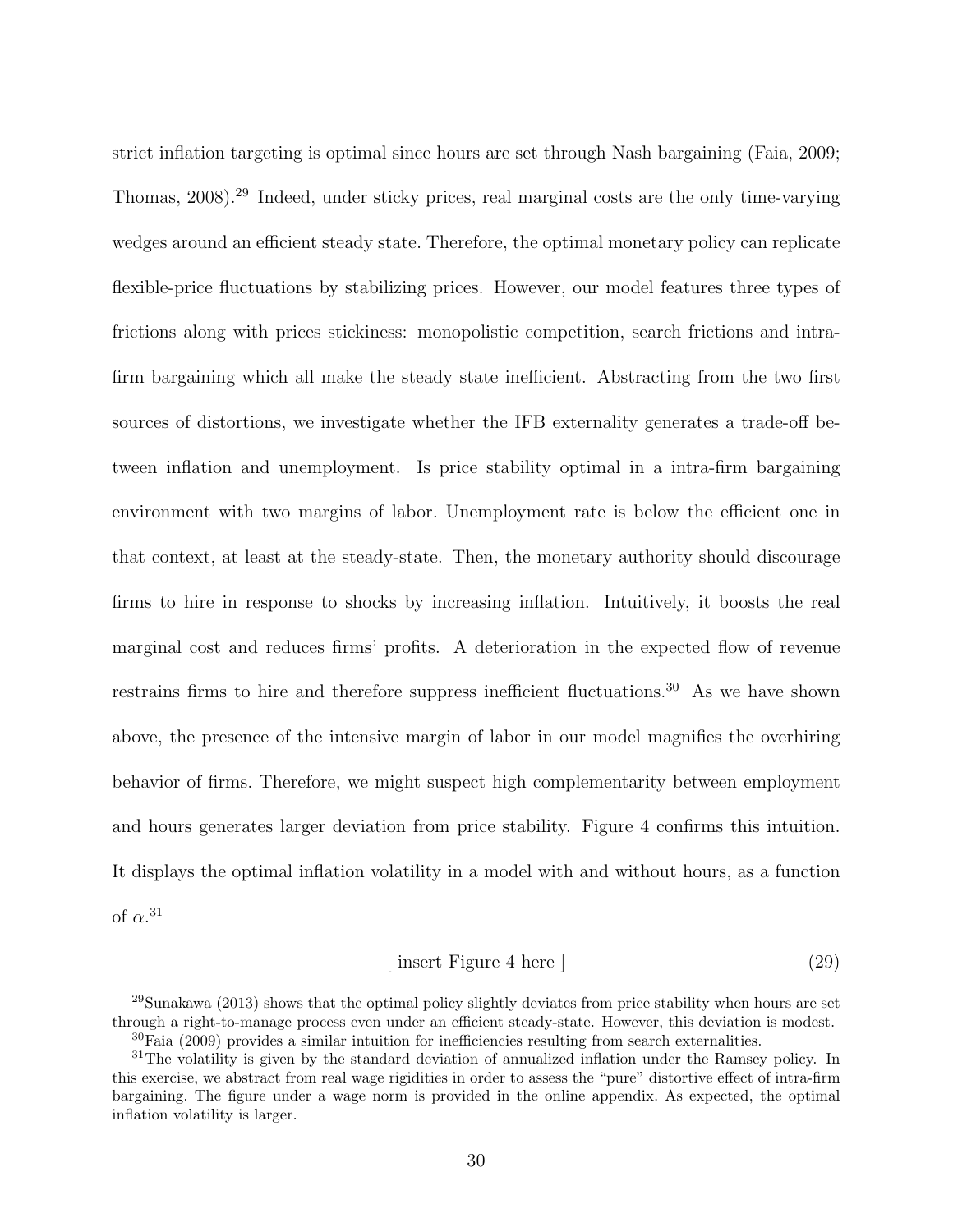As expected, price stability is optimal in two distinct cases, namely in a New-Keynesianalike model ( $\alpha = 0$ ) and in a search-and-matching model without IBF externality, i.e.  $\alpha = 1$ , since nominal rigidities are the only source of inefficiency.<sup>32</sup> Within this interval, optimal monetary policy deviates from price stability. The central banker faces a trade-off between stabilizing inflation and unemployment because of the combination of nominal rigidities and IFB externalities generating inefficient fluctuations on unemployment. As expected, optimal inflation volatility is larger when the firm can resort to the two margins of labor since it encourages the overhiring behavior by even more. To gauge the magnitude of this deviation, we follow Ravenna and Walsh (2012) by decomposing the welfare gap between the first best and the second best allocation. Precisely, we compute

$$
\mathcal{W}_t^* - \mathcal{W}_t^{ram} = (\mathcal{W}_t^* - \mathcal{W}_t^{fp}) + (\mathcal{W}_t^{fp} - \mathcal{W}_t^{ram}),
$$
\n(30)

where  $\mathcal{W}_t^*$  denotes the efficient welfare level (first-best allocation) and  $\mathcal{W}_t^{ram}$  denotes its counterpart under a constrained Ramsey policy (second-best allocation). Let  $\mathcal{W}_t^{fp}$  denote the households' welfare level obtained in the flexible price allocation. The first term into brackets in (30) corresponds to the 'search gap', as designated by Ravennna and Walsh (2012); It should be zero if the steady-state distortions are removed. The second term into brackets measures the deviation from price stability and it equals zero when price rigidities are the only distortion and the search gap is zero. The difference in welfares is expressed in terms of consumption equivalent units: it is defined as the fraction  $\mathcal C$  of consumption that

<sup>&</sup>lt;sup>32</sup>Remember that the Hosios condition is satisfied and distortions due to monopolistic competition are removed through a subsidy on firm's profit through  $\tau^f$ .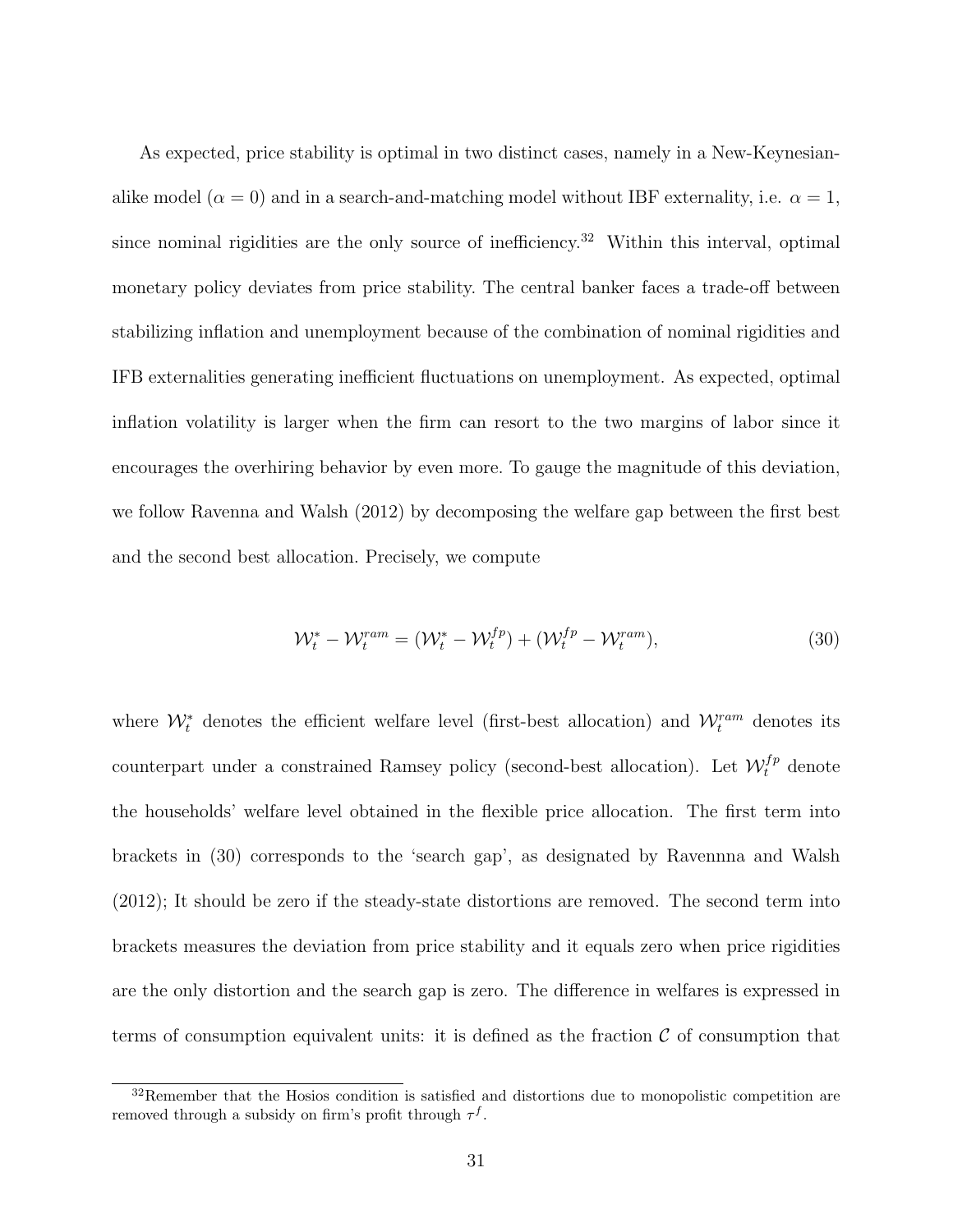households would be willing to give away in each period to reach the welfare of the reference economy  $(\mathcal{W}_t^*$  in the search gap and  $\mathcal{W}_t^{fp}$  in the price stability gap).<sup>33</sup> Table 4 summarizes our results.

$$
[ insert Table 4 here ] \t(31)
$$

Under our benchmark calibration with  $\alpha = 0.7$ , the search gap goes from 0.32% to 1.51% of the expected consumption stream by including hours into the intra-firm bargaining model.<sup>34</sup> However, the monetary policy can increase welfare by only 0.08% relative to price stability. These findings illustrate our main result: the overhiring externality is magnified by combining the two labor margins which results in a large gap between the competitive (flexible price) and efficient allocation but the optimal policy can compensate by only a slight amount the welfare cost due to IFB externalities.

## 6 Conclusion

This study introduces variable hours into a model with intra-firm bargaining. The model can explain the joint occurrence of too high employment and low hours per worker, which is a feature especially of European labor markets. This misallocation of labor across the two margins is a result of overhiring behavior by firms who keep down workers' bargaining position by bargaining with each employee individually.

Our model features search-and-matching frictions in the labor market and bilateral bar-

<sup>&</sup>lt;sup>33</sup>The welfare levels are computed from the solution of the second-order approximation to the model equilibrium around the deterministic steady state. The online appendix describes the computation of  $C$  from these welfares.

<sup>&</sup>lt;sup>34</sup>These values are in the same range than Ravenna and Walsh (2012) who investigate the welfare cost of a violated Hosios condition.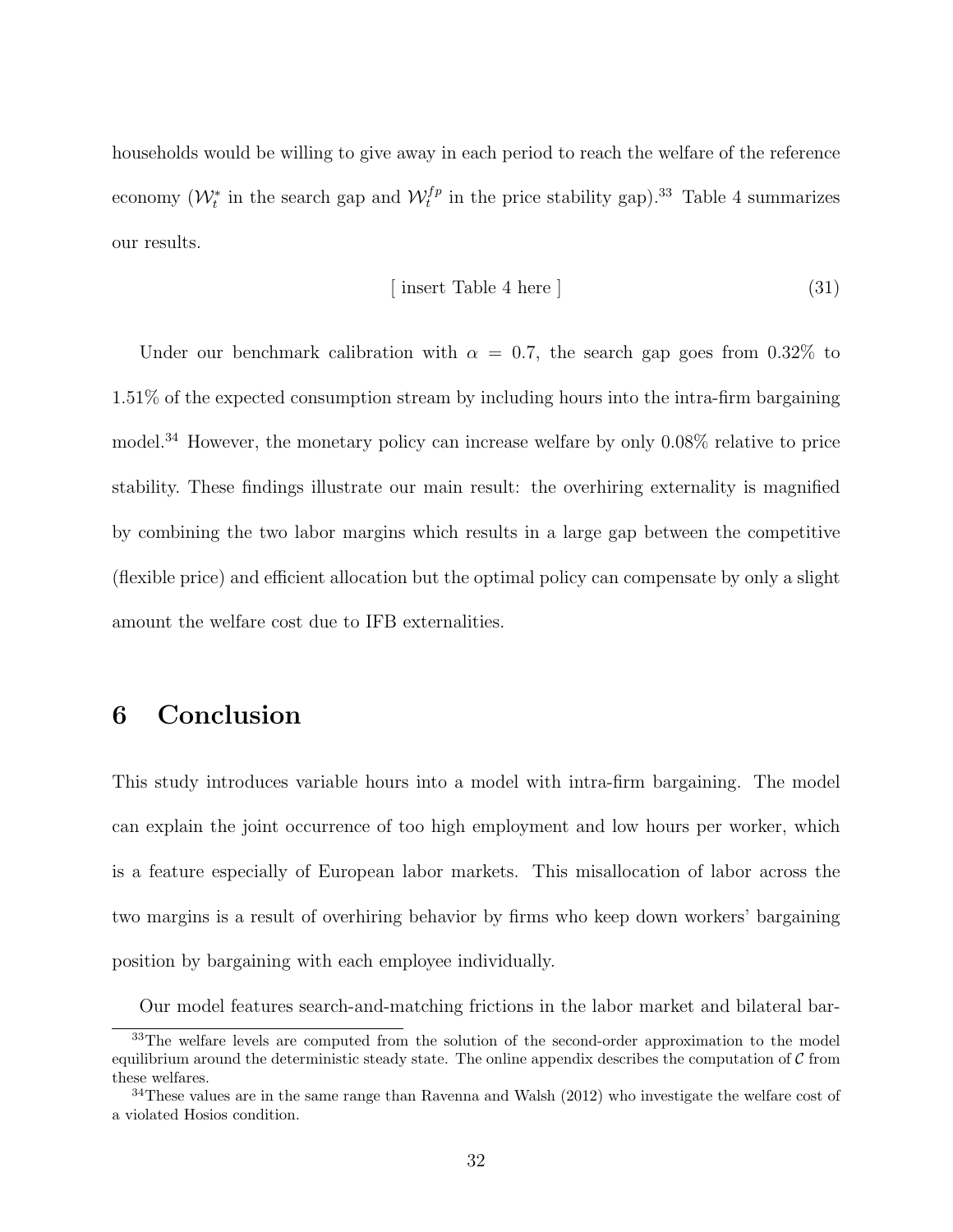gaining à la Mortensen and Pissarides (1994). We adopt the large-firm version of the model where a firm can employ multiple workers. Intra-firm bargaining between the firm and an individual worker potentially affects the wages of all other employees at the firm, as in Stole and Zwiebel (1996) or Cahuc and Wasmer (2001) among others. Together with a production function that is concave in employment, this opens the door to an externality. Firms have an incentive to overhire so as to reduce the bargaining wage, resulting in labor hoarding. We depart from the literature by allowing for variable hours per worker. Much empirical evidence exists that is in line with our key model assumptions, intra-firm bargaining combined with an hours margin along which firms can adjust their labor input.

As this paper shows, the combination of these two model features gives rise to a distortion in that employment is too high and hours per worker are too low in steady state. This misallocation magnifies the overhiring behavior of firms and has important welfare consequences.

## Acknowledgments

This paper has been previously circulated under the title "Employment, Hours and Optimal Monetary Policy". We thank the associate editor, Antonella Trigari and the anonymous referee for their very useful comments and suggestions. We are grateful to Régis Barnichon, Bjoern Bruegemann, Miguel Casares, Bruno Decreuse, Chiara Forlati, Christian Haefke, Martin Kliem, Keith Kuester, André Kurmann, Michael Krause, Luisa Lambertini, Stéphane Moyen, Carlos Thomas, Mirko Wiederholt and Raf Wouters for helpful comments and sug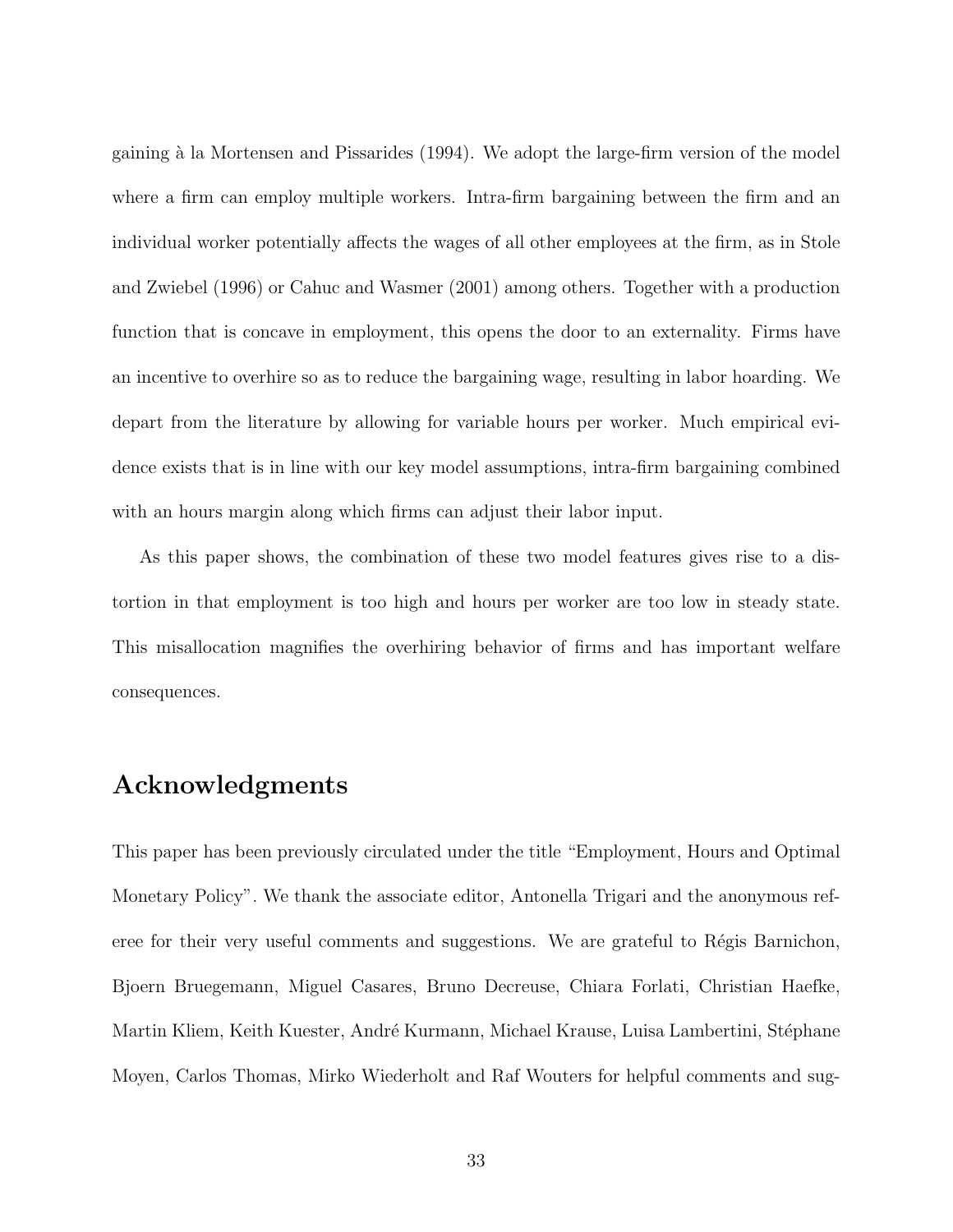gestions. Thanks also to seminar participants at Deutsche Bundesbank, EEA Congress 2013, Goethe University Frankfurt, KU Leuven, TU Dortmund, University of Lausanne, Vienna Macro Café. Lewis thanks the staff at the Bundesbank Research Centre, where part of this research was undertaken, for their hospitality. This paper was partly written when Céline Poilly was at the University of Lausanne. This paper was partly written while Dossche was visiting the European Central Bank, whose hospitality is gratefully acknowledged. The views expressed herein do not necessarily reflect those of the National Bank of Belgium or the Eurosystem. All errors are ours.

## References

- [1] Acemoglu, Daron and William Hawkins (2014). Search with Multi-Worker Firms. Theoretical Economics 9, 583-628.
- [2] Andolfatto, David (1996). Business Cycles and Labor- Market Search. American Economic Review 86(1): 112-32.
- [3] Beaudry, Paul and Franck Portier (2014). Understanding Noninflationary Demand-Driven Business Cycles. NBER Macroeconomics Annual 2013, Volume 28, 69-130
- [4] Bauer Christian and and Jorg Lingens (2013). Do Collective Wage Bargaining Restore Efficiency in a Search Model with Large Firms? The Economic Journal. In Press.
- [5] Cahuc, Pierre and Etienne Wasmer (2001). Does Intrafirm Bargaining matter in the Large Firm's Matching Model? Macroeconomic Dynamics 5, 742-747.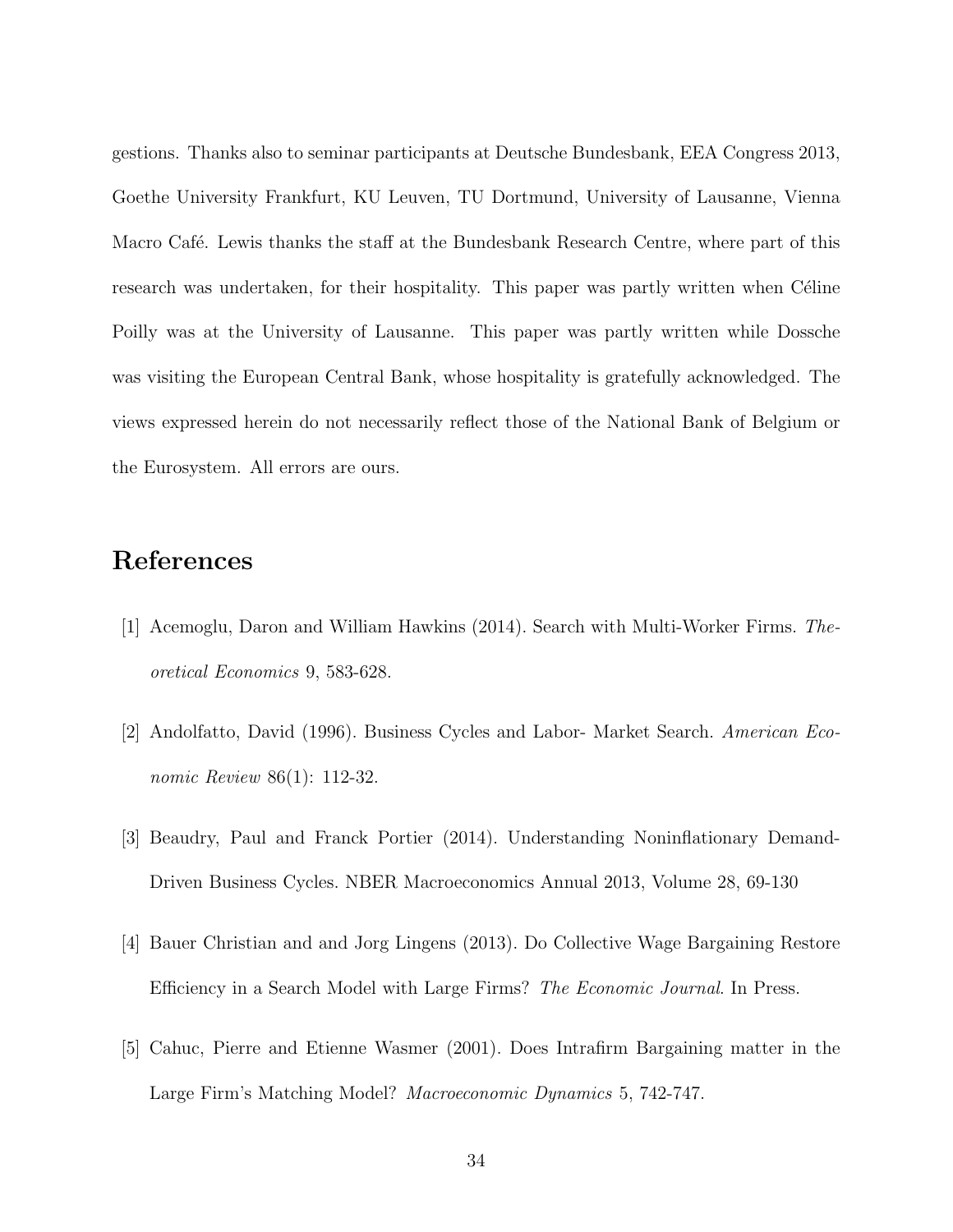- [6] Cahuc, Pierre, Francois Marque and Etienne Wasmer (2008). A Theory Of Wages and Labor Demand With Intra-Firm Bargaining and Matching Frictions. International Economic Review 49, 943-972.
- [7] Christiano, Lawrence, Martin Eichenbaum and Robert Vigfusson (2004). The Response of Hours to a Technology Shock: Evidence Based on Direct Measures of Technology. Journal of the European Economic Association 2, 381-395.
- [8] Christoffel, Kai, Keith Kuester and Tobias Linzert (2009). The Role of Labor Markets for Euro Area Monetary Policy. European Economic Review 53, 908-936.
- [9] Clerc, Pierrick (2015). Credible Wage Bargaining and the Joint Dynamics of Unemployment and Inflation. Banque de France Working Paper, 568.
- [10] ECB (2012). Euro Area Labor Markets and the Crisis. Structural Issue Report, October 2012.
- [11] Faia, Ester (2009). Ramsey Monetary Policy with Labor Market Frictions. Journal of Monetary Economics 56, 570-581.
- [12] Forde, Chris and Gary Slater (2011). The Role of Employment Agencies in Pay Setting. ACAS Research Paper.
- [13] Galí, Jordi (1999). Technology, Employment, and the Business Cycle: Do Technology Shocks Explain Aggregate Fluctuations? American Economic Review 89, 249-271.
- [14] Gertler, Mark and Antonella Trigari (2009). Unemployment Fluctuations with Staggered Nash Wage Bargaining. Journal of Political Economy 117, 38-86.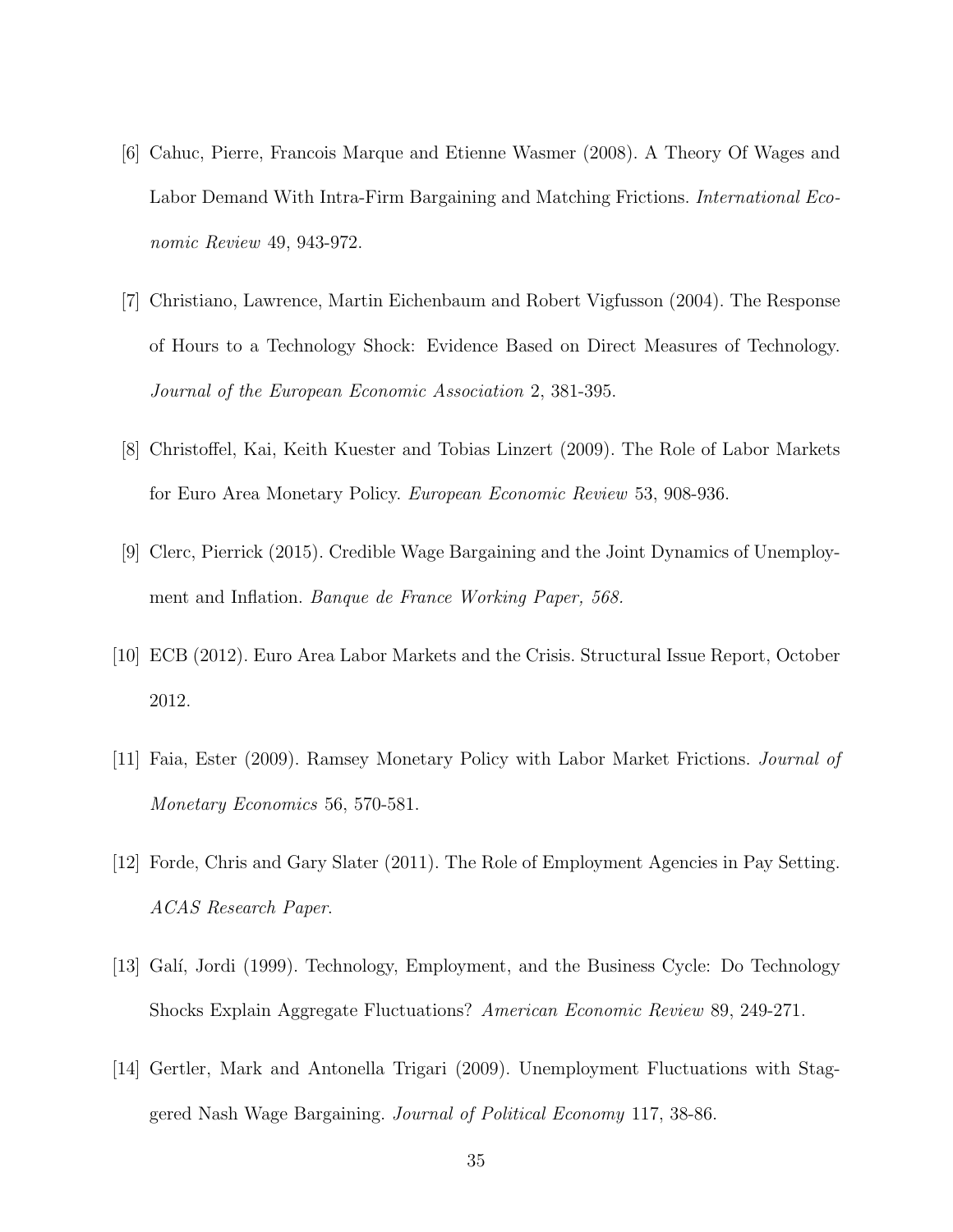- [15] Hagedorn, Marcus and Iourii Manovskii (2008). The Cyclical Behavior of Equilibrium Unemployment and Vacancies Revisited. American Economic Review 98, 1692-1706.
- [16] Hall, Robert E. (2005). Employment Fluctuations with Equilibrium Wage Stickiness. American Economic Review 95, 50-65.
- [17] Hall, Robert E. (2006). Job Loss, Job Finding and Unemployment in the U.S. Economy over the Past 50 Years. NBER Chapters, in: NBER Macroeconomics Annual 2005, Volume 20, pages 101-166 National Bureau of Economic Research, Inc.
- [18] Hosios, Arthur J. (1990). On the Efficiency of Matching and Related Models of Search and Unemployment. Review of Economic Studies 57, 279-298.
- [19] Keane, Michael and Richard Rogerson (2012). Micro and Macro Labor Supply Elasticities: A Reassessment of Conventional Wisdom. Journal of Economic Literature 50, 464-76.
- [20] Kim, Jiwoon (2015). Bargaining with Existing Workers, Over-hiring of Firms, and Labor Market Fluctuations. *Manuscript*.
- [21] Krause, Michael U., David Lopez-Salido and Thomas A. Lubik (2008). Inflation Dynamics with Search Frictions: A Structural Econometric Analysis. *Journal of Monetary* Economics 55, 892-916.
- [22] Krause, Michael U. and Thomas A. Lubik (2007). The (Ir)relevance of Real Wage Rigidity in the New Keynesian Model with Search Frictions. Journal of Monetary Economics 54, 706-727.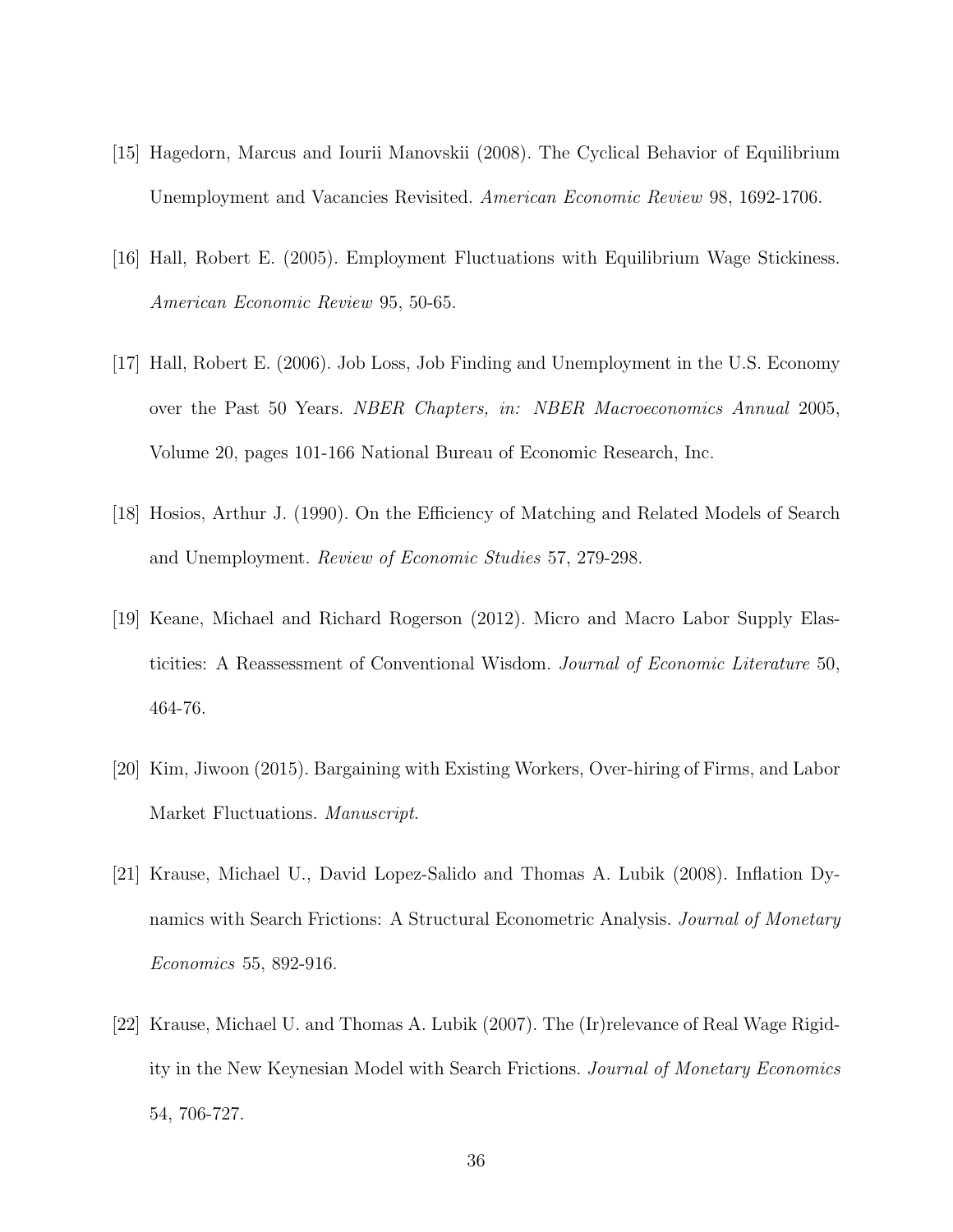- [23] Krause, Michael U. and Thomas A. Lubik (2013). Does Intra-Firm Bargaining Matter for Business Cycle Dynamics? Economic Quarterly 99 (3), 229-250.
- [24] Llosa, Gonzalo, Lee Ohanian and Andrea Raffo (2012). Firing Costs and Labor Market Fluctuations: A Cross-Cuntry Analysis. Manuscript.
- [25] Merz, Monika (1995) Search in the Labor Market and the Real Business Cycle. Journal of Monetary Economics 36(2), 269-300.
- [26] Mortensen, Dale T. and Christopher A. Pissarides (1994). Job Creation and Job Destruction in the Theory of Unemployment. Review of Economic Studies 61, 397-415.
- [27] OECD (2013). OECD Employment Protection Database, 2013 update. www.oecd.org/employment/protection.
- [28] Ohanian, Lee and Andrea Raffo (2012). Aggregate Hours Worked in OECD Countries: New Measurement and Implications for Business Cycles. *Journal of Monetary* Economics 59, 40-56.
- [29] Peersman, Gert and Roland Straub (2009). Technology Shocks and Robust Sign Restrictions in a Euro Area SVAR. International Economic Review 50, 727-750.
- [30] Petrongolo, Barbara and Christopher Pissarides (2001). Looking into the Black Box: A Survey of the Matching Function. Journal of Economic Literature 39(2), 390-431.
- [31] Ravenna, Federico and Carl E. Walsh (2012). The Welfare Consequences of Monetary Policy and the Role of the Labor Market: a Tax Interpretation. Journal of Monetary Economics 59, 180-195.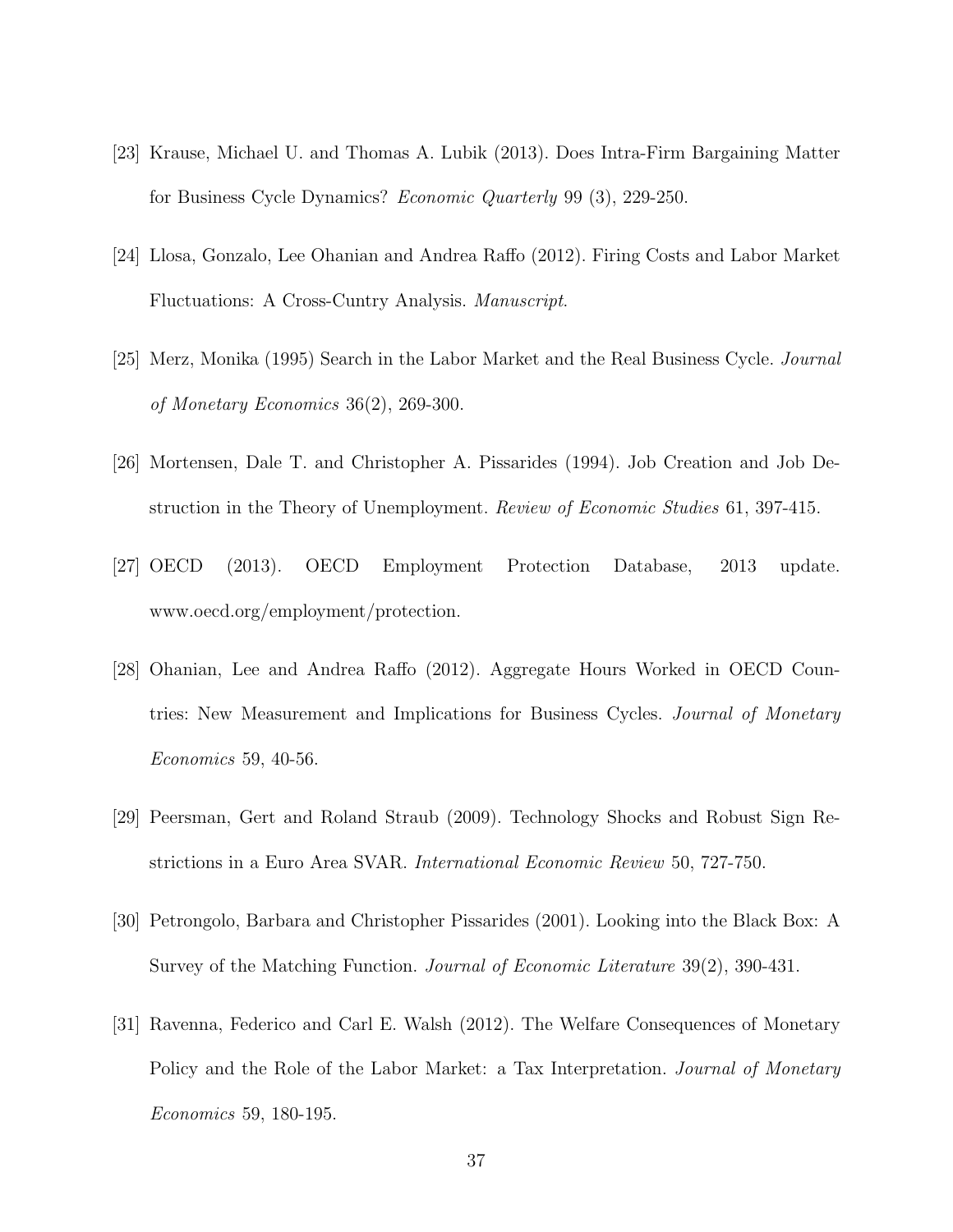- [32] Rogerson, Richard (2006). Understanding Differences in Hours Worked. Review of Economic Dynamics 9, 365-409.
- [33] Rotemberg, Julio J. (1982). Monopolistic Price Adjustment and Aggregate Output. Review of Economic Studies 49, 517-31.
- [34] Rubinstein, Ariel (1982). Perfect Equilibrium in a Bargaining Model. Econometrica 50, 97-109.
- [35] Shimer, Robert (2005). The Cyclical Behavior of Equilibrium Unemployment and Vacancies. American Economic Review 95(1), 25-49.
- [36] Shimer, Robert (2010). Labor Markets and Business Cycles. Princeton University Press.
- [37] Smets, Frank and Raf Wouters (2005). Comparing Shocks and Frictions in US and Euro Area Business Cycles: A Bayesian DSGE Approach. Journal of Applied Econometrics 20, 161-183.
- [38] Smith, Eric (1999). Search, Concave Production, and Optimal Firm Size. Review of Economic Dynamics 2, 456-471.
- [39] Stole, Lars A and Jeffrey Zwiebel (1996). Intra-firm Bargaining under Non-binding Contracts. Review of Economic Studies 63, 375-410.
- [40] Sunakawa, Takeki (2015). Optimal Monetary Policy with Labor Market Frictions: the Role of the Wage Channel. *Journal of Money, Credit and Banking* 47, 1119-1147.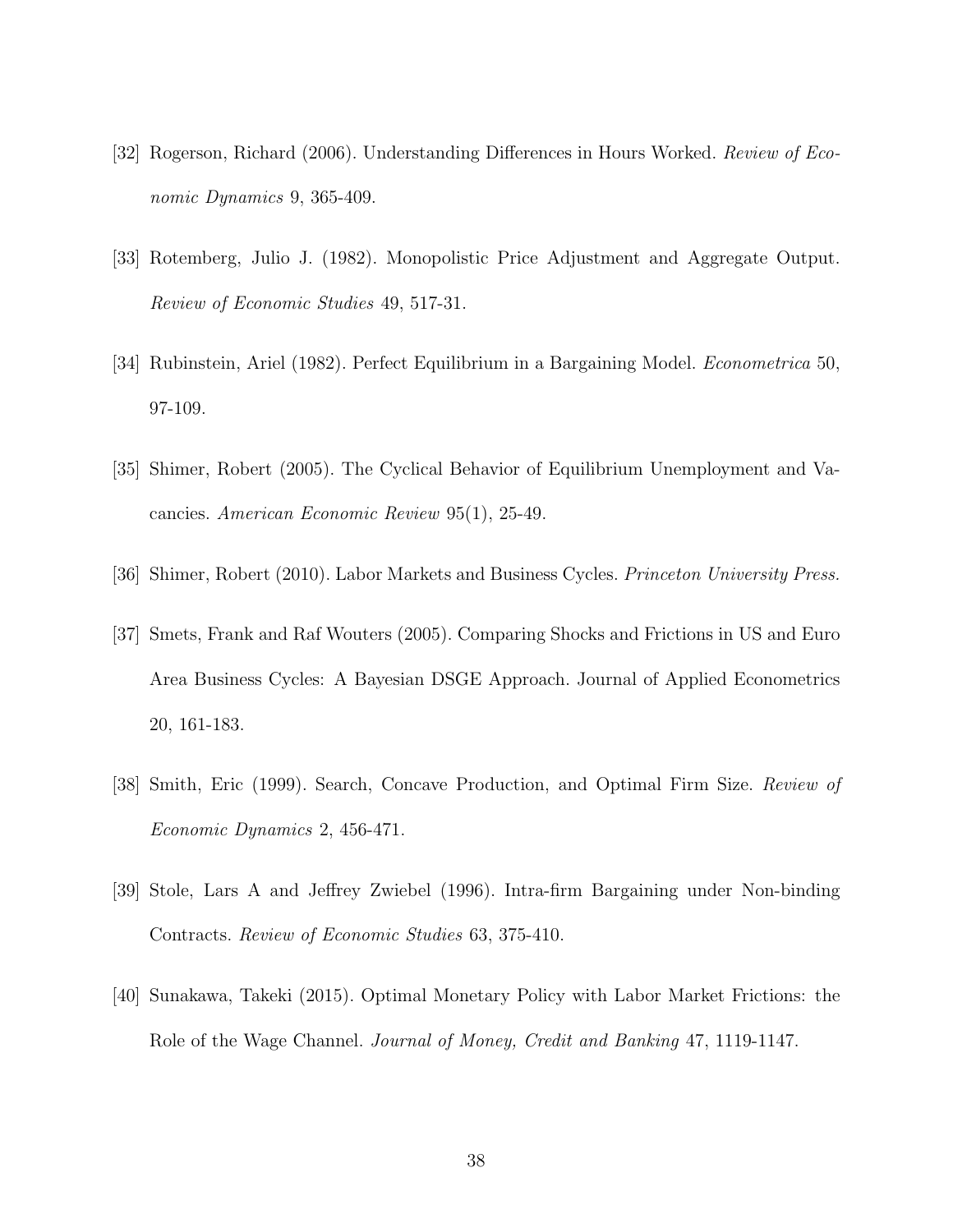- [41] Sveen, Tommy and Lutz Weinke (2008). New Keynesian Perspectives on Labor Market Dynamics. Journal of Monetary Economics 55, 921-930.
- [42] Thomas, Carlos (2008). Search and Matching Frictions and Optimal Monetary Policy. Journal of Monetary Economics 55, 936-956.
- [43] Thomas, Carlos (2011). Search Frictions, Real Rigidities, and Inflation Dynamics. Journal of Money, Credit and Banking 43, 1131-1164.
- [44] Trigari, Antonella (2006). The Role of Search Frictions and Bargaining for Inflation Dynamics. Working Papers 304, IGIER, Bocconi University.
- [45] Villa, Stefania (2014). Financial Frictions in the Euro Area and the United States: a Bayesian Assessment. Macroeconomic Dynamics, 20, 1313-1340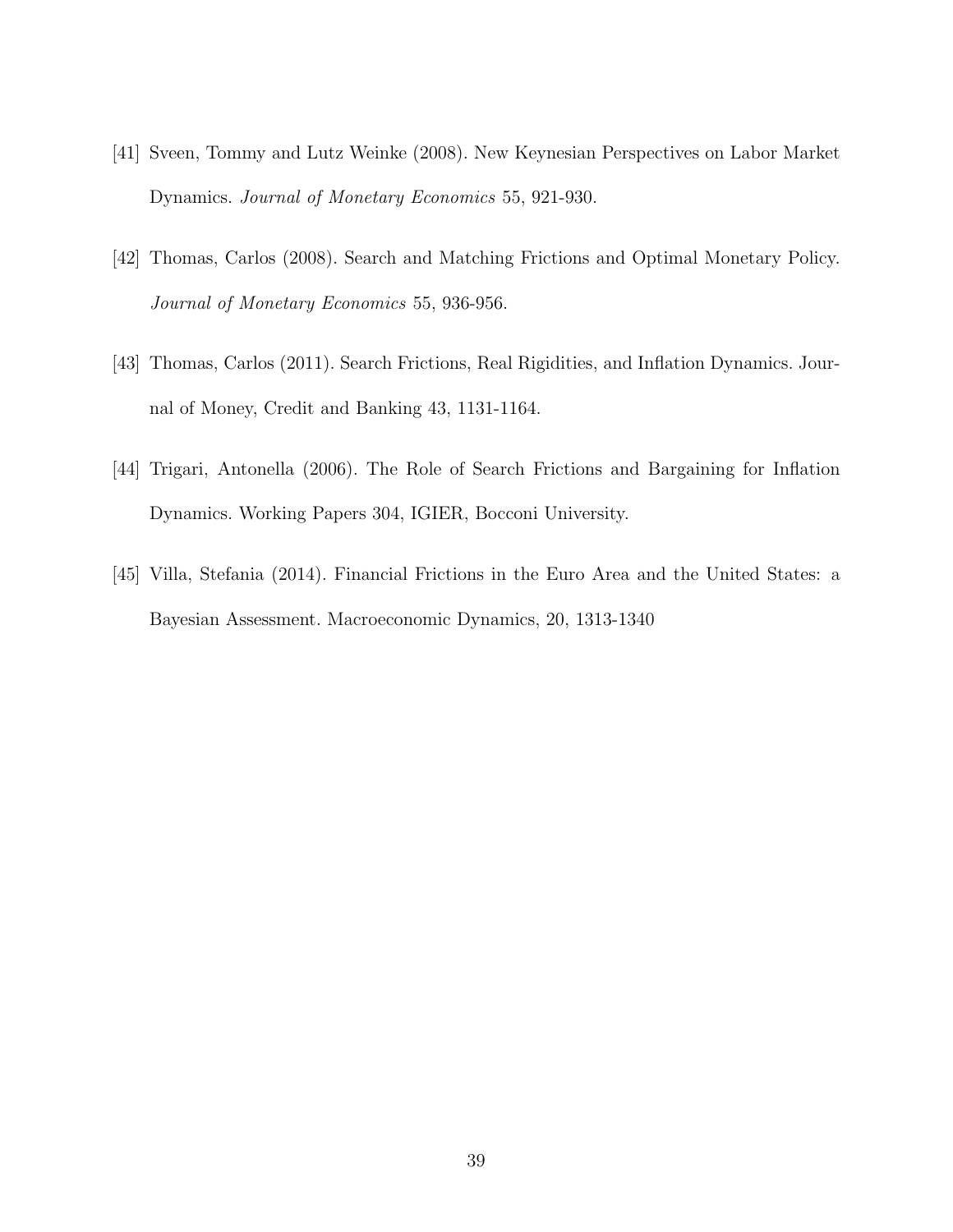## Table 1: Calibration

#### Preferences and Production

| $\beta$        | 0.99 | Discount factor; 4\% average annualized real interest rate                    |
|----------------|------|-------------------------------------------------------------------------------|
| $\sigma$       | 3    | Inverse Frisch elasticity of labor supply; Keane and Rogerson (2012)          |
| $\varepsilon$  | 6    | Elasticity between goods varieties; stst markup of $20\%$                     |
| $\alpha$       | 0.70 | Returns to labor in production; average labor share                           |
| $\varphi$<br>Y |      | Returns to hours in production; benchmark value<br>Stst output; normalization |
| h              | 0.30 | Stst hours; normalization                                                     |
| G/Y            | 0.21 | Stst share of government consumption in GDP; Euro Area data                   |

#### Labor Market

| u         | 0.096 | Stst unemployment rate; Euro Area data                             |
|-----------|-------|--------------------------------------------------------------------|
| q         | 0.70  | Stst vacancy filling rate; Christoffel et al. (2009)               |
| $\lambda$ | 0.03  | Job separation rate; Christoffel et al. (2009)                     |
| $\eta$    | 0.60  | Elasticity of matches to unempl; Petrolongo and Pissarides (2001)  |
| $\gamma$  | 0.60  | Workers' bargaining power; Petrolongo and Pissarides (2001)        |
| ub/Y      | 0.60  | Share of home production                                           |
| cv/Y      | 0.01  | Stst share of total vacancy posting cost in GDP; Andolfatto (1996) |

#### Rigidities and Shocks

| $\kappa$                       | 44     | Rotemberg price adjustment cost; Krause and Lubik (2007)              |
|--------------------------------|--------|-----------------------------------------------------------------------|
| $a_p$                          | 1.50   | Interest rate rule coefficient on inflation; Smets and Wouters (2007) |
| $\rho_A$ , $\rho_G$ , $\rho_S$ | 0.8    | Persistence of shocks                                                 |
| $\sigma_A$                     | 0.0072 | Std of TFP shock                                                      |
| $\sigma_G$                     | 0.009  | Std of government spending shock                                      |
| $\sigma_{c}$                   | 0.006  | Std of monetary policy shock                                          |
|                                |        |                                                                       |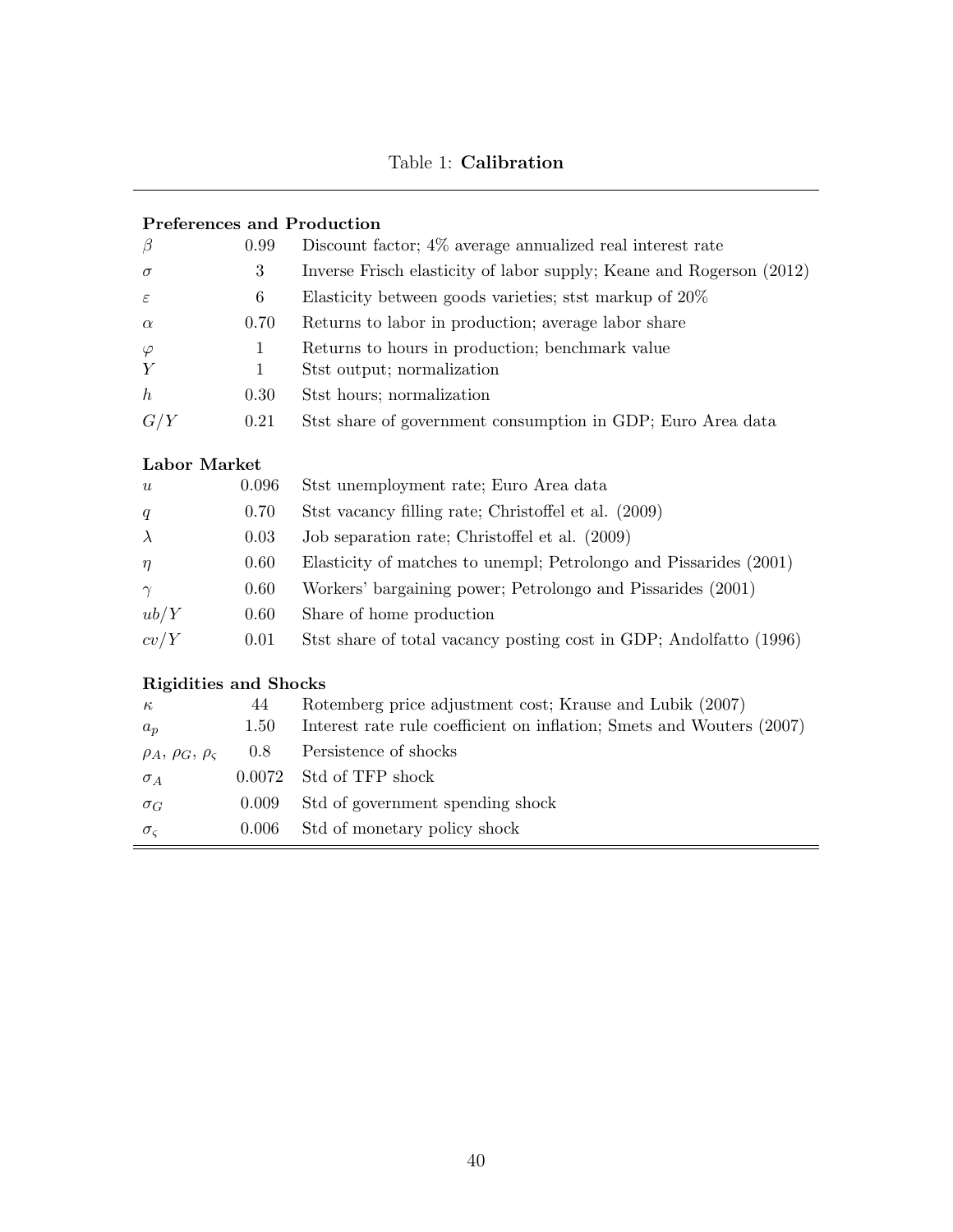## Table 2: Calibration: Implied Parameters

#### Preferences and Production

| A | 2.46 Stst technology                        |
|---|---------------------------------------------|
|   | 79 Weight on labor disutility               |
|   | $C/Y$ 0.83 Stst share of consumption in GDP |

#### Labor Market

Ė

| Stst job finding rate<br>0.34<br>$\mathcal{p}$<br>$\theta$<br>Stst labor-market tightness<br>0.49<br>Cost of posting a vacancy<br>0.25<br>$\mathcal{C}$<br>Stst number of vacancies<br>0.04<br>$\eta$<br>Stst wage rate<br>0.98<br>$\overline{w}$ | $\boldsymbol{n}$ | 0.904 Stst employment           |
|---------------------------------------------------------------------------------------------------------------------------------------------------------------------------------------------------------------------------------------------------|------------------|---------------------------------|
|                                                                                                                                                                                                                                                   |                  |                                 |
|                                                                                                                                                                                                                                                   |                  |                                 |
|                                                                                                                                                                                                                                                   |                  |                                 |
|                                                                                                                                                                                                                                                   |                  |                                 |
|                                                                                                                                                                                                                                                   |                  |                                 |
| h<br>0.64                                                                                                                                                                                                                                         |                  | Productivity in home production |

 $=$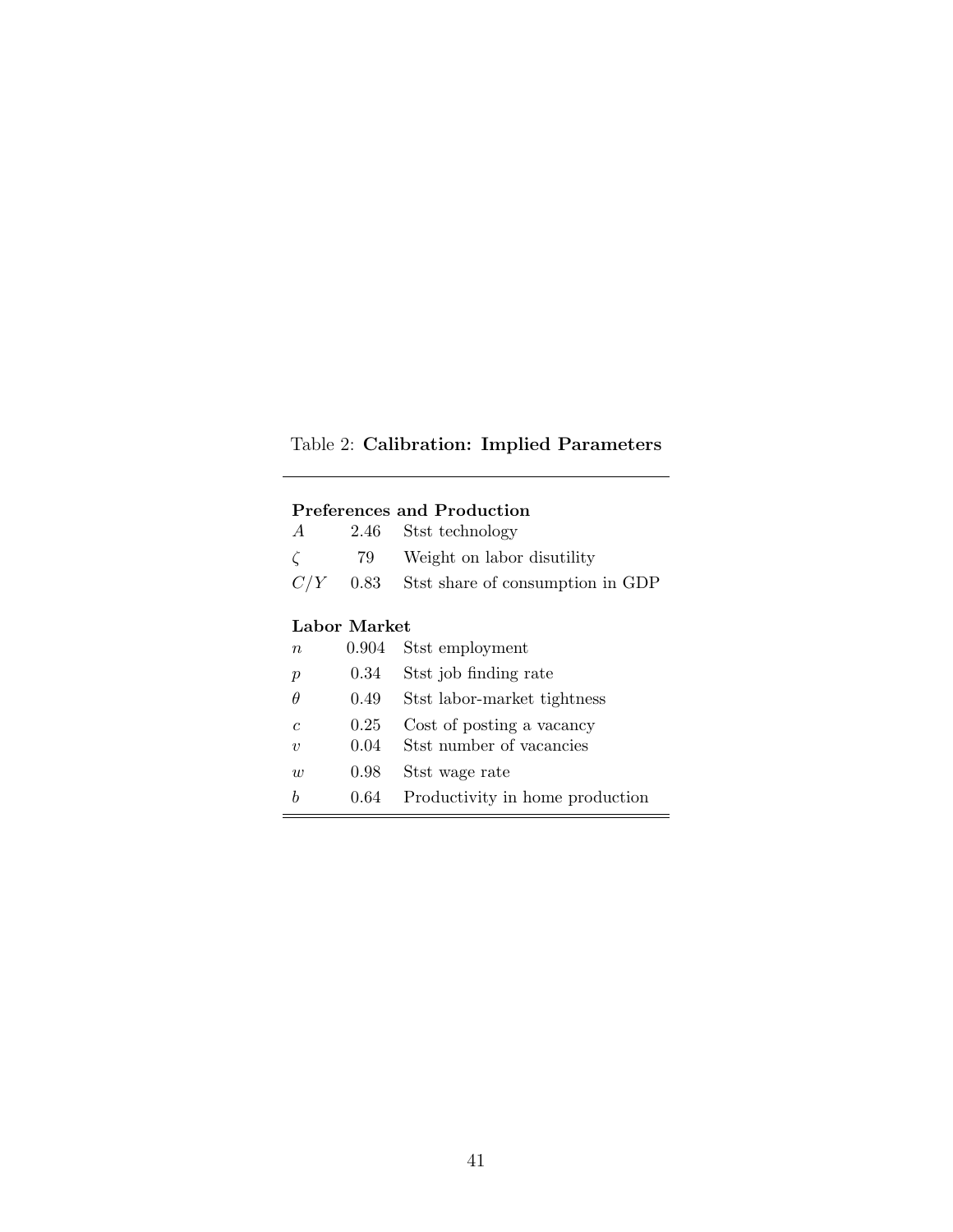|                                 | Data | <b>Baseline</b><br>IFB, $h_t$ | Small-scale IFB<br>IFB, $h_t = h$ | One worker-firm<br>no-IFB, $h_t$ |
|---------------------------------|------|-------------------------------|-----------------------------------|----------------------------------|
| $\sigma_y(\%)$                  | 1.32 | 1.31                          | 1.33                              | 1.32                             |
| $\sigma_n/\sigma_y$             | 0.53 | 0.46                          | 0.41                              | 0.53                             |
| $\sigma_h/\sigma_u$             | 0.30 | 0.29                          |                                   | 0.43                             |
| $\sigma_v/\sigma_y$             | 9.04 | 14.43                         | 12.79                             | 16.95                            |
| $\sigma_w/\sigma_y$             | 0.23 | 0.51                          | 0.47                              | 0.58                             |
| $\sigma_{4\Pi}$ (%)             | 0.82 | 1.44                          | 1.59                              | 1.34                             |
| $\rho(\hat{n}_t, \hat{y}_t)$    | 0.82 | 0.63                          | 0.42                              | 0.83                             |
| $\rho(\hat{h}_t, \hat{y}_t)$    | 0.70 | 0.13                          |                                   | 0.49                             |
| $\rho(\hat{h}_t, \hat{n}_t)$    | 0.53 | 0.72                          |                                   | 0.69                             |
| $\rho(\hat{v}_t, \hat{y}_t)$    | 0.82 | 0.58                          | 0.36                              | 0.71                             |
| $\rho(\hat{w}_t, \hat{y}_t)$    | 0.14 | 0.51                          | 0.38                              | 0.79                             |
| $\rho(4\hat{\Pi}_t, \hat{y}_t)$ | 0.37 | 0.18                          | $-0.15$                           | 0.55                             |

Table 3: Second Order Moments

Note: All empirical series are for the Euro Area except the vacancies stock which is proxied by vacancy German data. Sample: 1999Q1-2015Q4. All data are in log and HP-filtered except for inflation.  $\sigma_x$  means standard deviation of variable  $\hat{x}_t$  and  $\rho(\hat{x}_t, \hat{y}_t)$  means correlation between variables  $\hat{x}_t$  and  $\hat{y}_t$ .

|                 |                     | Search gap<br>$\mathcal{W}^*_t - \mathcal{W}^{fp}_t$ | Loss relative to price stability<br>$\mathcal{W}_{t}^{fp}-\mathcal{W}_{t}^{ram}$ |
|-----------------|---------------------|------------------------------------------------------|----------------------------------------------------------------------------------|
| No-Hours IFB    | with IFB, $h_t = h$ | $0.32\%$                                             | $-0.0825$                                                                        |
| <b>Baseline</b> | with IFB, $h_t$     | $1.50\%$                                             | $-0.0826$                                                                        |

#### Table 4: Welfare Cost of Intra-Firm Bargaining

Note: Each welfare cost is expressed in terms of consumption equivalent units: it is defined as the fraction  $\mathcal C$  of consumption that households would be willing to give away in each period to reach the welfare of the reference economy  $(\mathcal{W}_t^*$  in the search gap and  $\mathcal{W}_t^{fp}$  in the price stability gap).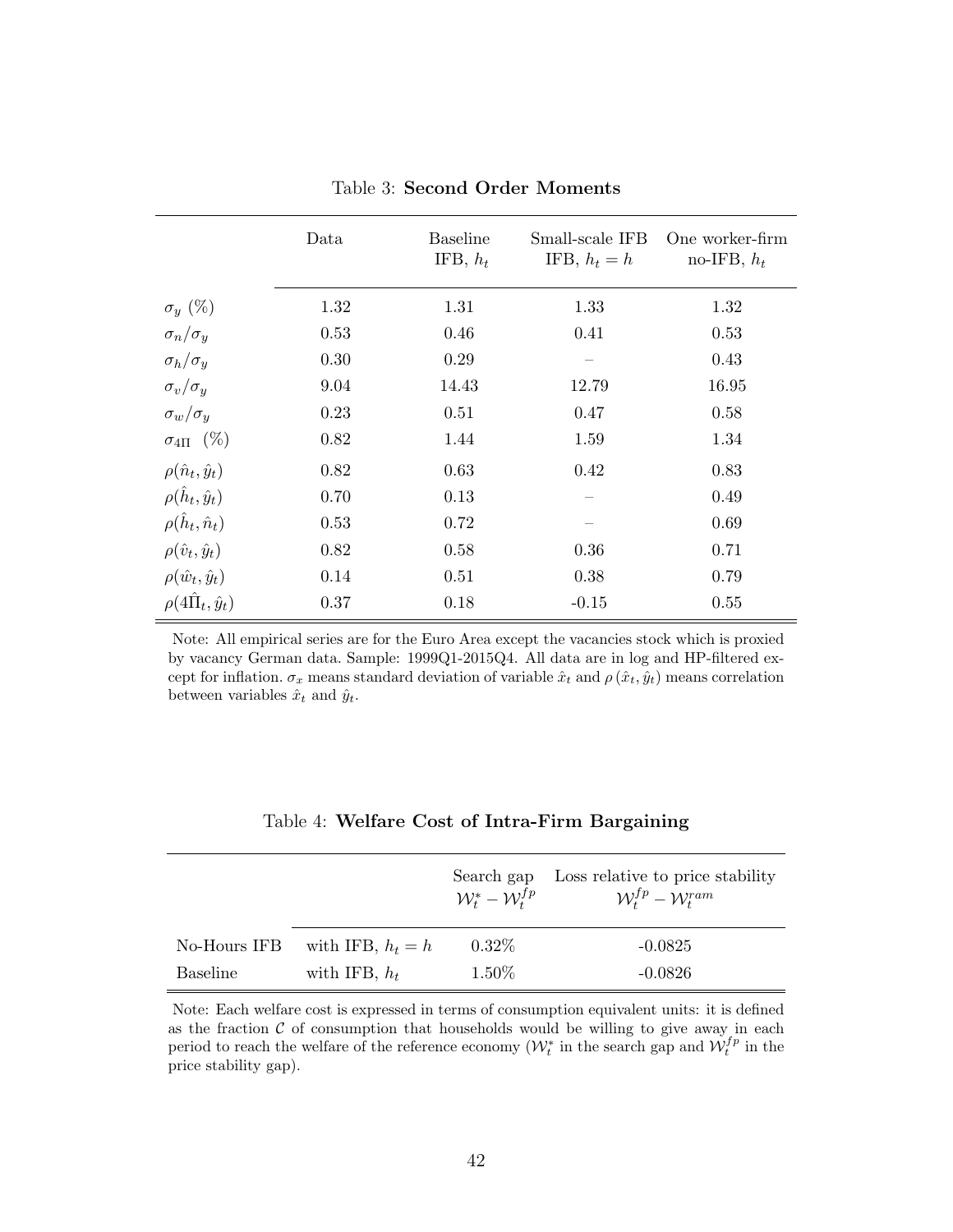#### Figure 1: Total Hours Decomposition



Note: The contributions of hours/worker (logged) and employment (logged) to the variance of total hours worked (logged) have been computed as the variance  $(X)/$  (variance  $(X)$  + variance  $(Y)$  + 2covariance  $(X,Y)$ ). All variables are hp-filtered with smoothing paramter 1600. The decomposition for the euro area has been computed as an average of the contributions for Germany, France, Italy and Spain, weighted by their share in total euro area hours worked. The sample is 1999Q1-2015Q4. Data are from Ohanian and Raffo (2012), updated to 2015Q4 with Eurostat and BLS data.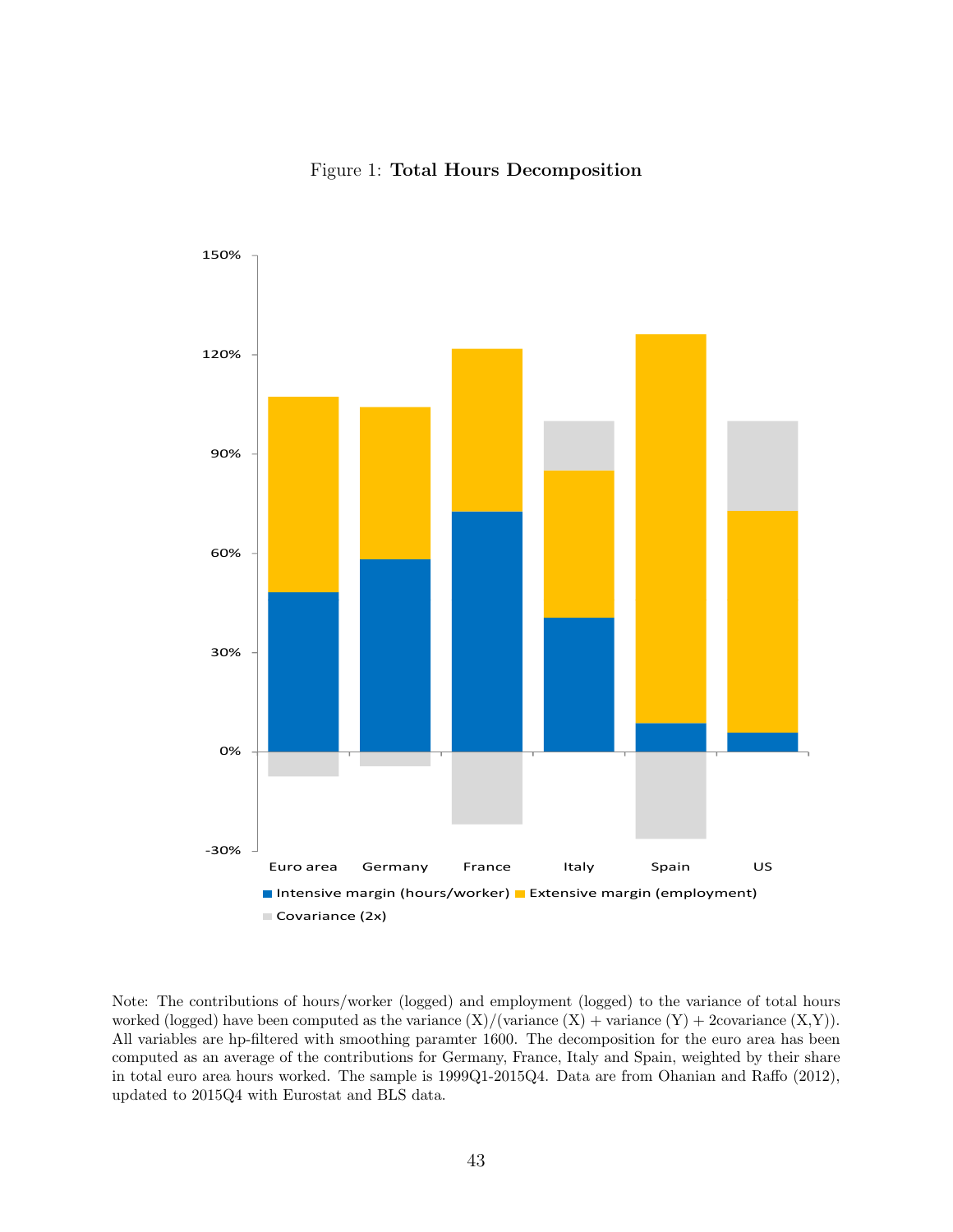

Figure 2: Impulse Response Functions

Note: The dash lines correspond to the IRFs in the baseline model with intra-firm bargaining and hours. The solid lines are for an intra-firm bargaining model in the absence of hours. The dotted lines correspond to a typical one worker-firm model with hours. All shocks are normalized to 1 percent and the IRFs are expressed in percentage deviation from the steady state.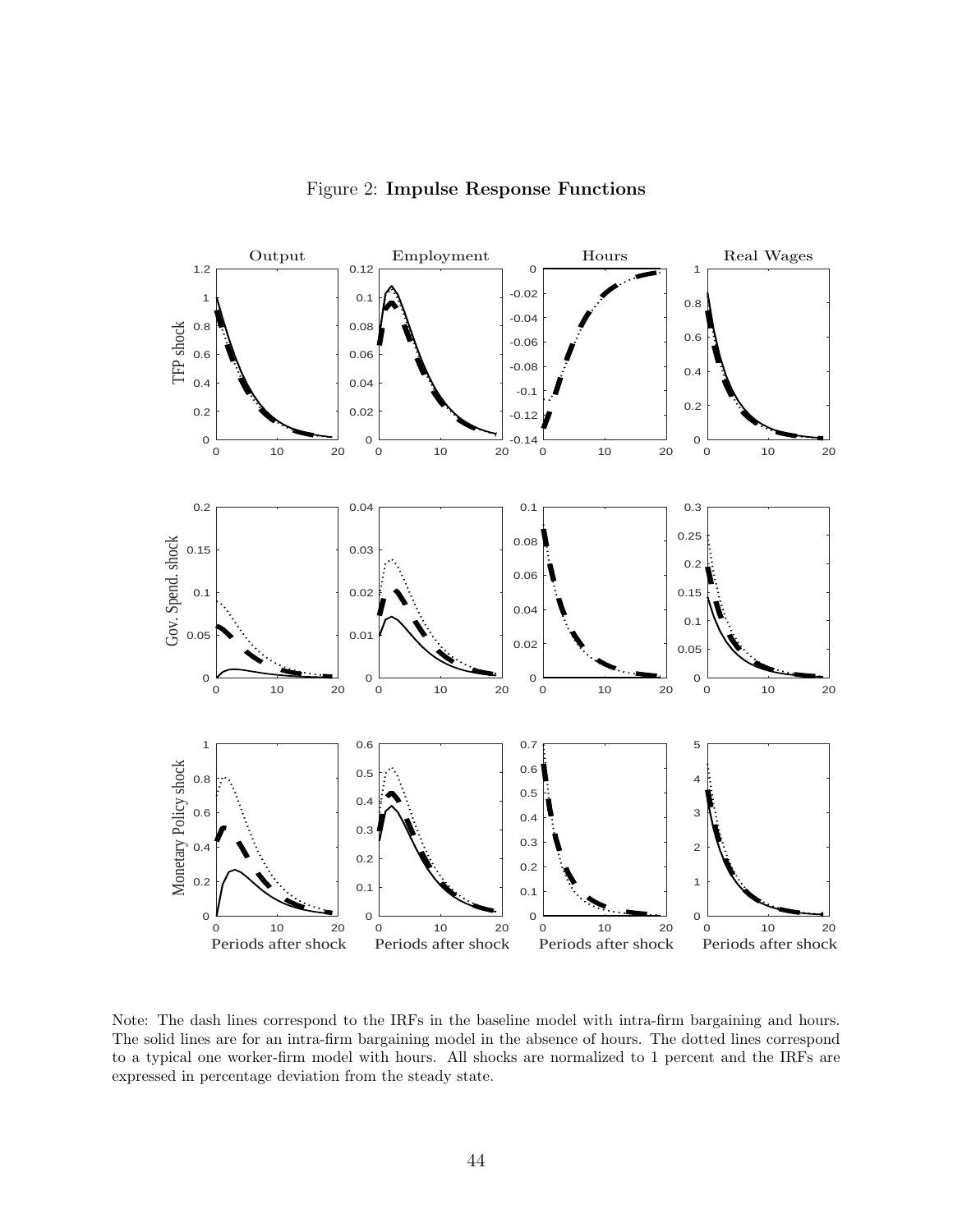



Note: On the left panels, the solid line displays the Beveridge curve, the dotted line displays the competitive JCC and the dashed line displays its efficient counterpart. On the right panels, the MRS displays the marginal rate of substitution  $g_{ht}/\Lambda_t$ , the dotted line display the competitive marginal product of hours  $s_t (1 + \varepsilon_{fnn}) f_{ht}/n_t$  and the dashed line displays its efficient counterpart.